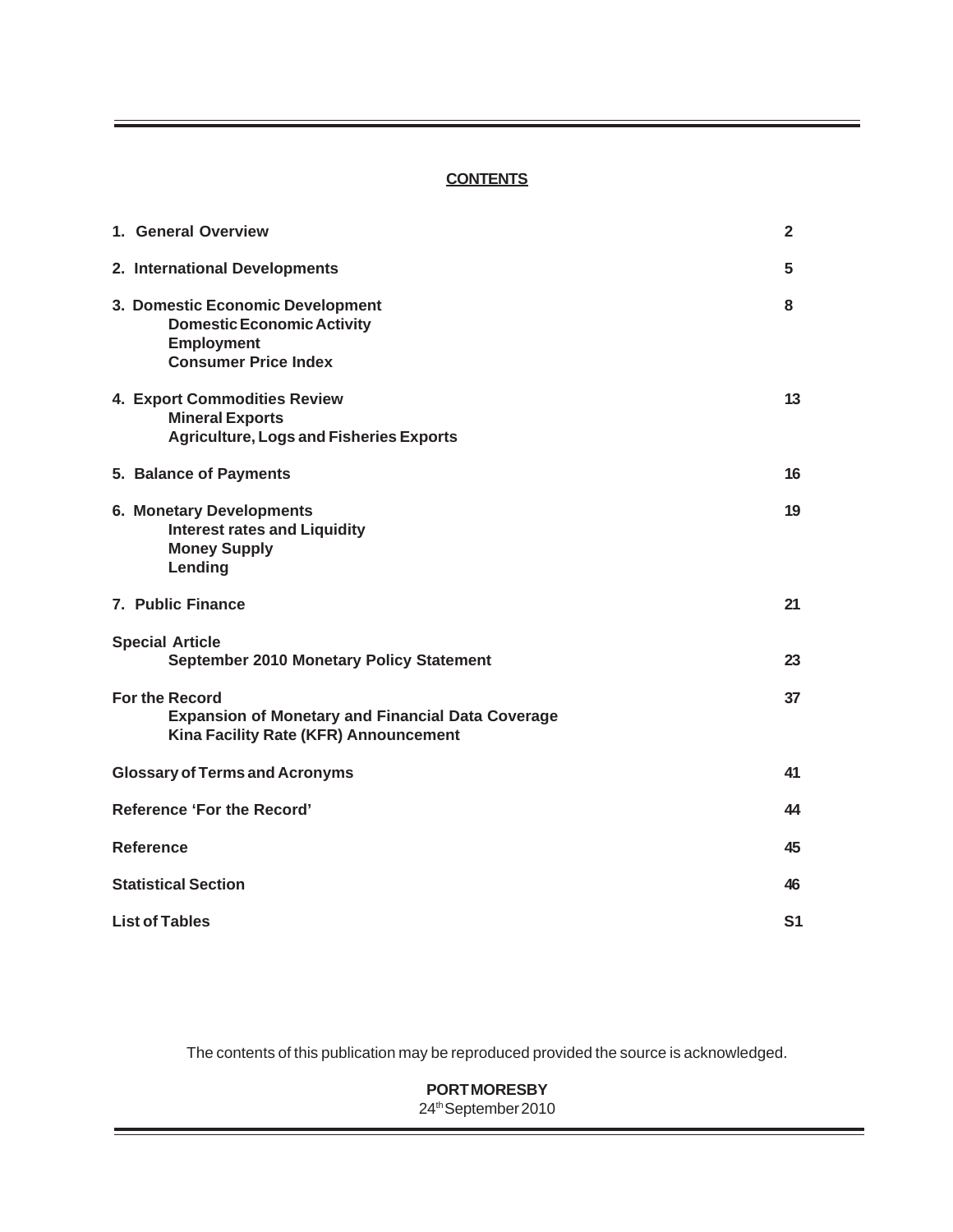## **1. Overview**

Economic indicators available to the Bank of Papua New Guinea (the Bank) indicate that economic activity picked up in the June quarter of 2010. This was supported by: an increase in the total level of employment; continued growth in credit extended by commercial banks to the private sector; increased export volumes and values of major commodities induced by higher international prices, increased Government expenditure; and increased domestic demand associated with the LNG project. The annual headline inflation rate was 6.2 percent in the June quarter of 2010, compared to 5.0 percent in the March quarter. The kina appreciated against most major currencies, except the US dollar and Japanese yen, and resulted in the Trade Weighted Index (TWI) appreciating by 0.4 percent in the June quarter. With the pick up in inflation and underlying inflationary pressures, the Bank has taken a cautious approach in its stance of monetary policy by maintaining the policy signaling rate, the monthly Kina Facility Rate, at 7.0 percent over the quarter.

Data from the Bank's Business Liaison Survey (BLS) showed that the total nominal value of sales in the private sector decreased by 2.0 percent in the March quarter of 2010, compared to an increase of 10.4 percent in the December quarter of 2009. Excluding the mineral sector, sales decreased by 1.2 percent in the March quarter, following an increase of 6.6 percent in the previous quarter. By sector, all sectors recorded decreases, except the building and construction, agriculture/forestry/fisheries, and transportation sectors. The decline was attributed to lower consumer demand after the Christmas-New year period, lower sales of oil and a drop in gold production. By region, sales declined in the National Capital District (NCD), Islands and Highlands regions, which more than offset the increases in the Southern, Morobe and Momase regions. Over the twelve months to March 2010, total sales increased by 23.0 percent.

The Bank's Employment Index shows that the level of employment in the formal private sector increased by 1.3 percent in the June quarter of 2010, following a decrease of 1.1 percent in the previous quarter. Excluding the mineral sector, the level of employment increased by 1.3 percent in the June quarter of 2010, after a drop of 1.2 percent in the previous quarter. By sector, employment increased in all the sectors, except the manufacturing and financial/business and other services sectors. The increase reflected higher activity associated with the construction phase of the LNG project, and the harvesting of coffee and palm oil. By region, employment picked up in the NCD, Highlands and Islands regions, while the Southern, Morobe and Momase regions recorded declines. Over the year to June 2010, the total level of employment increased by 1.6 percent, up from 1.4 percent over the year to March 2010. Excluding the mineral sector, the level of employment increased by 1.4 percent over the year to June 2010, compared to 1.3 percent over the year to March 2010.

Quarterly headline inflation, as measured by the Consumer Price Index (CPI), was 1.6 percent in the June quarter of 2010, up from 1.4 percent in the previous quarter. There were increases in all the expenditure groups, with the largest in the 'Food', 'Rents, council charges, fuel and power', 'Transport and communication' and 'Household equipment and operations' expenditure groups. Annual headline inflation was 6.2 percent in the quarter, up from 5.0 percent in the March quarter. The high annual rate of inflation was driven by increases in the prices of food, especially fruits and vegetables, fuel and household equipment and operations. The increase also reflected a pick up in consumer demand. By region, all urban areas recorded price increases in the quarter and over the year to the June quarter of 2010. Annual trimmedmean inflation was 5.8 percent in the quarter, up from 4.3 percent in the March quarter, while annual exclusionbased inflation was 4.8 percent, compared to 3.8 percent in the previous quarter.

In the June quarter of 2010, the daily average kina exchange rate appreciated against most major currencies, except the US dollar and Japanese yen. The kina appreciated by 0.6 percent against the Australian dollar to 0.4225, by 2.8 percent against the pound sterling to 0.2394 and by 6.9 percent against the euro to 0.2947, while it depreciated against the US dollar by 1.6 percent to 0.3600, and remained stable against the yen at 31.88. These movements resulted in the daily average Trade Weighted Index appreciating by 0.4 percent in the June quarter of 2010 to 32.50, up from 31.67 in the March quarter.

Higher international prices for all mineral, agricultural, log and marine product exports resulted in a 39.1 percent increase in the weighted average kina price of Papua New Guinea's exports in the June quarter of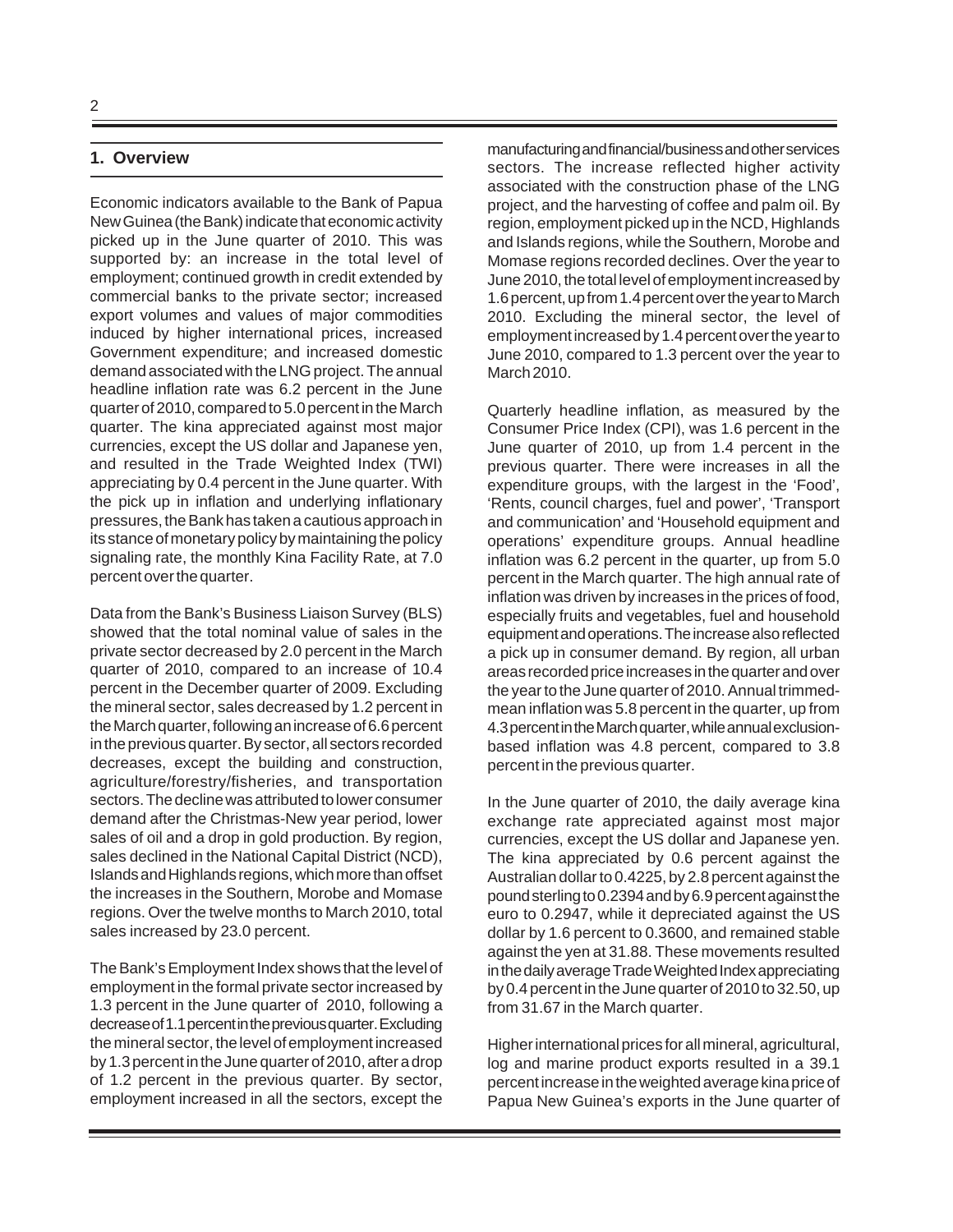2010, compared to the corresponding quarter of 2009. There was a 44.1 percent increase in the weighted average price of mineral exports, with higher kina prices of all mineral exports. For the agricultural, log and marine product exports, the weighted average price increased by 15.9 percent and was accounted for by higher kina prices of all agricultural and log exports, which more than offset lower prices of marine product exports.

There was an overall surplus of K534 million in the balance of payments for the first six months of 2010, compared to a surplus of K664 million in the corresponding period of 2009. This was due to a surplus in the capital and financial accounts more than offsetting a deficit in the current account.

There was a deficit of K216 million in the current account for the first six months of 2010, compared to a deficit of K379 million in the corresponding period of 2009. The deficit in the current account was due to higher net service payments, which more than offset a higher trade account surplus and higher net transfer receipts.

The capital account recorded a net inflow of K81 million in the first six months of 2010, an increase of 68.8 percent from the corresponding period of 2009. This reflected higher transfers by donor agencies for project financing.

The financial account recorded a net inflow of K662 million in the first six months of 2010, compared to K1,023 million in the corresponding period of 2009. There were higher net inflows, mainly from Direct and Other investments. The increase in Direct investments reflected higher investment in the country by nonresidents, while the net inflow from Other investments reflected drawdown from the foreign currency account balances of resident mineral companies. These more than offset net outflows from portfolio investments, reflecting investments in short-term money market instruments by resident entities, investments in financial derivative instruments through hedge arrangements, a build-up in the net foreign assets of the banking system, and higher net loan repayments by the Government.

 The level of gross foreign exchange reserves at the end of June 2010 was K7,572.3 (US\$2,580.5) million, sufficient for 10.9 months of total and 15.2 months of non-mineral import covers.

The Bank continued its cautious approach to monetary policy by maintaining the monthly Kina Facility Rate (KFR) at 7.00 percent throughout the June quarter of 2010, consistent with the March 2010 Monetary Policy Statement (MPS). The dealing margin for the Repurchase Agreements (Repos) was kept unchanged at 100 basis points on both sides of the KFR. Domestic interest rates for short-term securities and wholesale deposits declined during the quarter, compared to the March quarter. The declining rates are attributed to excess liquidity in the banking system, which is due to high foreign exchange inflows and increased Government spending.

The Bank continued to utilise Open Market Operation (OMO) instruments in the conduct of monetary policy over the June quarter of 2010. In addition to Central Bank Bills (CBB) issuances, Government Treasury bill and Inscribed stock auctions were conducted and helped to diffuse some of the excess liquidity. However, these actions were not sufficient to stem the decline in market interest rates. The commercial banks also utilised the interbank market to meet their liquidity needs. The Cash Reserve Requirement (CRR) and the Minimum Liquid Assets Ratio (MLAR) of commercial banks were maintained at 3.0 percent and 25.0 percent, respectively, over the June quarter.

The average level of broad money supply (M3\*) increased by 6.4 percent in the June quarter of 2010, compared to a revised increase of 3.3 percent in the March quarter. This outcome was mainly due to an increase of 8.7 percent in average net foreign assets of depository corporations and an increase of 5.3 percent in average net private sector credit, which more than offset a decline of 10.2 percent in average net claims on the Central Government. Average domestic claims outstanding, excluding advances to the Central Government increased by 5.1 percent in the June quarter of 2010, compared to a revised increase of 6.1 percent in the previous quarter. The average level of monetary base (reserve money) increased by 19.3 percent in the June quarter of 2010, compared to a revised decline of 2.4 percent in the March quarter.

During the June quarter of 2010, total domestic credit extended by depository corporations to the private sector, public non-financial corporations, Provincial and Local Level Governments, and other financial corporations, increased by K344.6 million to K6,887.1 million, compared to a revised increase of K320.6 million in the March quarter. This was mainly due to an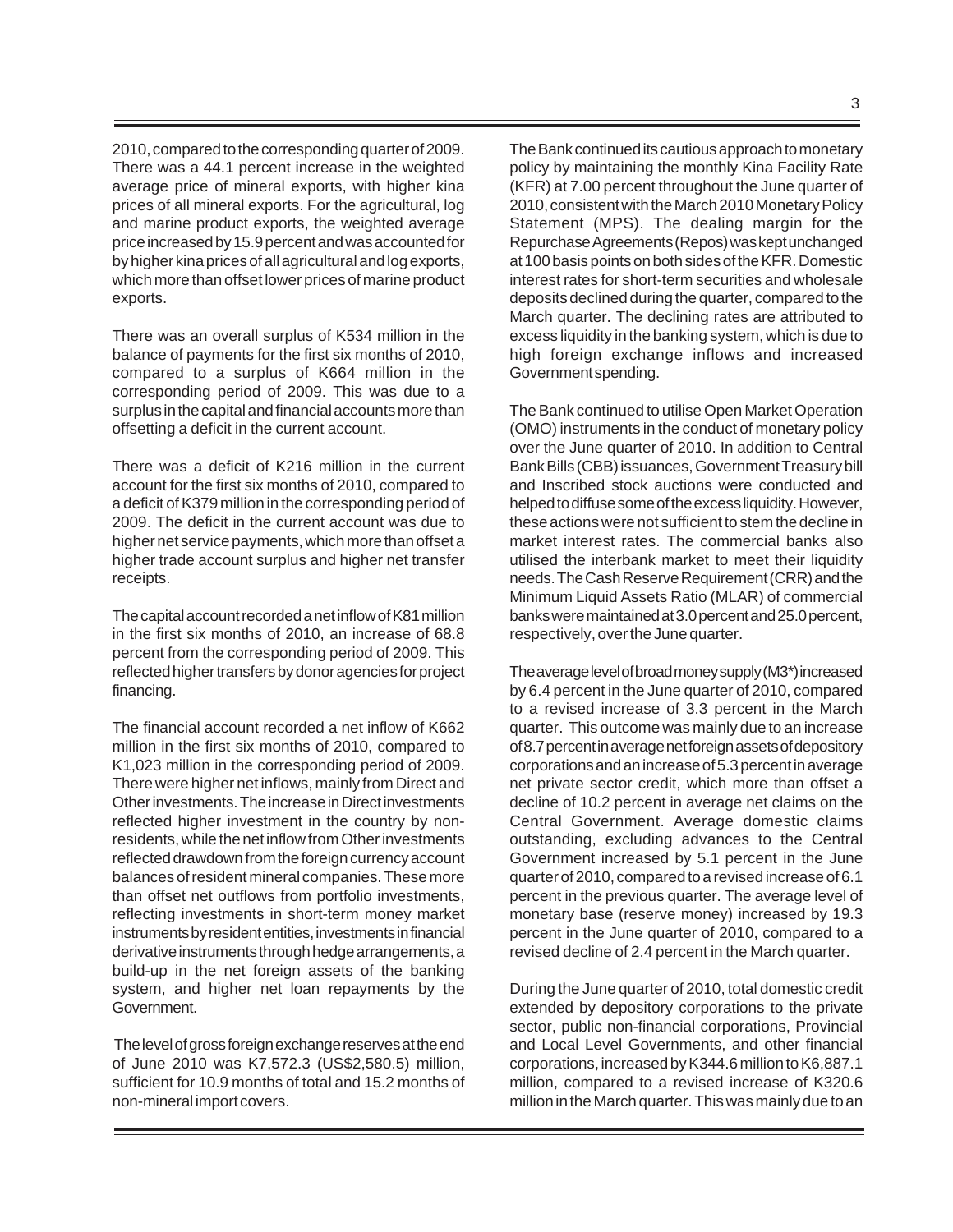increase of K348.6 million in private sector credit and K22.5 million in public non-financial corporations, which more than offset a decline of K26.5 million in other financial corporations.

Preliminary estimates of the fiscal operations of the National Government over the six months to June 2010 show an overall surplus of K101.3 million, compared to a surplus of K290.1 million in the corresponding period of 2009. This represents 0.4 percent of nominal GDP.

Total revenue, including foreign grants, during the six months to June 2010 was K2,907.0 million, 12.6 percent higher than the receipts collected in the corresponding period of 2009. This represents 38.8 percent of the budgeted revenue. The increase in revenue mainly reflected higher tax revenue and foreign grants, which more than offset a decline in non-tax receipts. Total expenditure during the six months to June 2010 was K2,805.7 million, 22.5 percent higher than in the corresponding period of 2009 and represents 37.5 percent of the budgeted appropriation for 2010. This outcome was due to both higher recurrent and

development expenditures.

As a result of these developments in revenue and expenditure, the Government recorded an overall budget surplus of K101.3 million. The surplus and domestic financing of K5.5 million was used to make net external loan repayments of K106.8 million. The net external loan repayments comprised of K85.1 million to concessionary and K21.7 million to extraordinary sources. The domestic financing comprised of K42.3 million and K5.8 million in net borrowing from financial corporations and public non-financial corporations, respectively. This more than offset K42.6 million in cheques presented for settlement.

Total public (Government) debt declined by K139.0 million to K6,875.8 million in the June quarter of 2010, compared to K7,014.8 million in the December quarter of 2009, resulting in the total debt to nominal GDP ratio decreasing to 31.9 percent from 33.1 percent between the two quarters. The decrease in external debt more than offset an increase in domestic debt.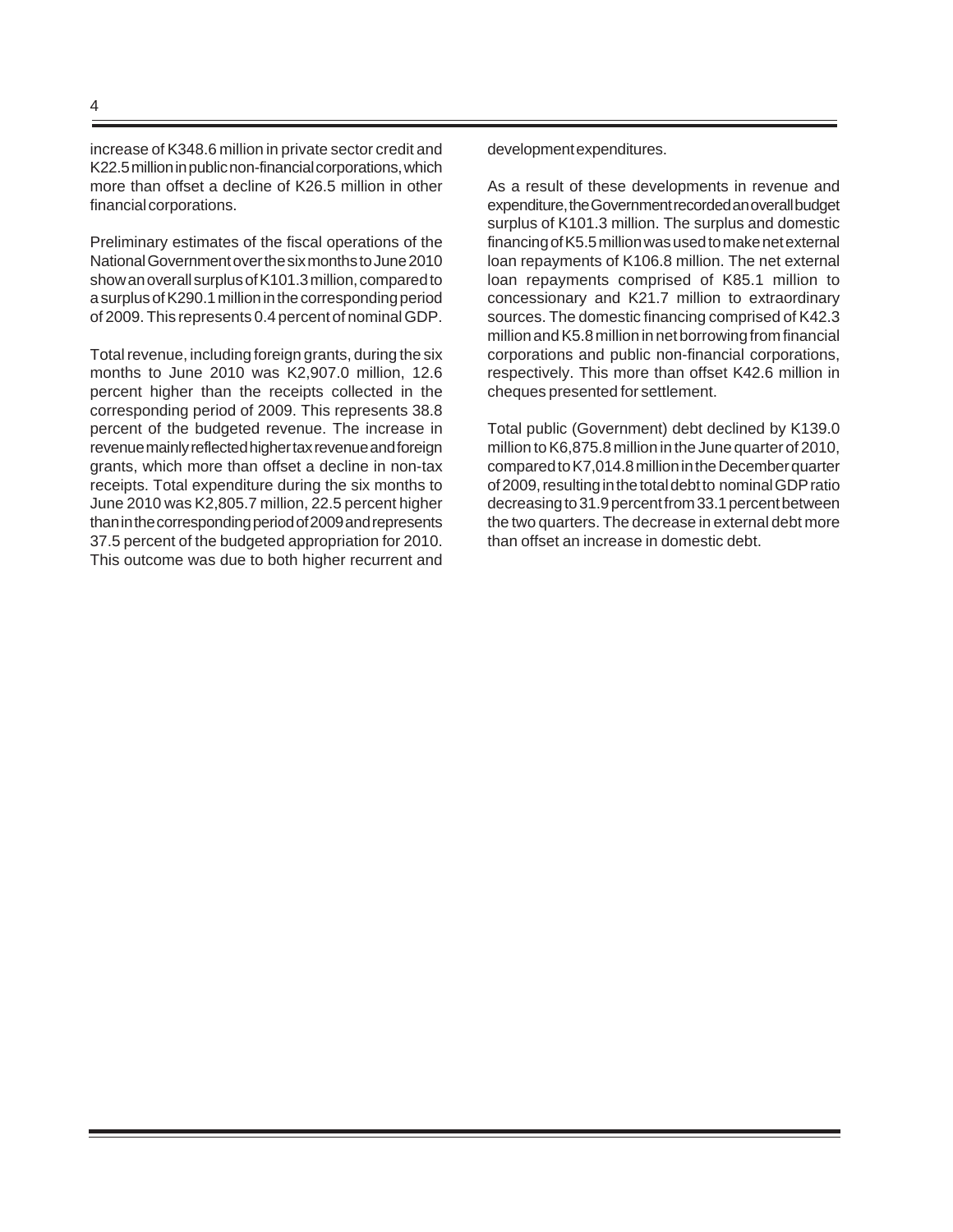## **2. International Developments**

The global economy continued to expand in the first six months of 2010 but at varying rates, with the major advanced economies showing modest growth compared to strong growth in Asia and Latin America. Growth in Europe remains relatively weak as some countries continue to grapple with the huge debt problems. According to the IMF's July's World Economic Outlook (WEO) update, global economic growth is expected to be around 4.5 percent in 2010. This is an upward revision of about 0.5 percent from the April WEO. At the same time, downside risks to this forecast have increased amid renewed financial turbulences triggered by the Greek debt crisis, which has shaken confidence globally. To this end, the IMF encourages advanced economies to focus on credible fiscal consolidation, especially measures that enhance medium term growth prospects such as reforms to entitlements and tax systems, and continue accommodative monetary conditions. The IMF also stressed that policies in emerging countries should also help rebalance demand, which included structural reforms and, in some cases, greater exchange rate flexibility.

In June 2010, the G20 countries met in Toronto, Canada for their summit. Building on earlier achievements in addressing the global economic crisis, the group discussed ways to reform and strengthen financial systems to fight protectionism, promote trade and investment, and to create a strong, sustainable and balanced global growth and employment. Member countries noted that serious challenges still remain as the recovery is uneven and fragile, with unemployment in many countries at unacceptable levels, and the social impact of the crisis is still widely felt. The group emphasized the need to deliver on existing stimulus plans, while working to create the conditions for robust private demand. Further progress is also required on reform to increase transparency and strengthen the balance sheets of their financial institutions, and support credit availability. Members also noted that there was a pressing need to complete the reforms of the international financial institutions.

Also in June, the 7<sup>th</sup> ministerial-level meeting of the Energy Dialogue between the European Union (EU) and the Organization of the Petroleum Exporting Countries (OPEC) took place in Brussels, Belgium. The talks centered on the current economic crisis and its impact on the two groups, especially with respect to oil. Participants reiterated their mutual interest in stable, transparent, and predictable oil markets. They also emphasized the need for an overall reshaping of the global financial sector, with adequate regulatory reforms, in order to minimize the risk of excessive market volatility. Both parties agreed on the importance of sharing information on future demand and supply scenarios.

In May 2010, the 43<sup>rd</sup> Annual Meeting of the Asian Development Bank (ADB) was held in Tashkent, Uzbekistan, and brought together participants from governments, development partners, civil society organizations, academia and the media. With Asia leading the world in recovery from the global financial crisis, discussions focused on how to sustain the region's recovery in the long-term. The President of the ADB, Mr. Kuroda stressed the need to balance the region's sources of growth, with increased focus on domestic demand, instead of reliance on the external sector.

In the United States (US), real GDP increased by 1.6 percent over the year to June 2010, compared to a contraction of 4.1 percent over the same period in 2009. The increase primarily reflected positive contributions from nonresidential fixed investment, exports, personal consumption expenditures, private inventory investment, federal government spending, and residential fixed investment. The slowdown, compared to the first quarter, reflects a larger net trade deficit and a slowdown in inventory investments. The latest IMF forecast is for real GDP to grow by 3.3 percent in 2010.

Industrial production declined by 0.1 percent over the year to June 2010, following a decline of 0.4 percent over the same period in 2009. The Institute of Supply Management's Purchasing Managers Index was at 56.2 in June 2010, indicating an increase in the manufacturing industry. An index below 50 indicates contraction while an index above 50 indicates expansion in the manufacturing industry. Retail sales increased by 4.8 percent over the year to June 2010, after a decline of 4.9 percent over the same period in 2009 while the annual unemployment rate was 9.5 percent over the year to June 2010, the same as in the corresponding period of 2009.

Consumer prices increased by 1.1 percent over the year to June 2010, compared to decline of 1.4 percent over the same period in 2009. The increase was a result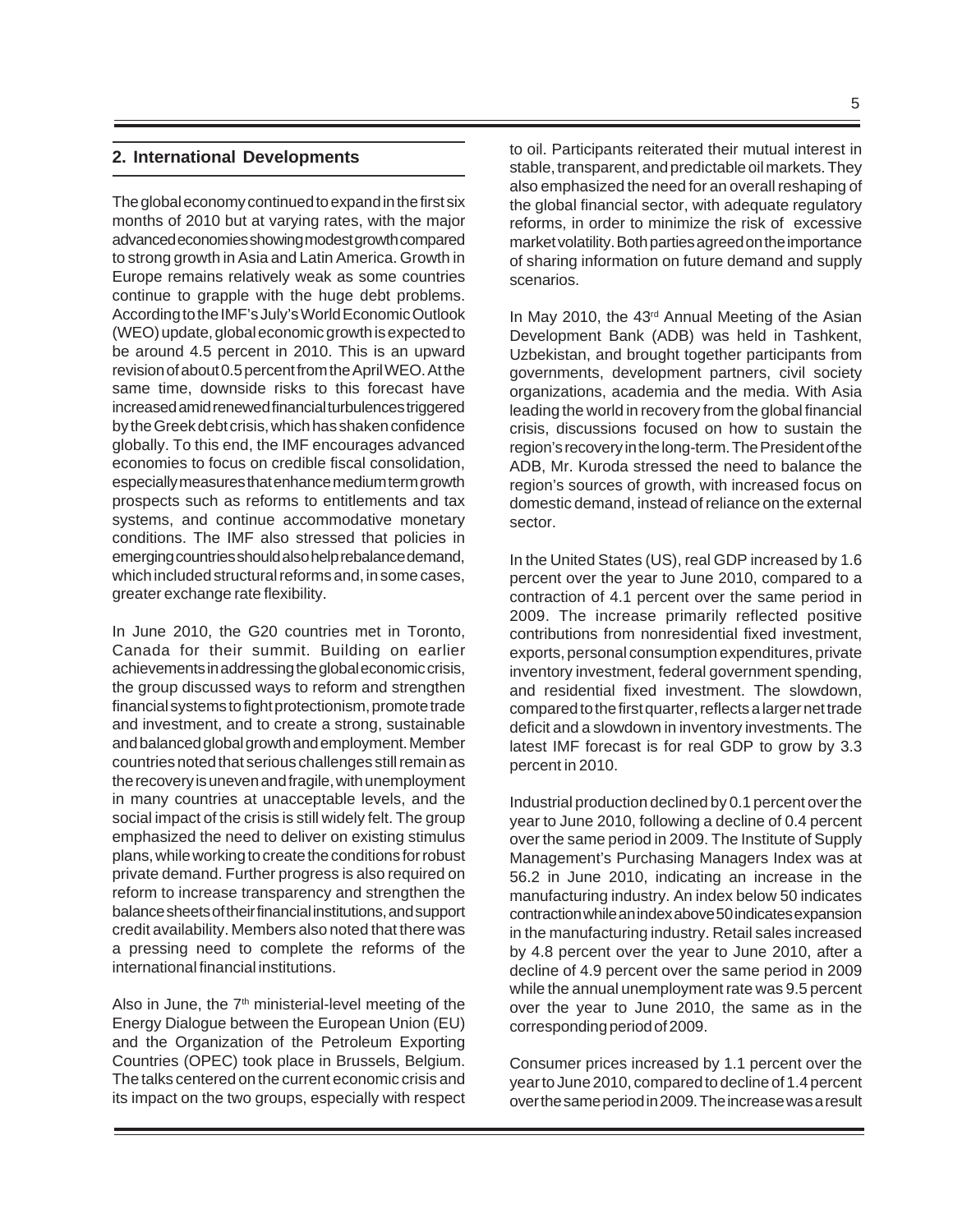of a gradual pick up in consumer spending but still remained constrained by high unemployment, modest income growth, lower household wealth, and tight credit. Broad money supply increased by 1.8 percent over the year to June 2010, compared to 9.0 percent over the corresponding period in 2009. Given the weak recovery, the Federal Reserve (Fed) left the Federal Funds Rate unchanged at a range of 0 to 0.25 percent in June 2010 for the 18<sup>th</sup> conservative month.

The trade deficit was US\$49.9 billion over the year to June 2010, compared to a deficit of US\$27.1 billion over the year to June 2009. Decreased exports of farm products, computers, and telecommunications led to a net decline in exports, while imports, especially of consumer goods and goods from China, increased.

In Japan, real GDP increased by 0.4 percent over the year to June 2010, following a decline of 6.9 percent over the same period in 2009. Japan's economic growth slowed sharply in the second quarter, well short of expectations as stagnant consumption and flagging exports weighed on an economy already impacted by deflation and an appreciating yen. The latest IMF forecast is for real GDP to grow by 2.4 percent in 2010.

Industrial production increased by 17.3 percent over the year to June 2010, after a drop of 22.5 percent over the same period in 2009. The increase reflects a pick up in economic activity in its main trading partners over the year, but, compared to monthly growth over the first six months of 2010, it reflects a slow down amid widespread concerns that Japan's fragile economic recovery may be affected by growth in key export markets slowing down.

Retail sales increased by 3.2 percent over the year to June 2010, following a decline of 4.9 percent over the corresponding period in 2009. The increase was due to gains in auto sales, fuel and summer clothes. Retail sales have been increasing since early 2010 supported by government subsidies, but, are now showing signs of slowing. The unemployment rate was 5.3 percent over the year to June 2010, the same as the corresponding period in 2009.

Consumer prices fell by 0.7 percent over the year to June 2010, compared to a decline of 1.8 percent over the year to June 2009, reflecting a general slowdown in the economy.

Broad money supply grew by 2.2 percent over the year

to June 2010, following an increase of 1.7 percent over the same period in 2009. The Bank of Japan maintained the overnight call rate at around 0.1 percent.

The current account surplus was US\$686.4 billion over the year to June 2010, up from US\$487.0 billion over the same period in 2009 as exports rose but the pace of increase slowed for the fourth straight month, indicating that the recovery may slow down as overseas demand moderates.

In the Euro area, real GDP increased by 1.7 percent over the year to June 2010, following a decline of 4.9 percent over the same period in 2009. The growth was due to Germany's strong export performance, which was aided by a decline in the value of the euro. In contrast, Greece, Ireland, Spain and Portugal struggled notably in the second quarter, with soaring sovereign debt yields in the wake of the Greek bail-out. The latest IMF forecast is for real GDP to grow by 1.0 percent in 2010.

Industrial production increased by 8.2 percent over the year to June 2010, after a fall of 17.9 percent over the corresponding period in 2009. Retail sales increased by 0.1 percent over the year to June 2010, compared to a 2.4 percent drop over the same period in 2009, as consumer confidence slowly picked up. The unemployment rate was 10.0 percent over the year to June 2010, up from 8.9 percent over the same period in 2009.

Consumer prices in the Euro area increased by 1.4 percent over the year to June 2010, up from a decline of 0.1 percent over the year to June 2009, reflecting a general improvement in the Euro area economy. With consumer confidence still low in Euro area, there has been little sign so far of a pick up in domestic demand.

Broad money supply increase by 0.2 percent over the year to June 2010, compared to 3.6 percent over the corresponding period in 2009. The European Central Bank (ECB) continued to pursue an accommodative monetary policy stance, as it maintained the Euro Refinancing Rate unchanged at a record low of 1.0 per cent for the 12<sup>th</sup> consecutive month to June 2010.

The trade account of the Euro area was in surplus by US\$2.4 billion over the year to June 2010, an improvement from a deficit of US\$5.4 billion over the corresponding period in 2009, reflecting an improvement in exports.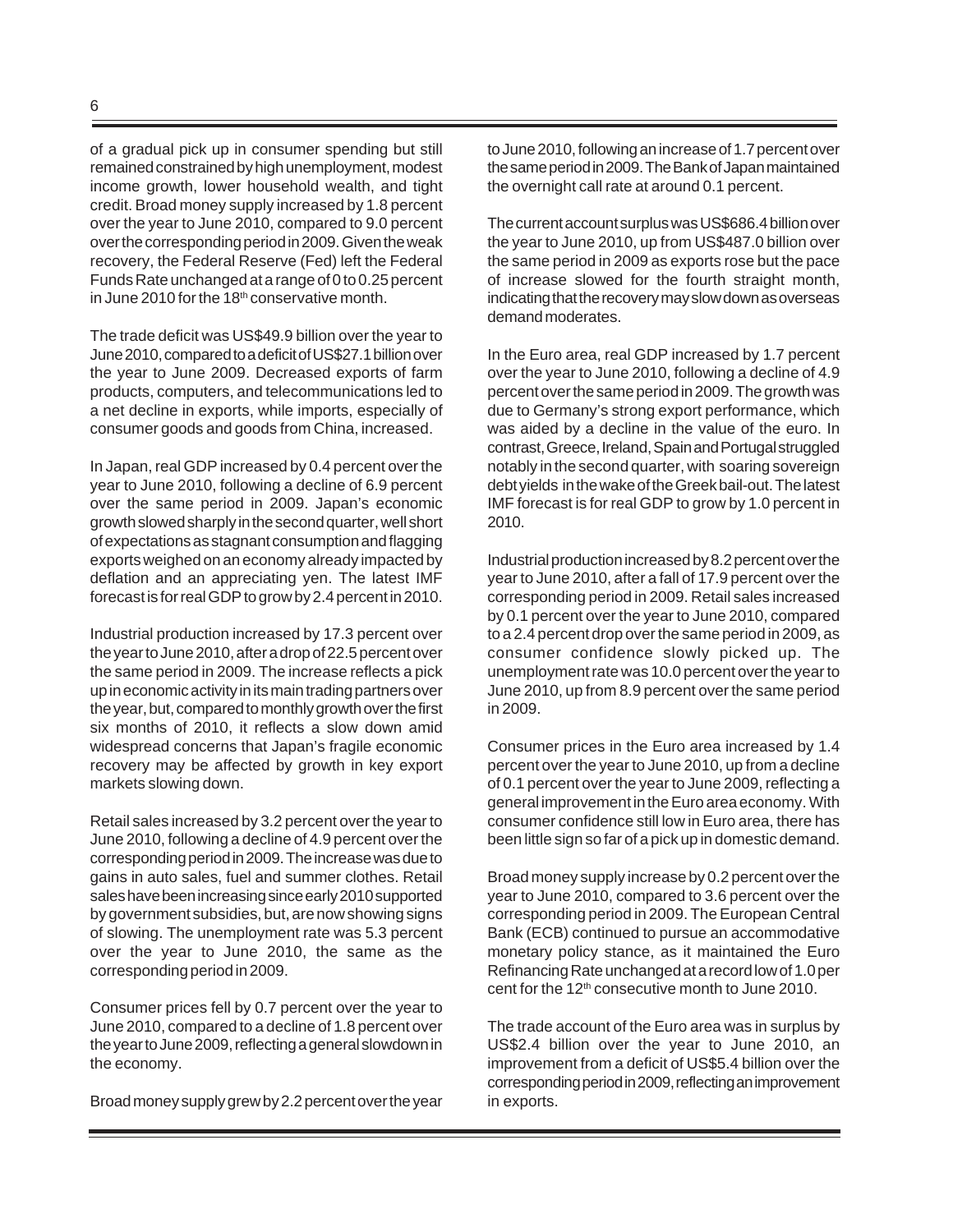In Germany, real GDP strengthened by 3.7 percent over the year to June 2010, following a decline of 5.6 percent over the same period in 2009. The improvement mainly reflected a pick up in exports supported by a depreciating euro. The latest IMF forecast is for real GDP to grow by 1.4 percent in 2010.

Industrial production grew by 10.8 percent over the year to June 2010, following a decline of 17.1 percent over the same period in 2009 as a result of increased demand by Germany's main trading partners. Retail sales increased by 4.7 percent over the year to June 2010, compared to a decline of 2.5 percent over the corresponding period in 2009. The unemployment rate was 7.7 percent over the year to June 2010, lower than the 8.3 percent over the corresponding period in 2009.

Consumer prices increased by 0.9 percent over the year to June 2010, a pick up from 0.1 percent over the same period in 2009, as the German economy slowly recovers.

The current account surplus was US\$14.1 billion over the year to June 2010, improving from the US\$12.3 billion surplus over the corresponding period in 2009. The surplus was due to an increase in exports which increased by US\$86.5 billion, compared to US\$67.3 billion in the corresponding period of 2009.

In the Unite Kingdom (UK), real GDP increased by 1.6 percent over the year to June 2010, following a contraction of 5.9 percent over the same period in 2009. The return to positive territory was attributed mainly to higher output by the business services, finance and construction sectors. The latest IMF forecast is for real GDP to grow by 1.2 percent in 2010.

Industrial production grew by 1.3 percent over the year to June 2010, compared to a decline of 10.6 percent over the same period in 2009. Retail sales increased by 3.0 percent over the year to June 2010, compared to 2.5 percent over the same period in 2009. The unemployment rate was 7.8 percent over the year to June 2010, the same as the corresponding period in 2009.

Consumer prices increased by 3.2 percent over the year to June 2010, compared to an increase of 1.8 percent over the same period in 2009, attributed mainly to the return of Value Added Tax (VAT) and pass through of past increases in oil and import prices. Broad money supply increased by 3.1 percent over the

year to June 2010, compared to an increase of 13.6 percent over the corresponding period in 2009. The Bank of England continued to maintain its official Bank Rate at 0.5 percent over the June quarter of 2010, for the 15<sup>th</sup> consecutive month.

The trade deficit was US\$135 billion over the year to June 2010, following a deficit of US\$139 billion over the same period in 2009, reflecting increased exports supported by a weaker pound.

In Australia, real GDP grew by 3.3 percent over the year to June 2010, compared to an increase of 0.6 percent over the year to June 2009. Unlike the other advanced economies, Australia did not fall into recession as a result of a well insulated banking system supported by successful monetary and fiscal policies. The economy continues to expand as investment increased, supported by high export commodity prices. The latest IMF forecast is for real GDP to grow by 3.0 percent in 2010.

Industrial production increased by 5.6 percent over the year to June 2010, after a decline of 3.8 percent over the year to June 2009. Retail sales increased by 1.9 percent over the year to June 2010, down from 8.1 percent over the same period in 2009. The unemployment rate was 5.1 percent over the year to June 2010, compared to 5.8 percent over the same period in 2009.

Consumer price rose by 3.1percent over the year to June 2010, higher than the 1.5 percent recorded in the corresponding period in 2009. Broad money supply increased by 4.6 percent over the year to June 2010, compared to 15.2 percent over the same period in 2009. The Reserve Bank of Australia (RBA) raised its Cash Rate by another 50 basis points in the June quarter to 4.5 percent.

The trade surplus was US\$3.12 billion over the year to June 2010, compared to a surplus of US\$5.7 billion over the same period in 2009. Australian exports boomed, compared to the previous quarters, as its mineral commodity exports to Asia increased.

During the June quarter of 2010, the US dollar appreciated against all the major currencies, reflecting the relative strength of the US economy, pick up in its exports, and capital inflows resulting from the sovereign debt crisis in the Euro zone and the UK budget deficit. The US dollar appreciated by 7.9 percent against the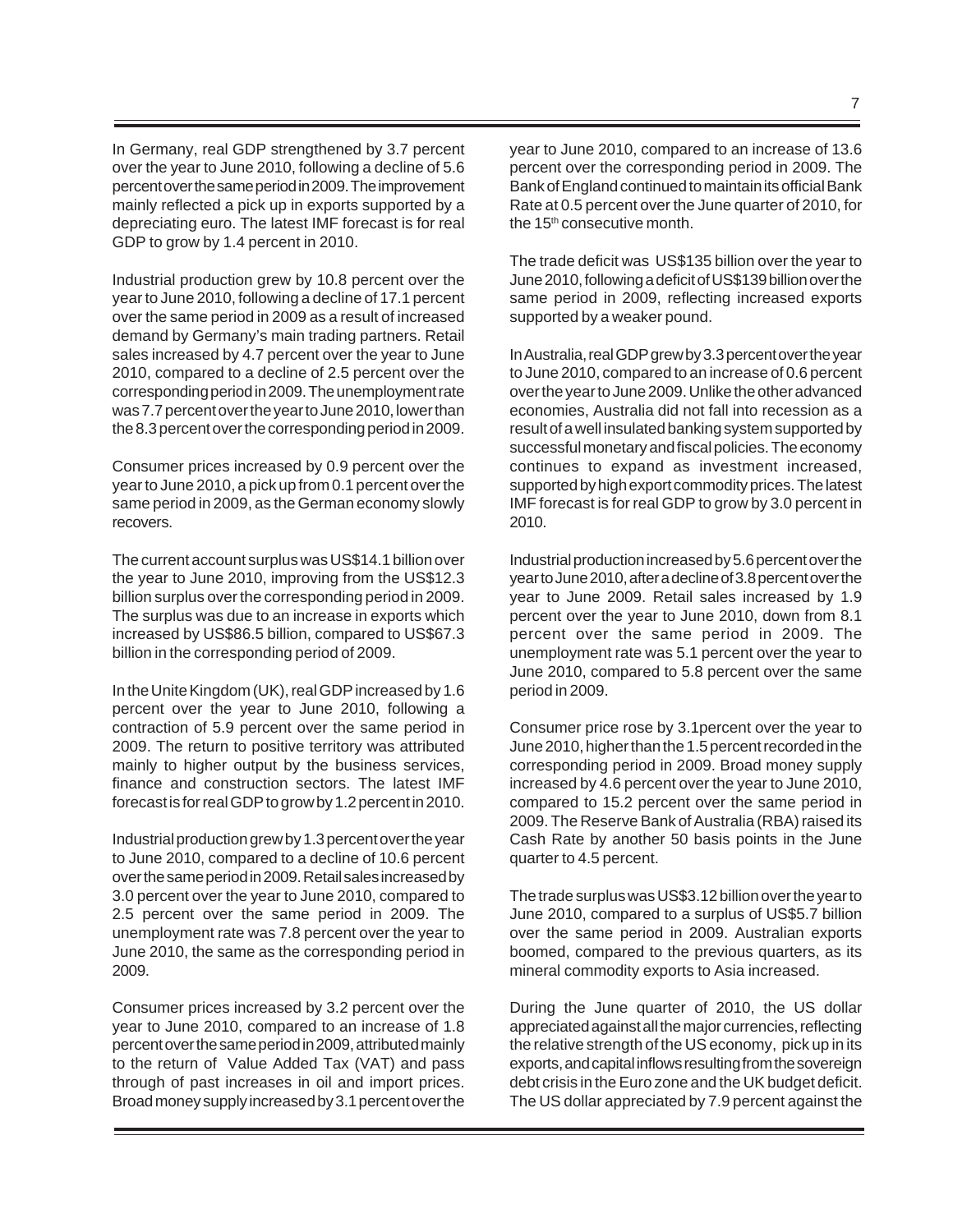8

euro, 4.4 percent against the pound sterling, 1.6 percent against the yen and 2.2 percent against the Australian dollar.

In the June quarter of 2010, the daily average kina exchange rate appreciated against most major currencies, except the US dollar and Japanese yen. The kina appreciated by 0.6 percent against the Australian dollar to 0.4225, by 2.8 percent against the pound sterling to 0.2394, and by 6.9 percent against the euro to 0.2947, while it depreciated against the US dollar by 1.6 percent to 0.3600. It remained stable against the yen at 31.88. These movements resulted in the daily average Trade Weighted Index appreciating by 0.4 percent in the June quarter of 2010 to 32.50, up from 31.67 in the March quarter.

# **3. DOMESTIC ECONOMIC DEVELOPMENT**

# **DOMESTIC ECONOMIC ACTIVITY**

Data from the Bank's Business Liaison Survey (BLS) show that the total nominal value of sales in the private sector decreased by 2.0 percent in the March quarter of 2010, compared to an increase of 10.4 percent in the December quarter of 2009. Excluding the mineral sector, sales decreased by 1.2 percent in the March quarter, following an increase of 6.6 percent in the previous quarter. By sector, there were declines in all sectors, except the building and construction, agriculture/forestry/fisheries, and transportation sectors. By region, sales declined in NCD, Highlands, and Islands regions, which more than offset the increases in the Southern, Morobe and Momase regions. Over the twelve months to March 2010, total sales increased by 23.0 percent.

In the retail sector, sales decreased by 6.5 percent in the March quarter of 2010, compared to an increase of 13.5 percent in the December quarter of 2009. The decrease was mainly associated with lower demand after the festive season in the previous quarter. Over the twelve months to March 2010, sales increased by 21.6 percent.

In the wholesale sector, sales decreased by 6.0 percent in the March quarter of 2010, compared to an increase of 2.0 percent in the December quarter of 2009. The decrease was associated with weak consumer demand and fall in the sales of fuel-based

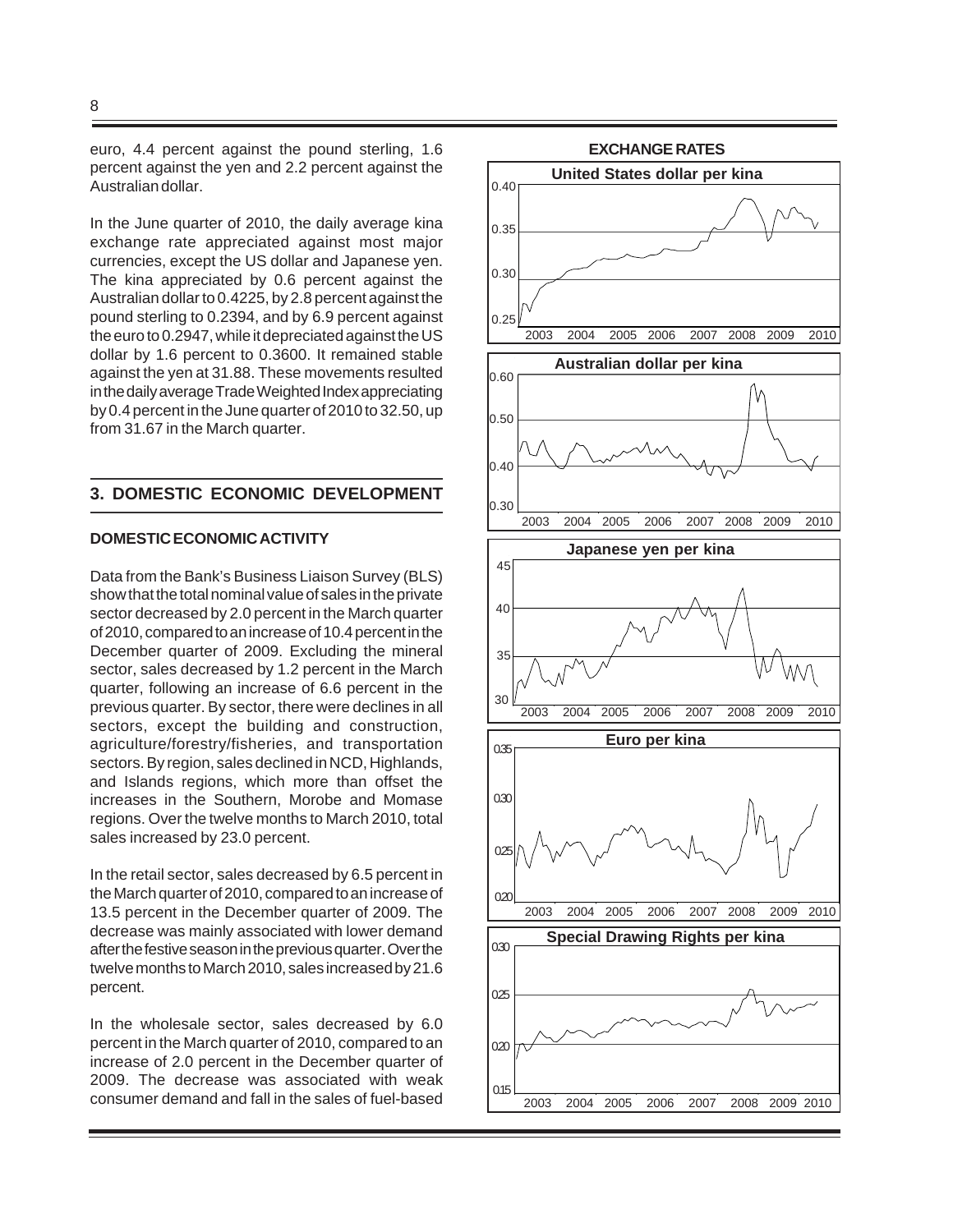products. Over the twelve months to March 2010, sales increased by 22.1 percent.

In the mineral sector, sales dropped by 3.2 percent in the March quarter of 2010, after an increase of 17.9 percent in the previous quarter. The fall was due to lower oil sales and realised prices, and reduction in gold production resulting from lower gold concentrate. Over the twelve months to March 2010, sales increased by 23.3 percent.

In the manufacturing sector, sales decreased by 2.8 percent in the March quarter of 2010, after an increase of 7.4 percent in the previous quarter. The decrease was mainly due to lower consumer demand after the festive season. Over the twelve months to March 2010, sales increased by 9.8 percent.

In the financial/business and other services sector, sales declined by 1.3 percent in the March quarter of 2010, following a decrease of 13.3 percent in the December quarter of 2009. The decline was mainly due to lower interest income in the financial sector, which offset growth in guest turnovers at hotels, catering, real estate and security activities. Over the twelve months to March 2010, sales increased by 23.5 percent.

In the agriculture/forestry/fisheries sector, sales grew by 14.7 percent in the March quarter of 2010, compared to an increase of 5.4 percent in the December quarter of 2009. There was an increase in the agriculture subsector attributed to higher palm oil exports as a result of improved production and higher international prices. Over the twelve months to March 2010, the value of sales increased by 45.1 percent.

In the building and construction sector, sales increased by 11.8 percent in the March quarter of 2010, following an increase of 8.6 percent in the previous quarter. Projects in the Southern region associated with the LNG Project and other road maintenance projects were the main drivers of this growth. Over the twelve months to March 2010, sales increased by 57.8 percent.

In the transportation sector, sales increased by 7.4 percent in the March quarter of 2010, after an increase of 14.4 percent in the December quarter of 2009. The increase was mainly due to higher cargo haulage by the sea transport sub-sector, which offset lower passenger travel by the air transport sub-sector. Over the twelve months to March 2010, sales increased by

#### 54.8 percent.

By region, sales declined in the NCD, Highlands, and Islands regions, which more than offset increases in the Southern, Morobe and Momase regions. In the Highlands region, sales declined by 14.2 percent in the March quarter of 2010, after a growth of 14.0 percent in the December quarter of 2009. The reduction was mostly in the mineral sector due to a decrease in oil production and prices. The decreases in the wholesale sector and agriculture sub-sector were due to lower coffee production. Lower consumer demand also affected the retail sector, as automobile and supermarket and retail outlet sales declined. Over the twelve months to March 2010, sales increased by 17.4 percent.

In NCD, sales decreased by 6.8 percent in the March quarter, after increasing by 11.5 percent in the previous quarter. The decrease was in the manufacturing, transportation, wholesale and retail sectors, all driven by lower consumer and fuel demand and less travel after the festive season. A significant decrease in hedging income also contributed to the decline in the manufacturing sector. Over the twelve months to March 2010, sales increased by 22.2 percent.

In the Islands region, sales fell by 8.6 percent in the March quarter, following a 20.7 percent increase in the previous quarter. The decline was mostly in the mineral and wholesale sectors. The fall in the mineral sector was mostly due to reduced gold production resulting from lower grade ores. Lower sales in the wholesale sector was associated with a decrease in demand after the festive season. Over the twelve months to March 2010, sales dropped by 11.6 percent.

In the Southern region, sales increased by 19.7 percent in the March quarter of 2010, compared to an increase of 2.7 percent in the previous quarter. The increase was mainly driven by the mineral sector and agriculture sub-sector. In the mineral sector, the increase was attributed to higher copper exports. The increase in the agriculture sub-sector was due to higher palm oil exports, resulting from a pick-up in production and higher international prices. Over the twelve months to March 2010, sales increased by 69.0 percent.

In Morobe, sales grew by 3.6 percent in the March quarter, following an increase of 9.5 percent in the previous quarter. The growth was mainly driven by the retail and manufacturing sectors. In the retail sector,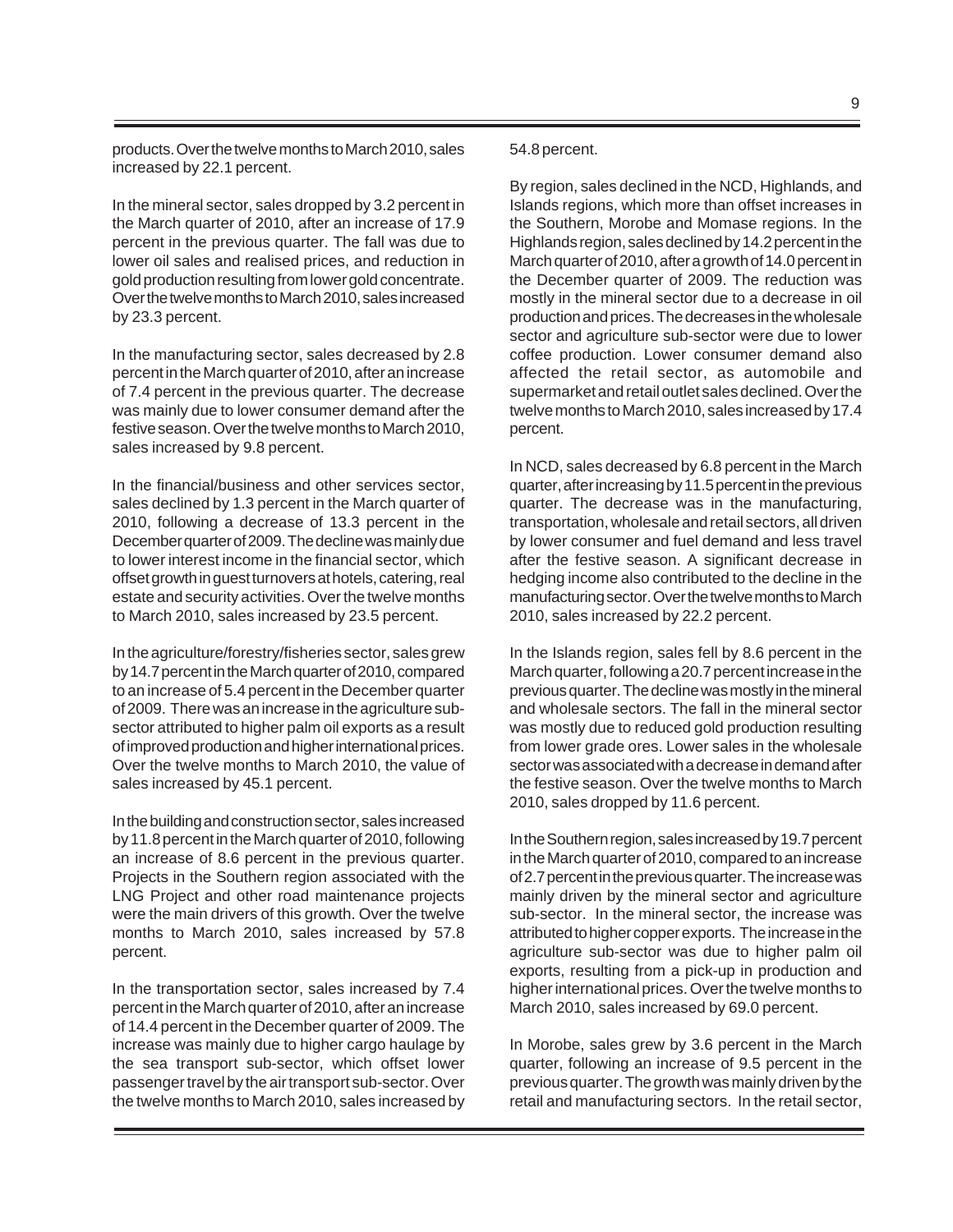the increase was due to increased vehicle supplies to a mining company. In the manufacturing sector, the pick up was driven by high production and sales of canned food and poultry products, combined with favourable prices of forestry products. Over the twelve months to March 2010, sales declined by 29.5 percent.

In the Momase region, sales increased by 3.4 percent in the March quarter, compared to an increase of 1.4 percent in the previous quarter. The increase was mainly from the manufacturing sector, where sales rebounded after a slow December quarter. Over the twelve months to March 2010, sales increased by 50.9 percent.

# **EMPLOYMENT**

The Bank's Employment Index shows that the level of employment in the formal private sector increased by 1.3 percent in the June quarter of 2010, following a decrease of 1.1 percent in the previous quarter. Excluding the mineral sector, the level of employment increased by 1.3 percent in the June quarter of 2010, after a drop of 1.2 percent in the previous quarter. By sector, employment increased in all the sectors, except the manufacturing and financial/business and other services sectors. By region, employment picked up in the NCD, Highlands and Islands regions, while the Southern, Morobe and Momase regions recorded declines. Over the year to June 2010, the total level of employment increased by 1.6 percent, while excluding the mineral sector, it increased by 1.4 percent.

In the transportation sector, the level of employment increased by 3.7 percent in the June quarter of 2010, following an increase of 0.3 percent in the previous quarter. The increase was mainly due to the acquisition of two new planes by a major airline company, increased travels and cargo haulage associated with the LNG project, and expansion of two third level airline companies following the awarding of LNG related contracts. The increase is also associated with the recruitment of cadets by a shipping company for its training program. Over the year to June 2010, employment in the transportation sector grew by 6.6 percent, compared to the corresponding period in 2009.

In the wholesale sector, the level of employment increased by 1.3 percent in the June quarter of 2010, following a decrease of 0.4 percent in the March quarter. In the retail sector, the level of employment rose by 3.3 percent in the quarter, after declining by 3.8 percent in the previous quarter. The increase in both sectors were mainly associated with the expansion of operations into other centers, recruitment and training for the operations of a major retail outlet in NCD, and increased business activitiesassociated with new clients , including a new contract between wholesalers of electrical and industrial goods with a mining company. Over the year to June 2010, employment in the wholesale sector increased by 2.6 percent, while it rose by 4.6 percent in the retail sector, compared to the same period in 2009*.*

In the agriculture/forestry/fisheries sector, the level of employment increased by 2.9 percent in the June quarter of 2010, following an increase of 2.0 percent in the March quarter. The increase was in the agriculture and forestry sub-sectors. The increase in the agriculture sub-sector was due to the recruitment of casual employees for the coffee season in the Highlands region and harvesting of palm oil in the Southern region. The increase in the forestry sub-sector was associated with the commencement of sawmill operations by a timber company in Madang. Over the year to June 2010, the level of employment increased by 4.5 percent, compared to the same period in 2009.

In the mineral sector, the level of employment rose by 1.1 percent in the June quarter of 2010, which is below the 1.5 percent increase in the March quarter. The increase was mainly due to the progress of the construction work on the LNG project and exploration activities. Over the year to June 2010, the level of employment increased by 3.3 percent, compared to the same period in 2009.

In the building and construction sector, the level of employment grew by 0.4 percent in the June quarter of 2010, after increasing by 3.2 percent in the March quarter. The lower increase was attributed to road maintenance projects and completion or near completion of residential and commercial property development. Over the year to June 2010, the level of employment increased by 8.1 percent, compared to the corresponding period in 2009.

In the manufacturing sector, the level of employment declined by 1.3 percent in the June quarter of 2010, following a decline of 7.3 percent in the previous quarter. The decline was due to faulty machines and equipment, and delays in shipment of raw materials due to bad weather conditions, terminations and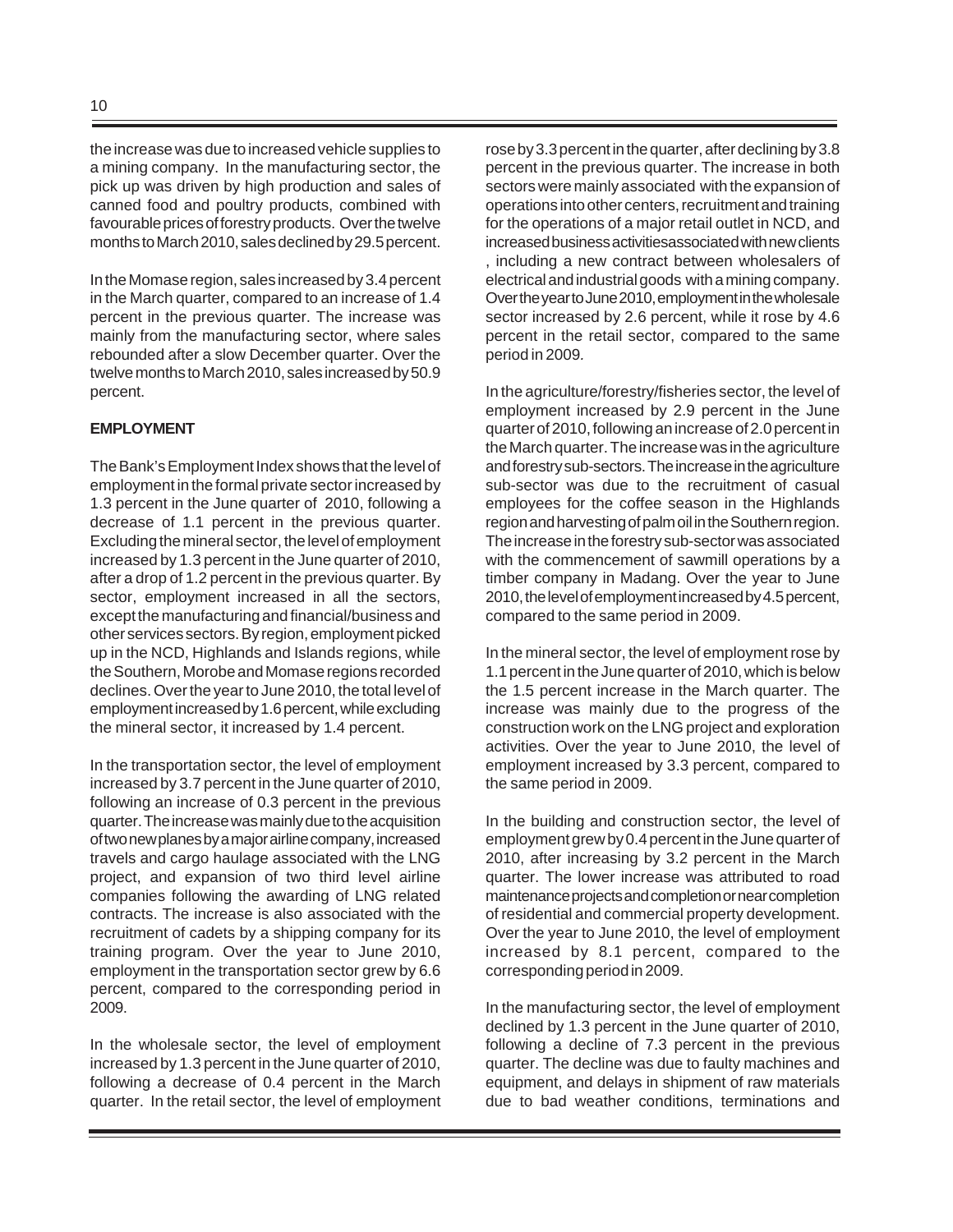

downsizing by a major manufacturing company due to separation of business units. In addition, a major tuna loining company scaled down its daily shift operations from two to one per day. Over the year to June 2010, the level of employment dropped by 3.5 percent, compared to the corresponding period in 2009.

In the financial/business and other services sector, the level of employment declined by 0.1 percent in the June quarter of 2010, up from a decline of 0.2 percent in the March quarter. The decline was mainly due to casual employees being laid off due to low occupancy rate at a major hotel, no new contracts in the catering and cleaning services, and downsizing of operations by a security firm. Over the year to June 2010, the level of employment dropped by 1.9 percent, compared to the corresponding period in 2009.

By region, the level of employment increased in the Highlands, NCD and Islands regions, while the Southern, Morobe and Momase regions recorded decreases. In the Highlands region, the level of employment increased by 8.5 percent in the June quarter of 2010, after growing by 2.7 percent in the previous quarter. The increase was in the mineral, wholesale and retail sectors and the agriculture sub-sector. The increase in the mineral sector was due to on-going construction work and related activities associated with the LNG project, while the increase in the wholesale and retail sectors was associated with increased turnover of sales. The pick-up in the agriculture sub-sector was mainly associated with the coffee season. Over the year to June 2010, the level of employment dropped by 2.1 percent, compared to the same period in 2009.

In NCD, the level of employment increased by 1.9 percent in the June quarter of 2010, following a 0.5

percent drop in the March quarter. The increase was in the building and construction, retail, wholesale and transportation sectors. The pick-up in the building and construction sector was attributed to new building and road maintenance projects, while the increase in the wholesale and retail sectors was due to expansion and improvement in business activity, and the recruitment for a new shopping mall. The pick-up in the transportation sector was associated with the acquisition of planes by a major airline company, increased travels and cargo haulage associated with the LNG project, and expansion of third level airlines for LNG related contracts. A shipping company continued to recruit cadets for its training program. Over the year to June 2010, the level of employment increased by 5.9 percent, compared to the same period in 2010.

In the Islands region, the level of employment increased by 1.3 percent in the June quarter of 2010, the same as in the March quarter. The increase was in the building and construction, mineral, retail and wholesale sectors. The increase in the building and construction sector was driven by new building and road projects in East and West New Britain provinces, while the increase in the mineral sector was due to exploration activities. The increase in retail and wholesale sectors were due to expansion of operations and influx of tourists associated with the 16<sup>th</sup> Mask festival in East New Britain province. Over the year to June 2010, the level of employment increased by 2.3 percent, compared to the corresponding period in 2010.

In the Southern region, the level of employment declined by 1.3 percent in the June quarter of 2010, after a drop of 3.5 percent in the previous quarter. The fall was in the financial/business and other services sector, associated with the decline in tourism activity and completion of cleaning service projects in Tabubil. Over the year to June 2010, the level of employment picked up by 0.7 percent, compared to the same period in 2009.

In Morobe, the level of employment increased by 0.3 percent in the June quarter of 2010, an improvement from the 1.3 percent drop in the previous quarter. The increase came from the building and construction sector, wholesale and retail, and mineral sectors. The increase in the building and construction sector mainly reflected new contracts associated with the LNG project and some building and road projects in and around Morobe province. The increase in the wholesale and retail sectors were due to growth in sales and expansion of operations by major retailers and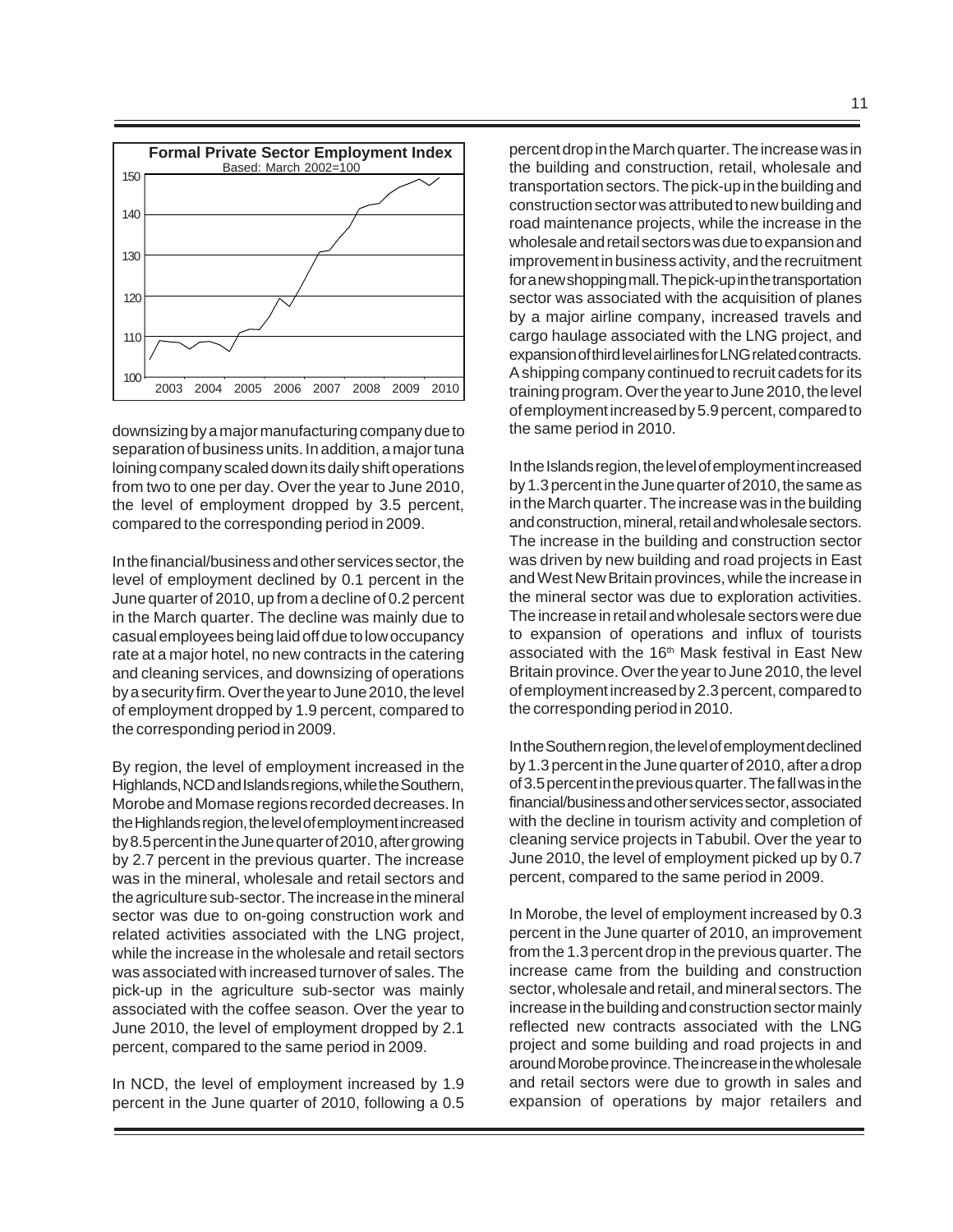wholesalers, and a new contract between an electrical wholesaler with Hidden valley gold mine. The increase in mineral sector was due to increased activity by a major drilling company. Over the year to June 2010, the level of employment dropped by 0.4 percent, compared to the same period in 2009.

In the Momase region, the level of employment dropped by 4.5 percent in the June quarter of 2010, following a decline of 7.9 percent in the March quarter. The decline was in the manufacturing and financial/business and other services sectors and the fisheries sub-sector. The decline in the manufacturing sector was due to the laying off of casual employees, fall in supply of raw materials and the reduction in working shifts by a major firm. The fall in the financial/business and other services sector was attributed to the casuals being laid off reflecting low occupancy rate at a major hotel, while the drop in the fisheries sub-sector was due to laying off of casual staff owing to bad whether conditions. Over the year to June 2010, the level of employment declined by 4.1 percent, compared to the corresponding period in 2009.

#### **INFLATION**

Quarterly headline inflation, as measured by the Consumer Price Index (CPI), was 1.6 percent in the June quarter of 2010, compared to 1.4 percent in the March quarter. There were increases in all the expenditure groups, with the largest in the 'Food', 'Rents, council charges, fuel and power', 'Transport and communication' and 'Household equipment and operations' expenditure groups. Annual headline inflation was 6.2 percent in the quarter, up from 5.0 percent in the March quarter. The higher annual rate of inflation was driven by increases in the prices of food, mainly fruits and vegetables, fuel and household equipment and operations. The increase also reflected a pick-up in consumer demand. By region, all urban areas recorded price increases in the quarter and over the year to the June quarter of 2010.

The CPI for the 'Food' expenditure group increased by 2.4 percent in the June quarter of 2010, compared to an increase of 0.8 percent in the March quarter. The increase was in all sub-groups with the fruits and vegetables category having the highest increase. This expenditure group contributed 1.0 percentage points to the overall movement in the CPI.

In the 'Drinks, Tobacco and Betelnut' expenditure

group, prices increased by 0.7 percent in the June quarter of 2010, compared to an increase of 3.8 percent in the previous quarter. All sub-groups had price increases, except for betelnut. This expenditure group contributed 0.1 percentage points to the overall movement in the CPI.

In the 'Clothing and Footwear' expenditure group, the CPI increased by 1.0 percent in the June quarter of 2010, compared to a decline of 2.2 percent in the March quarter. Prices for men's and boys' clothing, and other clothing and footwear increased, while prices for women and girls clothing fell. This expenditure group contributed 0.1 percentage points to the overall movement in the CPI.

The CPI for the 'Rents, Council charges, Fuel and power' expenditure group increased by 3.0 percent in the June quarter of 2010, compared to an increase of 0.2 percent in the previous quarter. The increase was mainly in the fuel and power sub-group, as well as the council charges, water, sewerage, and garbage subgroup. This expenditure group contributed 0.2 percentage points to the overall movement in the CPI.

The CPI for the 'Household equipment and operations' expenditure group increased by 3.5 percent in the June quarter of 2010, compared to an increase of 2.8 percent in the previous quarter. The increase was in all subgroups. This expenditure group contributed 0.2 percentage points to the overall movement in the CPI.

In the 'Transport and Communication' expenditure group, prices increased by 1.0 percent in the June quarter of 2010, compared to an increase of 2.2 percent in the March quarter. The increase was in all subgroups, the largest contribution being the motor vehicle operations. This expenditure group contributed 0.1 percentage points to the overall movement in the CPI.

In the 'Miscellaneous' expenditure group, prices increased by 0.6 percent in the June quarter of 2010, compared to a decline of 1.3 percent in the previous quarter. The increase was in all sub-groups. This expenditure group's contribution to the overall movement in the CPI was negligible.

By urban areas, quarterly headline inflation increased in all the surveyed centers in the June quarter of 2010. Madang recorded the highest increase of 3.0 percent followed by Lae with 2.9 percent, Goroka with 2.5 percent, Rabaul with 1.6 percent, and Port Moresby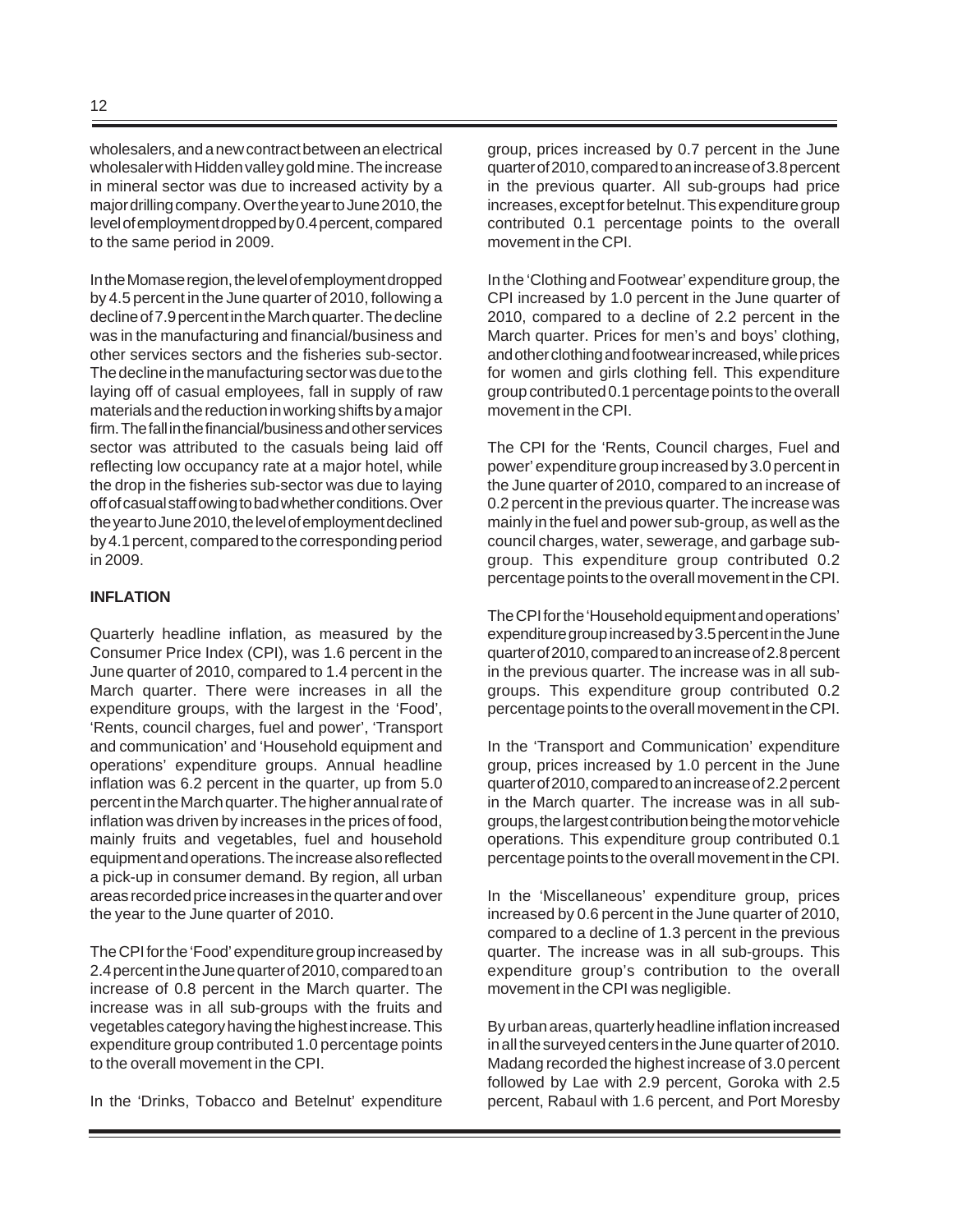

with 0.5 percent.

In Madang, prices increased by 3.0 percent in the June quarter of 2010, compared to a 2.9 percent increase in the previous quarter. There were increases in all the expenditure groups, with 'Food' recording the highest increase of 4.8 percent. The 'Rent, council charges, Fuel and power', 'Drinks, tobacco and betelnut', 'Miscellaneous', 'Transport and communication', 'Household equipment operations' and 'Clothing and footwear' groups recorded increases of 3.1 percent, 1.8 percent, 1.1 percent, 0.9 percent, 0.8 percent and 0.7 percent, respectively.

In Lae, prices increased by 2.9 percent in the June quarter of 2010, compared to a decrease of 0.7 percent in the March quarter. All expenditure groups recorded increases, except the 'Miscellaneous' expenditure group. The largest increase was in the 'Household, equipment and operations' group at 4.9 percent, followed by 'Drinks, tobacco and betelnut' group at 4.1 percent. The 'Rent, council charges, Fuel and power', 'Transport and communication', 'Food' and 'Clothing and footwear' groups recorded increases of 3.0 percent, 2.6 percent, 2.4 percent and 1.7 percent, respectively.

In Goroka, prices increased by 2.5 percent in the June quarter of 2010, compared to an increase of 2.3 percent in the previous quarter with all expenditure groups recording increases. The 'Household equipment and operations' group dominated, with the highest increase of 6.6 percent, followed by 'Rents, Council charges, Fuel and power' group with 3.8 percent. This was followed by increases in the 'Food', 'Clothing and footwear' and 'Drinks, tobacco and betelnut' groups with 3.6 percent, 2.9 percent and 2.7 percent, respectively. The 'Transport and communication' and

'Miscellaneous' groups recorded increases of 0.7 percent and 0.4 percent, respectively.

In Rabaul, prices increased by 1.6 percent in the June quarter of 2010, compared to an increases of 0.6 percent in the previous quarter. All expenditure groups recorded increases, except the 'Drinks, tobacco and betelnut' group, which recorded a decline of 0.7 percent as a result of a fall in betelnut price. The 'Food', 'Rent council charges fuel', 'Clothing and footwear', Transport and communication', 'Miscellaneous' and 'Household, equipment and operations'groups has increases of 3.0 percent, 2.9 percent, 2.1 percent, 1.4 percent,1.4 percent, and 0.9 percent, respectively.

In Port Moresby, prices increased by 0.5 percent in the June quarter of 2010, compared to an increase of 1.4 percent in the March quarter. All expenditure groups recorded increases except the 'Drinks, tobacco and betelnut' and 'Clothing and footwear' group. The 'Household, equipment and operations' group contributed the most with a 3.5 percent increase, followed by 'Rent council charges fuel power' group with 2.9 percent, 'Food' group with 1.3 percent, 'Transport and communication' group with 0.8 percent and 'Miscellaneous' group with 0.6 percent .

The quarterly exclusion-based and trimmed-mean inflation were 1.7 percent and 2.2 percent, respectively, in the June quarter of 2010, compared to increases of 1.4 and 0.9 percent, respectively, in the previous quarter. The annual exclusion-based inflation was 4.8 percent in the quarter, compared to 3.8 percent in the March quarter. Annual trimmed-mean inflation was 5.8 percent in the quarter, compared to 4.3 percent in the previous quarter.

# **4. EXPORT COMMODITIES REVIEW**

The total value of merchandise exports in the June quarter of 2010 was K3,985 million, 48.4 percent higher than in the corresponding quarter of 2009. All export commodities recorded an increase, with the exception of cocoa, logs and marine products. Mineral export receipts, excluding crude oil, were K2,668.9 million and accounted for 67.0 percent of total merchandise exports in the June quarter of 2010, compared to K1,721.1 million or 64.1 percent in the corresponding quarter of 2009. Crude oil exports totalled K471.4 million and accounted for 11.8 percent of total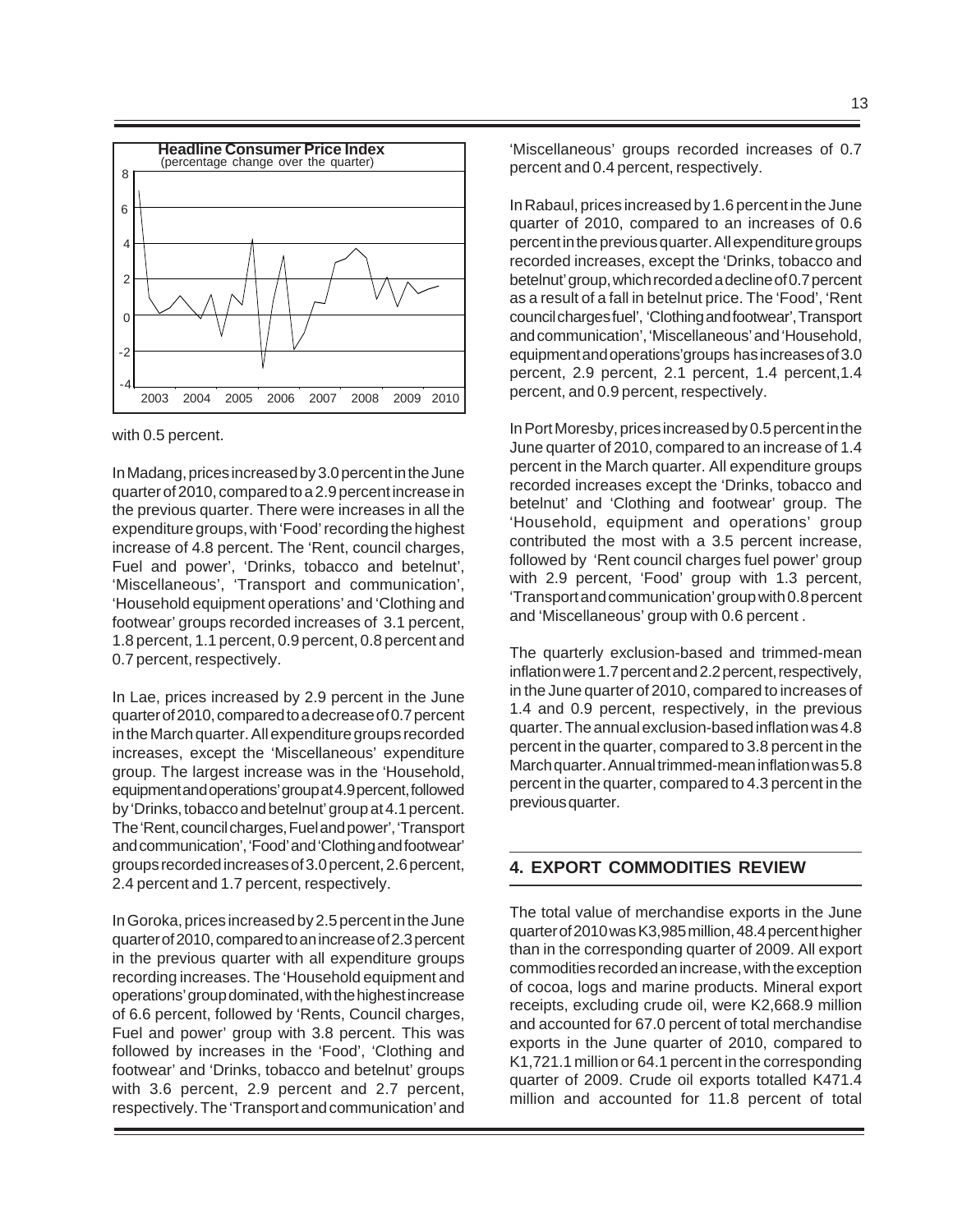merchandise exports in the quarter, compared to K263.4 million or 9.8 percent in the June quarter of 2009.

The value of agricultural, marine products, and other non-mineral exports, excluding forestry and refined petroleum product exports, was K527.7 million and accounted for 13.2 percent of total merchandise exports in the June quarter of 2010, compared to K512.7 million or 19.1 percent in the corresponding quarter of 2009. Forestry product exports were K80.6 million and accounted for 2.0 percent of total merchandise exports in the quarter, compared to K114.8 million or 4.3 percent in the corresponding quarter of 2009. Refined petroleum product exports were K236.4 million and accounted for 5.9 percent of total merchandise exports in the June quarter of 2010, compared to K74.0 million or 2.8 percent in the corresponding quarter of 2009.

The weighted average price of Papua New Guinea's exports was 39.1 percent higher in the June quarter of 2010, compared to the corresponding quarter of 2009. There was a 44.1 percent increase in the weighted average price of mineral exports, with higher kina prices of all mineral exports. For the agricultural, forestry and marine product exports, the weighted average price increased by 15.9 percent and was accounted for by higher kina prices of all agricultural and forestry exports, which more than offset lower prices of marine product exports. Excluding logs, the weighted average price of agricultural and marine product exports increased by 18.8 percent in the quarter, compared to the corresponding period of 2009. The higher kina export prices reflected increases in international prices.

#### **Mineral Exports**

Total mineral export receipts were K3,140.3 million in the June quarter of 2010, compared to K1,984.5 million in the corresponding quarter of 2009. This outcome was due to combined increases in the export volumes and prices of gold, copper and crude oil.

The volume of gold exported in the June quarter of 2010 was 16.6 thousand tonnes, an increase of 1.8 percent from the corresponding quarter of 2009. The increase was due to a full year of production at the Hidden Valley mine. This more than offset lower production at the Porgera, Lihir, Tolokuma and Simberi mines. The average free on board (f.o.b.) price received for Papua New Guinea's gold exports was K106.0 million per tonne during the quarter, an increase of 29.3 percent from the corresponding period of 2009. This was attributed to higher international prices, resulting from increased global demand. The average gold price at the London Metal Exchange increased by 29.8 percent to US\$1,193 per fine ounce in the quarter, from the corresponding quarter of 2009. The increase was due to higher demand for gold based investments following volatility in the credit and financial markets, combined with lower receipts from investments in money market instruments. The combined increase in export volume and price resulted in a 31.6 percent increase in export receipts to K1,758.8 million in the June quarter of 2010, from the corresponding quarter of 2009.

Copper export volumes increased by 40.3 percent to 44.2 thousand tonnes in the June quarter of 2010, from the corresponding quarter of 2009. The increase was due to higher shipment of stocks, despite lower production associated with a workers industrial strike at the Ok Tedi mine in April. The average f.o.b. price of Papua New Guinea's copper exports increased by 69.1 percent to K20,036 per tonne in the quarter, compared to the corresponding quarter of 2009. This outcome was mainly due to higher international prices as a result of strong demand, especially from China, reflecting recovery in the global economy. The combined increase in export volume and price resulted in a 137.2 percent increase in export receipts to K885.6 million in the quarter, compared to the June quarter of 2009.

Crude oil export volumes increased by 5.3 percent to 2,130.0 thousand barrels in the June quarter of 2010, from the corresponding quarter of 2009. The increase reflected higher extraction at the Moran and Gobe Main oil fields, which more than offset declines at the Kutubu, South East Gobe and South East Mananda projects. The average export price of crude oil increased by 70.0 percent to K221 per barrel in the quarter, from the June quarter of 2009. This outcome was due to an increase in international prices of crude oil, resulting from a decline in production by member countries of the Organisation of Petroleum Exporting Countries (OPEC), combined with higher demand from the United States (US), Europe and Asian countries, mainly Japan, China and India. The combined increase in export volume and price resulted in export receipts increasing by 79.0 percent to K471.4 million in the quarter, from the corresponding quarter of 2009.

Export receipts of refined petroleum products from the Napanapa Oil Refinery increased substantially by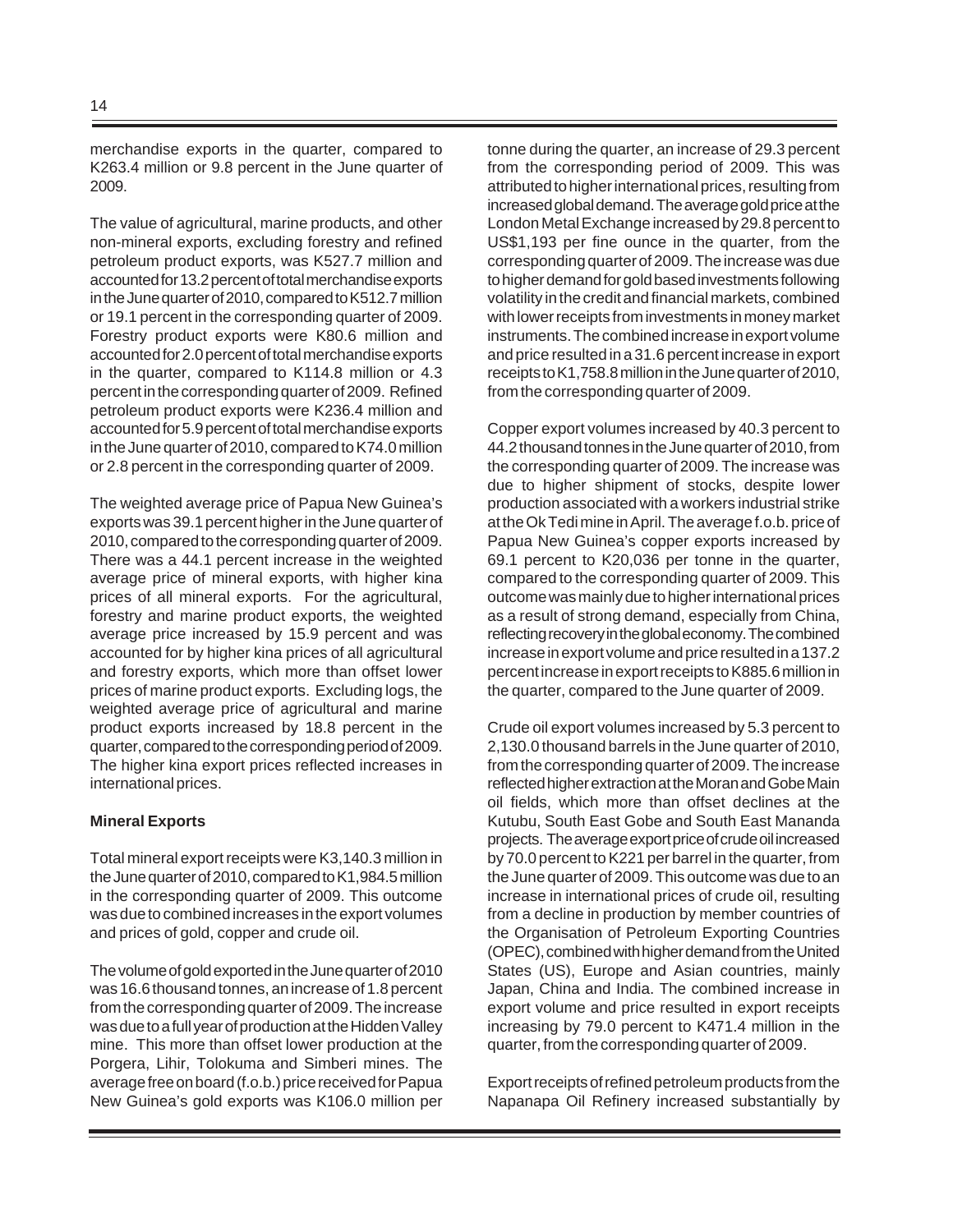219.5 percent to K236.4 million in the June quarter of 2010, from the corresponding period of 2009. The outcome was due to higher prices of different refined petroleum products in the quarter, compared to the corresponding quarter of 2009.

#### **Agriculture, Logs and Fisheries Exports**

Export prices of all agricultural export commodities increased in the June quarter of 2010, from the corresponding quarter of 2009. Coffee prices increased by 9.8 percent, cocoa by 24.3 percent, copra by 32.2 percent, copra oil by 21.8 percent, palm oil by 21.9 percent, tea by 26.3 percent and rubber by 35.5 percent. The average export price of logs increased by 0.9 percent to K223 per cubic meter in the quarter, compared to the corresponding quarter of 2009. The average export price of marine products declined by 10.7 percent in the quarter, from the corresponding period of 2009. The increase in the export prices of all agricultural commodities and logs more than offset the decline in the price of marine products, resulting in a 15.9 percent increase in the weighted average price of agricultural, logs and marine product exports.

The volume of coffee exported increased by 1.5 percent to 13,700 tonnes in the June quarter of 2010, from the corresponding quarter of 2009. There was a supply response to the higher international prices, combined with the recovery of coffee trees from rehabilitation programs. The average export price of coffee increased by 9.8 percent to K8,168 per tonne in the quarter, from the corresponding quarter of 2009. International prices increased as a result of lower production from Brazil, Columbia and some Central American countries, caused by unfavourable wet weather conditions and berry borer disease. The combined increase in export volume and price resulted in a 11.5 percent increase in export receipts to K111.9 million in the quarter, from the corresponding period of 2009.

The volume of cocoa exported declined by 32.7 percent to 7,000 tonnes in the June quarter of 2010, from the corresponding quarter of 2009. This outcome was mainly due to the cocoa pod borer disease in major cocoa producing regions. The average export price of cocoa increased by 24.3 percent to K8,629 per tonne in the quarter, from the corresponding period of 2009. This stemmed from higher international prices, as a result of lower production from the Ivory Coast and Ghana, two of the world's major producers, caused by dry weather conditions. The decline in export volume



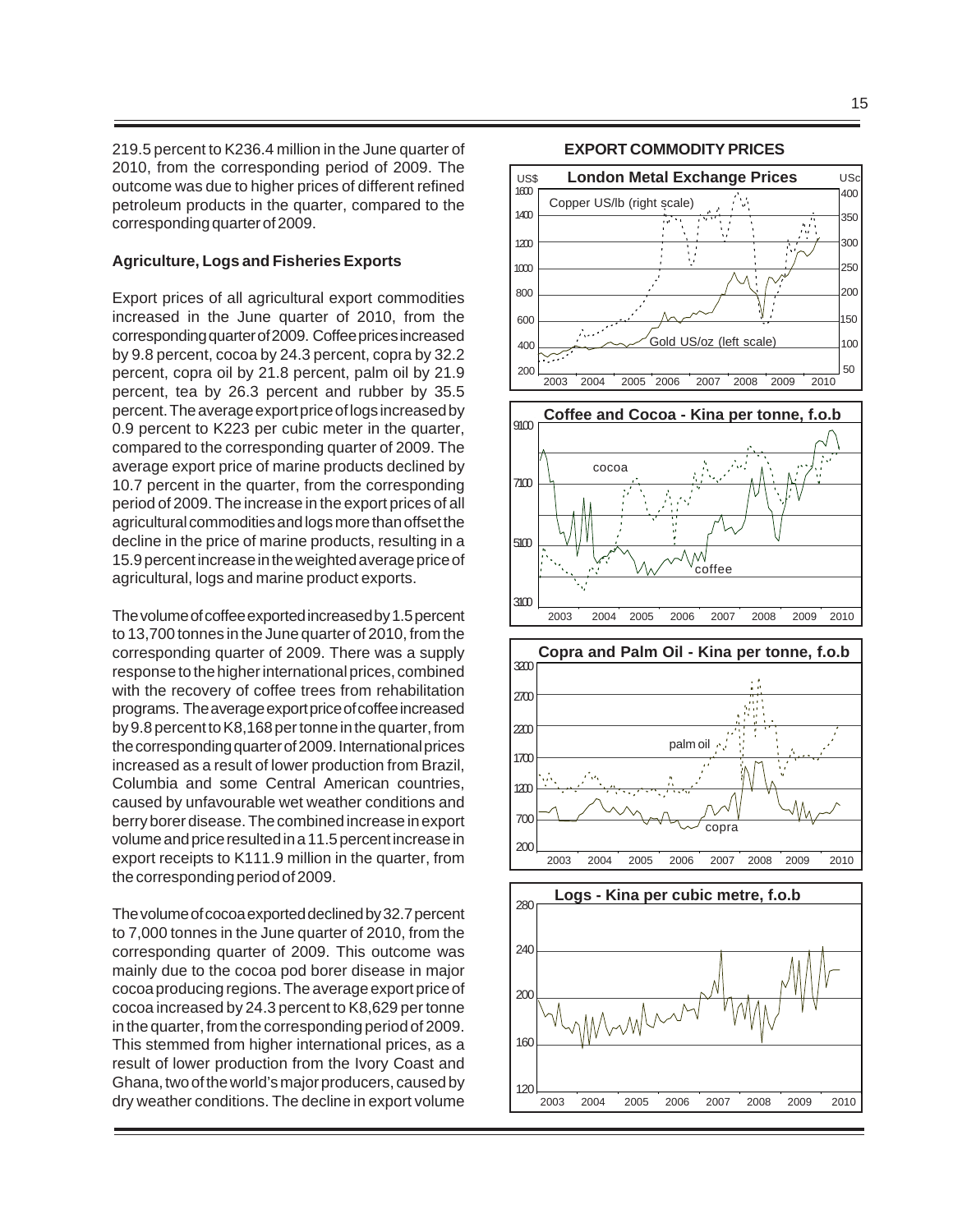more than offset the increase in export price resulting in a 16.3 percent decline in export receipts to K60.4 million in the quarter, from the June quarter of 2009.

The volume of copra exported increased by 96.6 percent to 5,700 tonnes in the June quarter of 2010, from the corresponding quarter of 2009. The increase was attributed to a supply response to higher international prices. The average export price for copra increased by 32.2 percent to K912 per tonne in the June quarter of 2010, from the corresponding quarter of 2009. The outcome was due to lower production from the Philippines, combined with strong demand from the US and Europe. The combined increase in export volume and price resulted in a 160.0 percent increase in export receipts to K5.2 million in the June quarter, from the corresponding period of 2009.

The volume of copra oil exported increased by 63.6 percent to 10,800 tonnes in the June quarter of 2010, from the corresponding period of 2009. The increase was mainly due to a supply response to higher international prices, which resulted in higher quantities of copra sold to the two domestic copra mills, combined with provision of vessels by the mill owners to collect copra from the outer islands. The average export price of copra oil increased by 21.8 percent to K2,528 per tonne in the quarter, from the corresponding period of 2009. The outcome was mainly due to lower production from the Philippines and higher demand from the US. The combined increase in export volume and price resulted in export receipts increasing by 99.3 percent to K27.3 million in the June quarter, from the corresponding period of 2009.

The volume of palm oil exported increased by 6.7 percent to 119,100 tonnes in the June quarter of 2010, from the corresponding period of 2009. There was higher production and shipment by most of the palm oil producers resulting from the harvest of high yielding crops. The average export price of palm oil increased by 21.9 percent to K2,079 per tonne in the quarter, from the corresponding quarter of 2009, reflecting higher international prices as demand by China increased. The combined increase in export volume and price resulted in a 30.0 percent increase in export receipts to K247.6 million in the June quarter, from the corresponding period of 2009.

The volume of tea exported increased by 16.7 percent to 1,400 tonnes in the June quarter of 2010, from the corresponding quarter of 2009. The increase was due

to higher production associated with favourable wet weather conditions in the major tea producing regions. The average export price of tea increased by 26.3 percent to K4,000 per tonne in the quarter, from the corresponding period of 2009. The increase was due to higher international prices, attributed to lower production from Kenya and Sri Lanka as a result of heavy rainfall, which affected road transport infrastructure, combined with strong demand from Russia and the United Arab Emirates. The combined increase in export volume and price resulted in a 47.4 percent increase in export receipts to K5.6 million in the quarter, from the corresponding period of 2009.

The volume of rubber exported declined by 25.0 percent to 900 tonnes in the June quarter of 2010, from the corresponding period of 2009, with lower production in the rubber producing regions. The average export price increased by 35.5 percent to K6,889 per tonne in the quarter, from the corresponding period of 2009, as demand in Asia increased. The increase in the export price, more than offset the decline in volume, resulting in a 1.6 percent increase in export receipts to K6.2 million in the June quarter of 2010, from the corresponding period of 2009.

The volume of logs exported declined by 24.1 percent to 350 thousand cubic metres in the June quarter of 2010, from the corresponding period of 2009, the result of lower shipment from major logging projects due to wet weather conditions. The average export price of logs increased by 0.9 percent to K223 per cubic metre in the quarter, from the corresponding period of 2009. This stemmed from higher international prices, reflecting increased demand for tropical hardwoods, especially from China and India. The decline in export volume, more than offset the increase in price, resulting in a 23.2 percent decline in export receipts to K78.1 million in the quarter, from the corresponding period of 2009.

The value of marine products exported declined by 91.8 percent to K6.4 million in the June quarter of 2010, from the corresponding period of 2009, due to a combined decline in export volume and price.

# **5. BALANCE OF PAYMENTS**

There was an overall surplus of K534 million in the balance of payments for the first six months of 2010, compared to a surplus of K664 million in the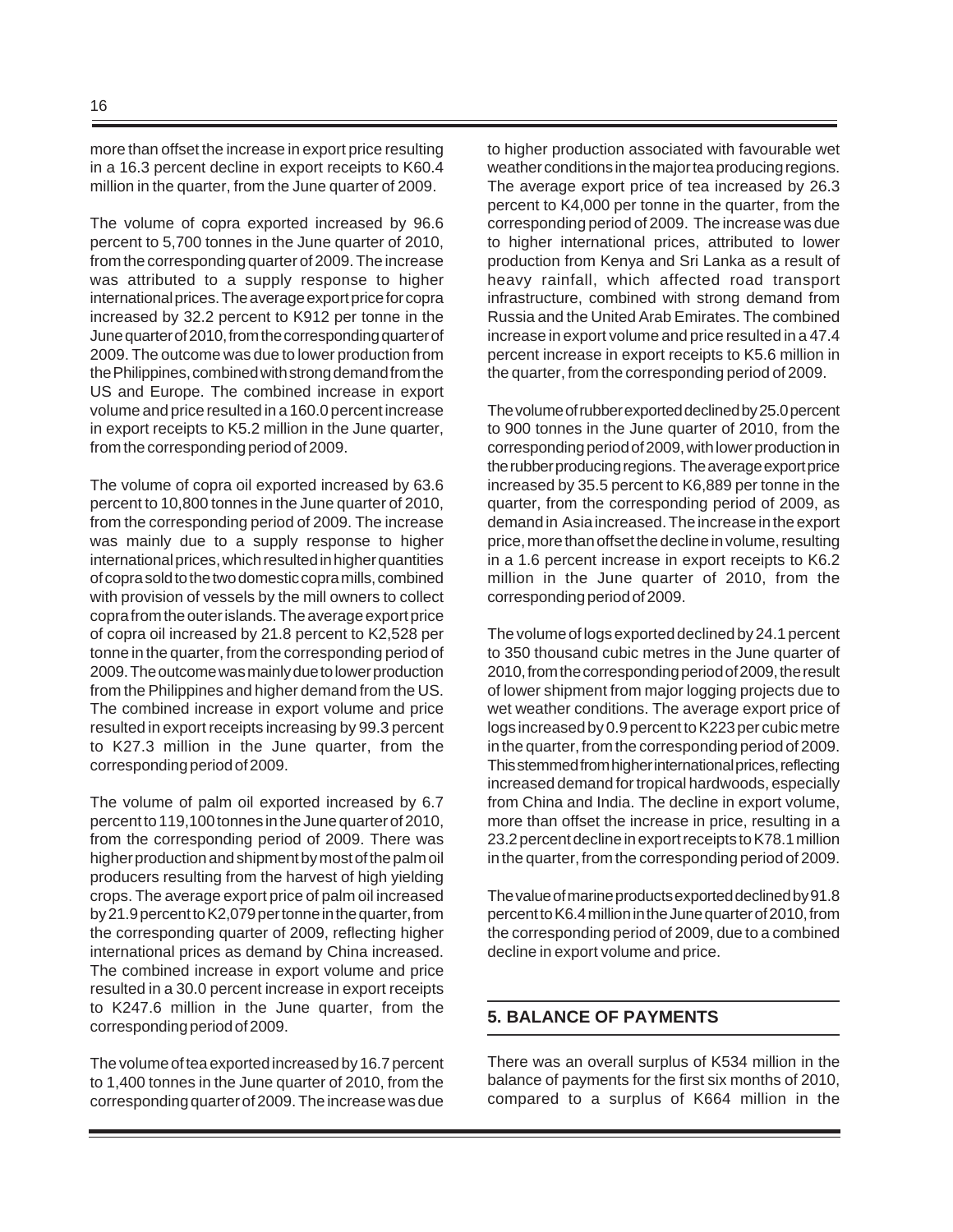corresponding period of 2009. This was due to a surplus in the capital and financial accounts, which more than offset a deficit in the current account.

The deficit in the current account was due to higher net service payments, which more than offset a higher trade account surplus and higher net transfer receipts. The surplus in the capital account reflected net inflow of capital transfers. The surplus in the financial account was due to higher net inflows from other investments, combined with foreign direct investments.

The trade account recorded a surplus of K3,195 million in the first six months of 2010, an increase of 88.4 percent from the corresponding period of 2009. The higher surplus was due to an increase in the value of merchandise exports, which more than offset an increase in the value of merchandise imports. The value of merchandise exports in the first six months of 2010 was K7,352 million, an increase of 33.5 percent from the corresponding period of 2009, attributed to higher values of all export commodities, with the exception of cocoa and marine products.

The value of merchandise imports increased by 9.1 percent to K4,157 million in the first six months of 2010, from the corresponding period of 2009. The increase was due to higher mining and general imports, which more than offset a decline in imports by the petroleum sector. Imports by the mining sector increased by 23.8 percent to K790 million in the first half of 2010, from the corresponding period of 2009. The increase reflected higher capital expenditure undertaken by all mines, except the Ok Tedi mine. General imports increased by 6.4 percent to K2,983 million in the first six months of 2010, from the corresponding period of 2009. This reflected increased domestic demand resulting from the Liquefied Natural Gas (LNG) driven economic activity. There was K85 million worth of imports directly related to the LNG project. Petroleum sector imports decreased by 19.0 percent to K299 million in the first six months of 2010, from the corresponding period of 2009. The decline was due to lower capital expenditure by the existing oil projects.

The deficit in the services account was K3,397 million in the first half of 2010, an increase of 86.6 percent from the corresponding period of 2009. This was due to higher payments for transportation associated with higher imports, travel, education, financial, communication, other business, cultural and recreational, Government services n.i.e, construction

and refining and smelting services, which offset higher service receipts, mainly from construction services.

The deficit in the income account was K498 million in the first half of 2010, a decline of 4.4 percent from the corresponding period of 2009, accounted for by lower interest and dividend payments, combined with lower income receipts.

The surplus in the transfers account was K484 million in the first half of 2010, an increase of 81.3 percent from the corresponding period of 2009. This outcome was due to higher receipts from superannuation funds, gifts and grants, tax receipts, and licensing fees, combined with lower transfer payments.

As a result of these developments in the trade, services, income and transfers accounts, the current account recorded a deficit of K216 million in the first six months of 2010, compared to a deficit of K379 million in the corresponding period of 2009.

The capital account recorded a net inflow of K81 million in the first six months of 2010, an increase of 68.8 percent from the corresponding period of 2009. This reflected higher transfers by donor agencies for project financing.

The financial account recorded a net inflow of K662 million in the first six months of 2010, compared to K1,023 million in the corresponding period of 2009, mainly from Direct and Other investments. The increase in the Direct investments reflected high investment in the country by non-residents, while the net inflow from Other investments reflected drawdowns from the foreign currency account balances of resident mineral companies. These more than offset net outflows from portfolio investments reflecting investments in shortterm money market instruments by resident entities, investments in financial derivative instruments through hedge arrangements, a build-up in the net foreign assets of the banking system, and higher net loan repayments by the Government.

In the June quarter of 2010, the balance of payments recorded an overall surplus of K776 million, compared to a lower surplus of K341 million in the corresponding quarter of 2009.

The value of merchandise exports increased by 48.4 percent to K3,985 million in the June quarter of 2010, from the corresponding quarter of 2009, due to higher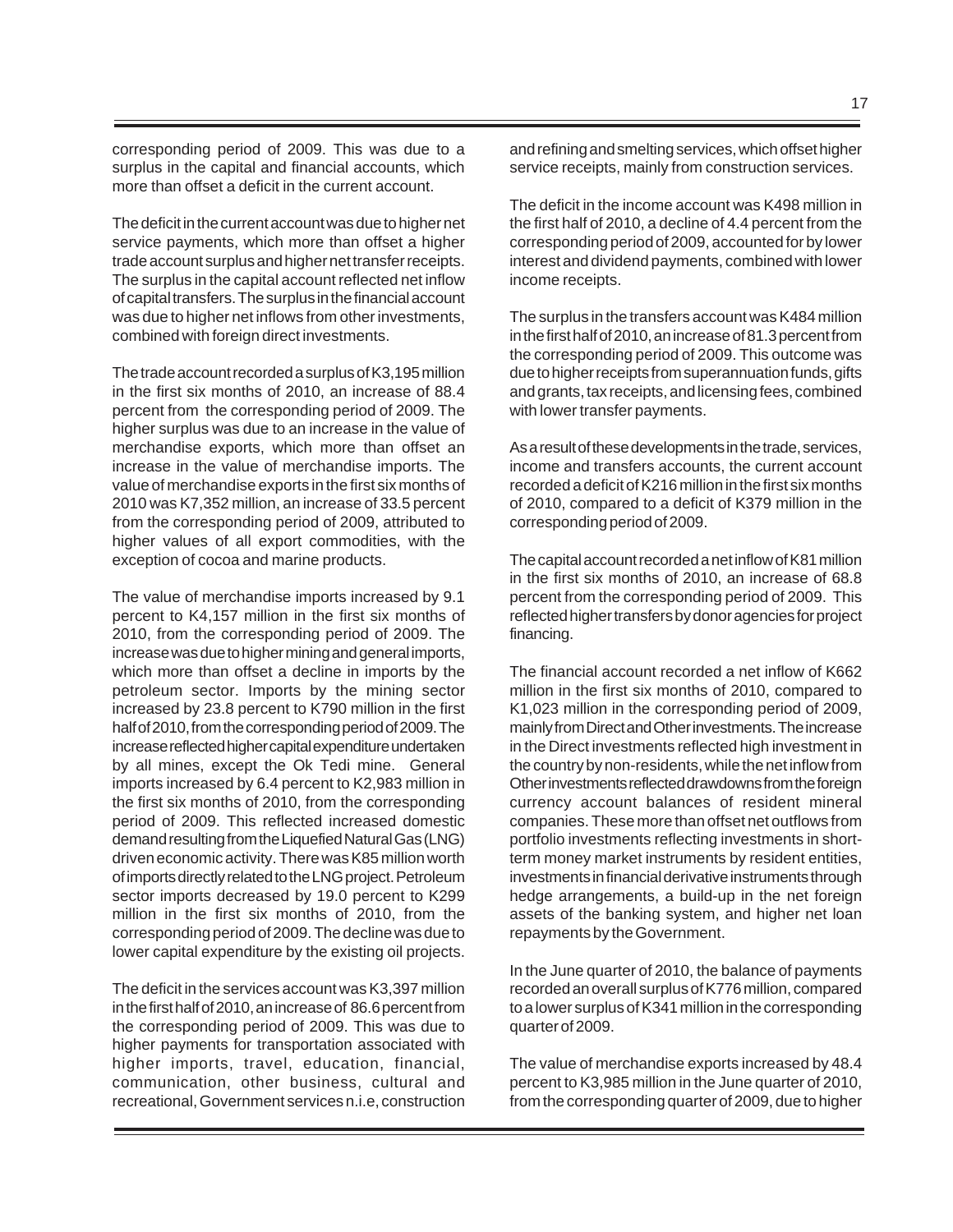values of all export commodities, except for cocoa, logs and marine product exports.

The value of merchandise imports increased by 5.6 percent to K2,057 million in the June quarter of 2010, from the corresponding quarter of 2009. There were higher mining and general imports, which more than offset a decline in the petroleum sector and LNG related imports. Imports by the mining sector were K406 million in the quarter, an increase of 30.1 percent from the corresponding quarter of 2009. This was due to higher capital expenditure by all the mines, except the Ok Tedi mine. General imports were K1,480 million in the quarter, an increase of 1.0 percent from the corresponding quarter of 2009. Petroleum sector imports were K156 million in the quarter, a decline of 8.8 percent from the corresponding quarter of 2009. This was due to lower capital expenditure by the existing oil projects. There were K15 million worth of imports directly related to the LNG project .

The deficit in the services account was K1,468 million in the June quarter of 2010, an increase of 49.5 percent from the corresponding quarter of 2009. This outcome was due to higher payments for travel, other financial, communication, other business, cultural and recreational, Government services n.i.e and construction services, which more than offset higher service receipts for resident entities.

The deficit in the income account was K184 million in the June quarter of 2010, a decline of 36.8 percent from the corresponding quarter of 2009, attributed to lower compensation of employees and interest payments, combined with lower income receipts.

There was a surplus in the transfers account of K416 million in the June quarter of 2010, an increase of 50.2 percent from the corresponding period of 2009. This outcome was due to higher receipts for superannuation funds, gifts and grants and tax receipts, combined with lower transfer payments.

As a result of these developments in the trade, services, income and transfers accounts, the current account recorded a surplus of K692 million in the June quarter of 2010, compared to a deficit of K258 million in the corresponding quarter of 2009.

The capital account recorded a net inflow of K57 million in the June quarter of 2010, an increase of 42.5 percent from the corresponding period of 2009, due to higher

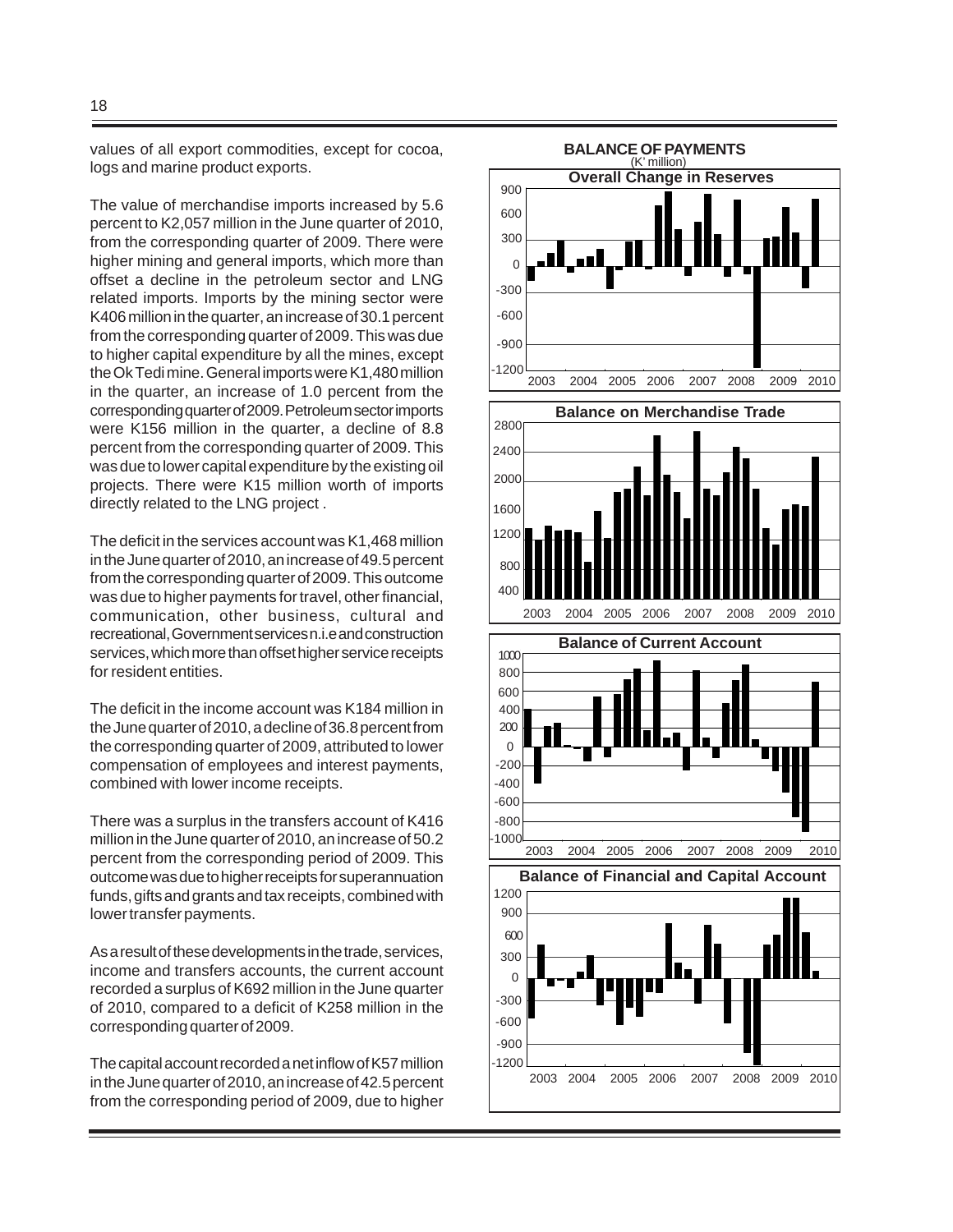transfers by donor agencies for project financing.

The financial account recorded a net inflow of K47 million in the June quarter of 2010, compared to a net inflow of K565 million in the corresponding period of 2009. The outcome was due to a net inflow of Direct and Other investments, reflecting higher investments in the country by non-residents and drawdowns in the foreign currency account balances of resident mineral companies, respectively. This more than offset net outflows from portfolio investments, reflecting investments in short-term money market instruments and investments in financial derivative instruments through hedge arrangements, net foreign assets of the banking system, and net loan repayments by the Government.

The level of gross foreign exchange reserves at the end of June 2010 was K7,572.3 (US\$2,580.5) million, sufficient for 10.9 months of total and 15.2 months of non-mineral import covers.

#### **6. MONETARY DEVELOPMENTS**

#### **INTEREST RATES AND LIQUIDITY**

The Bank continued its cautious approach to monetary policy by maintaining the monthly Kina Facility Rate (KFR) at 7.00 percent throughout the June quarter of 2010, consistent with the March 2010 Monetary Policy Statement (MPS). The dealing margin for the Repurchase Agreements (Repos) was kept unchanged at 100 basis points on both sides of the KFR.

Interest rates for short-term securities and wholesale deposit rates declined during the June quarter of 2010 reflecting excess liquidity conditions in the banking system, despite the Central Bank's efforts to diffuse it. At the Central Bank Bill (CBB) auction, the 28-day rate declined from 4.21 percent to 3.28 percent, the 63-day rate from 4.54 percent to 3.33 percent and the 91-day weighted average rate from 4.54 percent to 3.32 percent. At the Treasury bill auction, there was no auction for the 91-day maturity. The 182-day Treasury bill rate declined from 6.07 percent to 4.42 percent and the 365-day rate from 6.17 percent to 4.95 percent.

The weighted average deposit rates quoted by commercial banks on wholesale deposits (K500,000 and above) also decreased across all maturities during

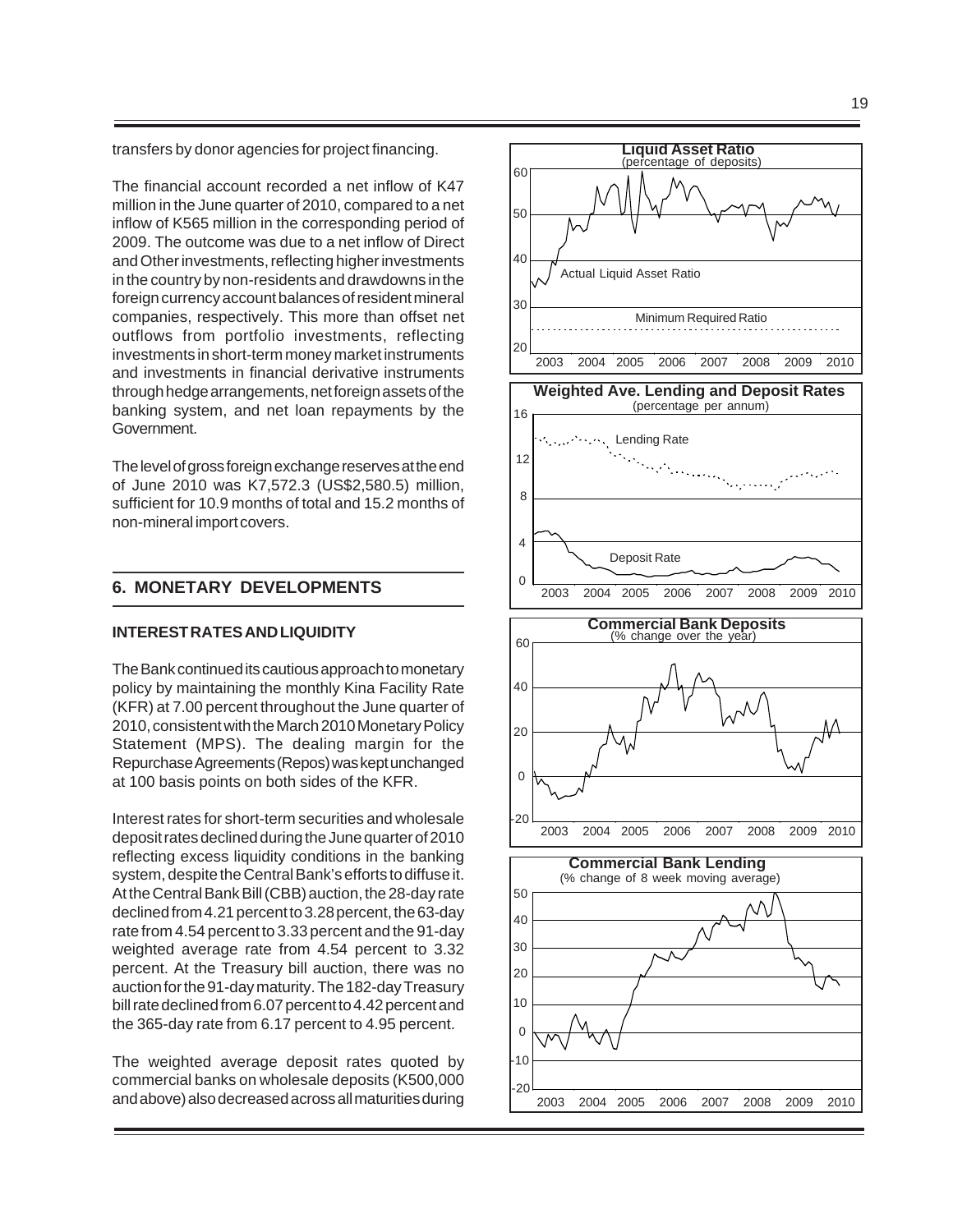

the June quarter of 2010. The 30-day rate declined from 3.70 percent to 1.35 percent, 60-day rate from 3.73 percent to 1.45 percent, 90-day rate from 3.87 percent to 1.86 percent and 180-day rate from 4.92 percent to 2.12 percent. The weighted average interest rate on total deposits paid by commercial banks declined from 1.9 percent to 1.2 percent, and the weighted average interest rate on total loans declined from 10.6 percent to 10.4 percent. The commercial banks' Indicator Lending Rates (ILR) spread remained at 10.95 – 11.95 percent during the period.

The Bank continued to utilise Open Market Operation (OMO) instruments in the conduct of monetary policy over the June quarter of 2010. In addition to CBB issuances, Government Treasury bill and Inscribed stock auctions were conducted, which helped to diffuse some of the liquidity. However, these actions were not sufficient to stem the decline in market interest rates. The commercial banks also utilised the interbank market to meet their liquidity needs. The Cash Reserve Requirement (CRR) and the Minimum Liquid Assets Ratio (MLAR) of commercial banks were maintained at 3.0 percent and 25.0 percent, respectively, over the June quarter.

#### **MONEY SUPPLY**

The average level of broad money supply (M3\*) increased by 6.4 percent in the June quarter of 2010, compared to a revised increase of 3.3 percent in the March quarter. This outcome was mainly due to an increase of 8.7 percent in average net foreign assets of depository corporations and an increase of 5.3 percent in average net private sector credit, which more than offset a decline of 10.2 percent in average net claims on the Central Government. The decline in average net claims on the Government in the June quarter of 2010 resulted mainly from an increase in average Government deposit held by ODCs. Average domestic claims outstanding, excluding advances to the Central Government increased by 5.1 percent in the June quarter of 2010, compared to a revised increase of 6.1 percent in the March quarter. The average level of monetary base (reserve money) increased by 19.3 percent in the June quarter of 2010, compared to a revised decline of 2.4 percent in the March quarter. The increase reflected higher deposits of commercial banks at the Central Bank and an increase in currency in circulation.

The average level of narrow money supply (M1\*)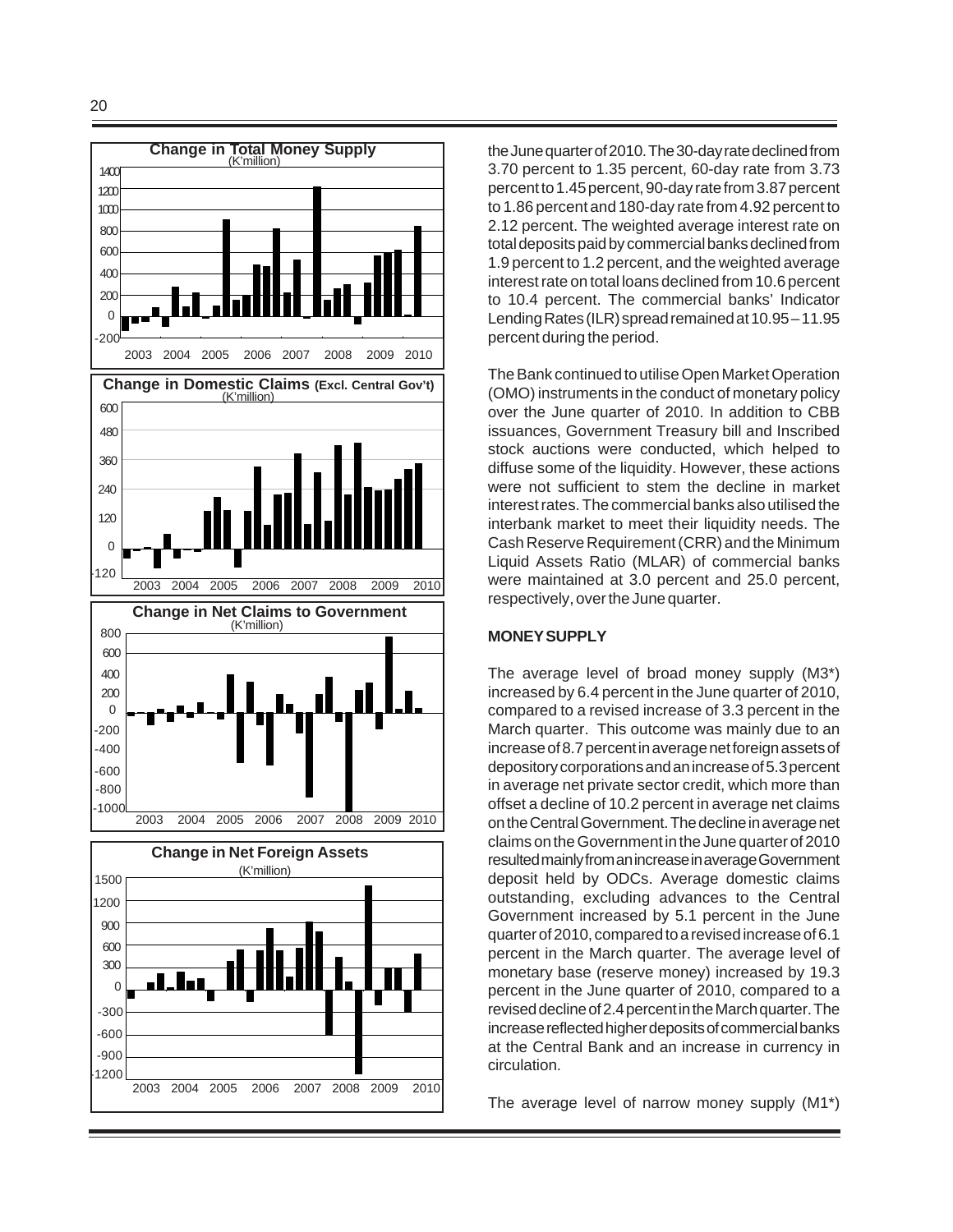increased by 6.0 percent in the June quarter of 2010, compared to a revised increase of 4.7 percent in the March quarter. This was due to increases in both transferable deposits and currency outside depository corporations. The average level of quasi money increased by 7.0 percent in the June quarter of 2010, compared to a revised increase of 1.8 percent in the March quarter, mainly due to an increase in average term deposits.

The average level of deposits of the ODCs increased by 6.5 percent to K11,752.6 million in the June quarter of 2010 from K11,028.3 million in the March quarter, due to an increase in other deposits and Central Government deposits.

# **LENDING**

During the June quarter of 2010, total domestic credit extended by depository corporations to the private sector, public non-financial corporations, Provincial and Local Level Governments, and other financial corporations, increased by K344.6 million to K6,887.1 million, compared to a revised increase of K320.6 million in the March quarter of 2010. This was mainly due to an increase of K348.6 million in private sector credit and K22.5 million in public non-financial corporations, which more than offset a decline of K26.5 million in other financial corporations. Credit to the private sector was broad based reflecting lending to the manufacturing, transport and communication, finance, commerce, building and construction and other business services, as well as the household sector for housing advances. The annualised growth in domestic credit, excluding Central Government and advances under the price support schemes was 32.7 percent in the June quarter of 2010.

# **7. PUBLIC FINANCE**

Preliminary estimates of the fiscal operations of the National Government over the six months to June 2010 showed an overall surplus of K101.3 million, compared to a surplus of K290.1 million in the corresponding period of 2009. This represents 0.4 percent of nominal GDP. The surplus mainly reflected higher revenue, which more than offset an increase in expenditure.

Total revenue, including foreign grants, during the six months to June 2010 was K2,907.0 million, 12.6 percent higher than the receipts collected in the corresponding period of 2009. This represents 38.8 percent of the budgeted revenue. The increase in revenue mainly reflected higher tax revenue and foreign grants, which more than offset a decline in non-tax receipts.

Total tax revenue amounted to K2,676.6 million, 33.4 percent higher than the receipts collected during the same period in 2009, and represents 46.7 percent of the budgeted tax receipts. Direct tax receipts totalled K1,871.7 million, 40.9 percent higher than the receipts collected during the corresponding period in 2009, and represents 46.5 percent of the budgeted amount. This outcome reflected higher personal and company taxes, which more than offset a decline in other direct tax receipts. The increase in personal income tax was due to higher remuneration and employment reflecting growth in domestic economic activity. The increase in company tax receipts reflected profitability by companies due to continued growth in economic activity. The decline in other direct tax was attributed to lower dividend withholding tax receipts.

Indirect tax receipts totalled K805.0 million, 18.8 percent higher than in the corresponding period in 2009, and represents 47.2 percent of the budgeted revenue for 2010. The increase reflected higher collections in excise duties, export tax and import tax, which more than offset declines in goods and services tax (GST) and other indirect tax receipts. The increase in excise duties reflected higher consumption of domestically produced and imported items. The increase in import tax resulted from high import volumes. The increase in export tax was attributed to higher volume of exports, while the decrease in GST reflected lower collections in the main contributing provinces.

Total non-tax revenue amounted to K44.5 million, 90.9 percent lower than in the corresponding period of 2009 and represents 11.1 percent of the budgeted amount. The decrease mainly reflected the non-recording of injections from trust accounts combined with lower collections from services provided by the National Departments and low dividend payments by statutory bodies. Foreign grants to June 2010 totalled K186.0 million, 114.0 percent higher than in the corresponding period in 2009. Infrastructure tax credits were not recorded.

Total expenditure during the six months to June 2010 was K2,805.7 million, 22.5 percent higher than in the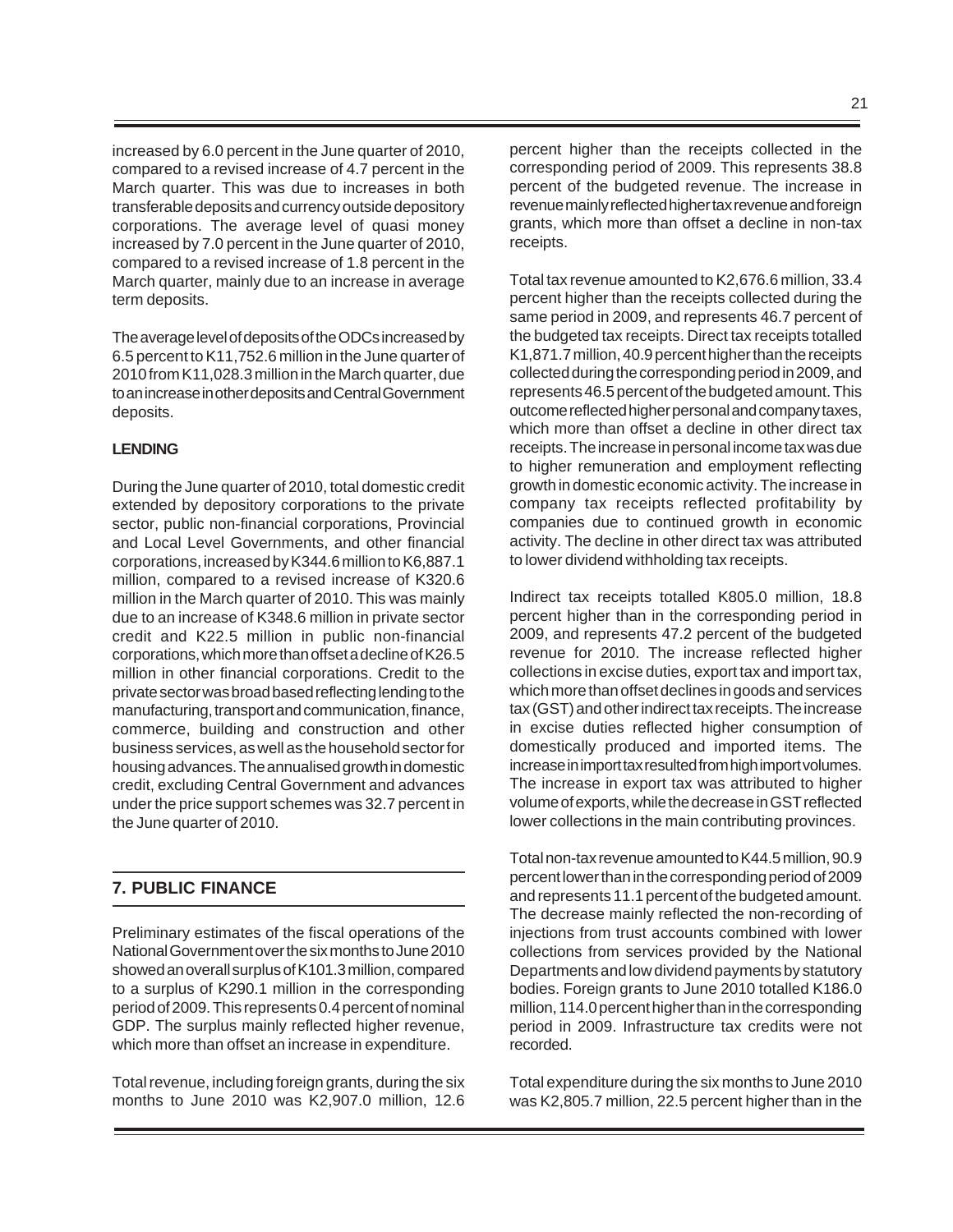corresponding period of 2009 and represents 37.5 percent of the budgeted appropriation for 2010. This outcome was due to both higher recurrent and development expenditures.

Recurrent expenditure over the six months to June 2010 was K1,991.3 million, 1.6 percent higher than in the corresponding period in 2009, and represents 48.6 percent of the budgeted appropriation for 2010. The increase was due to higher spending by National Departments and Provincial Governments combined with higher interest payments, which more than offset lower grants to statutory bodies. National Departmental expenditure totalled K1,166.2 million, 5.5 percent higher than the amount spent in the corresponding period of 2009, and represents 49.0 percent of the 2010 budgeted appropriation. The increase mainly reflected higher payments for departmental goods and services and an increase in disbursement of personnel emoluments. Provincial Government expenditure amounted to K476.6 million, 14.8 percent higher than in the same period in 2009, and represents 48.5 percent of the 2010 budgeted amount. This outcome resulted from increases in payments for goods and services and conditional grants for transport infrastructure maintenance and village services. Interest payments totalled K202.3 million, 8.1 percent higher than in the corresponding period of 2009, and represents 43.3 percent of the budgeted appropriation. The increase mainly reflected higher interest payments on Inscribed stock and Treasury bills associated with the increase in debt issuance.

Total development expenditure for the six months to June 2010 was K814.4 million, 146.3 percent higher than in the same period in 2009, and represents 24.0 percent of 2010 budgeted appropriation. The substantially high development outlay mainly reflected the implementation of the Development Budget for 2010 with an increase in funding by the Government.

As a result of these developments in revenue and expenditure, the Government recorded an overall budget surplus of K101.3 million. The surplus and domestic financing of K5.5 million was used to make net external loan repayments of K106.8 million. The net external loan repayments comprised of K85.1 million to concessionary and K21.7 million to extraordinary sources. The domestic financing comprised of K42.3 million and K5.8 million in net borrowing from financial corporations and public non-financial corporations, respectively. This more than offset K42.6 million in cheques presented for settlement.

Total public (Government) debt declined by K139.0 million to K6,875.8 million in the June quarter of 2010, compared to K7,014.8 million in the December quarter of 2009, resulting in the total debt to nominal GDP ratio decreasing to 31.9 percent from 33.1 percent between the two quarters. A decline in external debt more than offset an increase in domestic debt. The decrease in external debt reflected loan repayments combined with the appreciation of the kina against most of the major currencies. The increase in domestic debt resulted from new issuance of Government securities<sup>1</sup>.

The total amount of Government deposits in the depository corporations increased by K16.1 million to K2,603.6 million in the June quarter of 2010, compared to K2,587.5 million in the December quarter of 2009. At the Central Bank, the amount of trust account funds declined to K326.9 million in the June quarter of 2010, from K427.0 million in the December quarter of 2009.

<sup>1</sup> The total domestic debt does not include Treasury bills issued outside of the normal auction that is conducted by the Central Bank, as the Government's legitimate agent in issuing Government securities.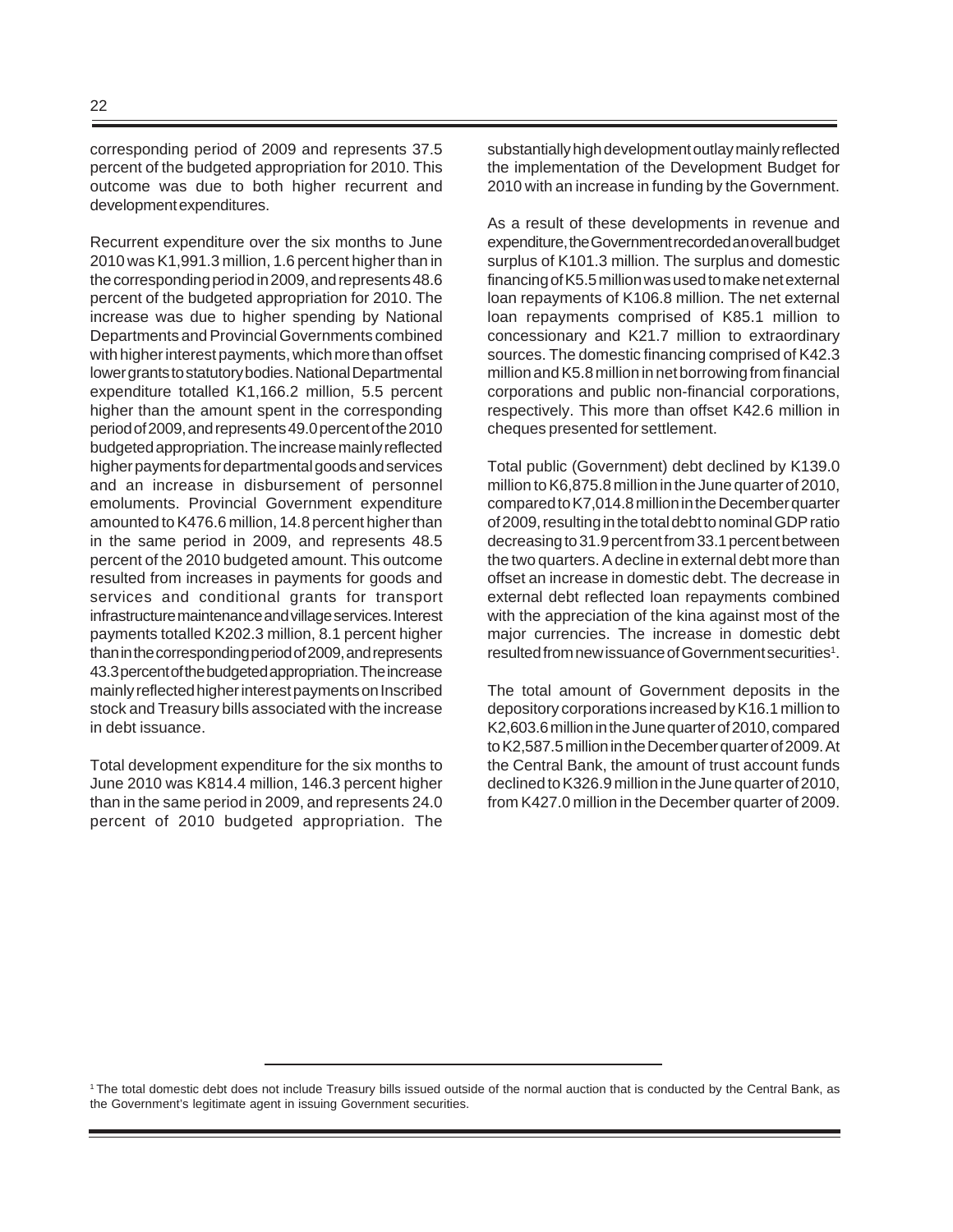# **MONETARY POLICY STATEMENT (MPS) SEPTEMBER 2010**

#### **Executive Summary**

The PNG economy continued to grow in 2010, mainly driven by the commencement of construction of the Liquefied Natural Gas (LNG) project and related activities and recovery in the international export prices, despite a downward revision to growth of Gross Domestic Product (GDP) in 2010. Most other macroeconomic indicators were broadly in line with projections outlined in the March 2010 Monetary Policy Statement (MPS).

Inflation increased in the June quarter of 2010, reflecting exchange rate depreciation over the last three quarters and increased domestic demand from activities associated with the construction of the PNG LNG project and high Government expenditure. However, imported inflation remained low due to the slow recovery in the global economy. Given these developments and inflationary concerns, the Bank kept the Kina Facility Rate (KFR) at 7.00 percent over the six months to September 2010.

For 2010, the Bank revised downwards its projected annual headline inflation made in the March MPS to around 7.0 percent from 8.0 percent. The revision is based on the following factors: lower than expected inflation outcomes in the March and June quarters, which may reflect limited pass-through of real inflation to the official measures; lower imported inflation as world economic recovery in 2010 is expected to be slower than anticipated; a relatively stable kina exchange rate; and downward revision to GDP growth.

Real GDP growth has been revised downwards to 7.5 percent from 8.5 percent in 2010, mainly reflecting the delay in the commencement of production from the Ramu Nickel/Cobalt project. This is still considered high and is underpinned by the construction phase of the LNG project. As a result, the Bank will carefully assess and evaluate the trade-off between high economic growth and inflation so as not to discourage domestic economic activity and ensure inflation does not go into double digit level.

Broad money supply grew by 16.9 percent over the twelve months to August 2010 mainly due to increases in net foreign assets of depository corporations (DCs) and private sector credit. A growth of 11.9 percent in monetary base was associated with drawdown of Government trust account funds. In 2010, the Bank projects growth of 20.6 percent in broad money supply, influenced mainly by a 16.0 percent growth in credit to the private sector, and 14.9 percent in monetary base. Whilst, the Bank is mindful of the inflationary impact of growth in private sector credit, the projected growth in monetary aggregates is considered adequate to support economic growth.

Preliminary estimates of the fiscal operations of the Government to August 2010 show a surplus of 2.7 percent of nominal GDP, which was mainly due to higher than expected mineral tax revenue. The Government projected a budget surplus of K533.3 million for 2010 in its Mid Year Economic and Fiscal Outlook (MYEFO) report, and plans to use the surplus in a Supplementary Budget later this year.

The Central Bank issued net new Central Bank Bills (CBBs) totalling K773.3 million over the nine months to September 2010 to diffuse some of the excess liquidity.

It is encouraging that the Government has given an undertaking to open all future trust accounts with the Central Bank, which would assist mitigate the cost to monetary policy management through reducing the level of liquidity in the banking system.

The Government's intention to establish a Sovereign Wealth Fund (SWF) is a positive move and should finalise the proposal for its establishment. This will help limit exchange rate pressures and control the Government's drawdown of the revenues from the LNG project and other major exports. Until the establishment of the SWF, the Government should allow the Bank of PNG to keep additional mineral tax revenue, not budgeted for immediate use, in offshore foreign currency accounts. This would reduce the impact of these inflows on domestic liquidity, the exchange rate and inflation.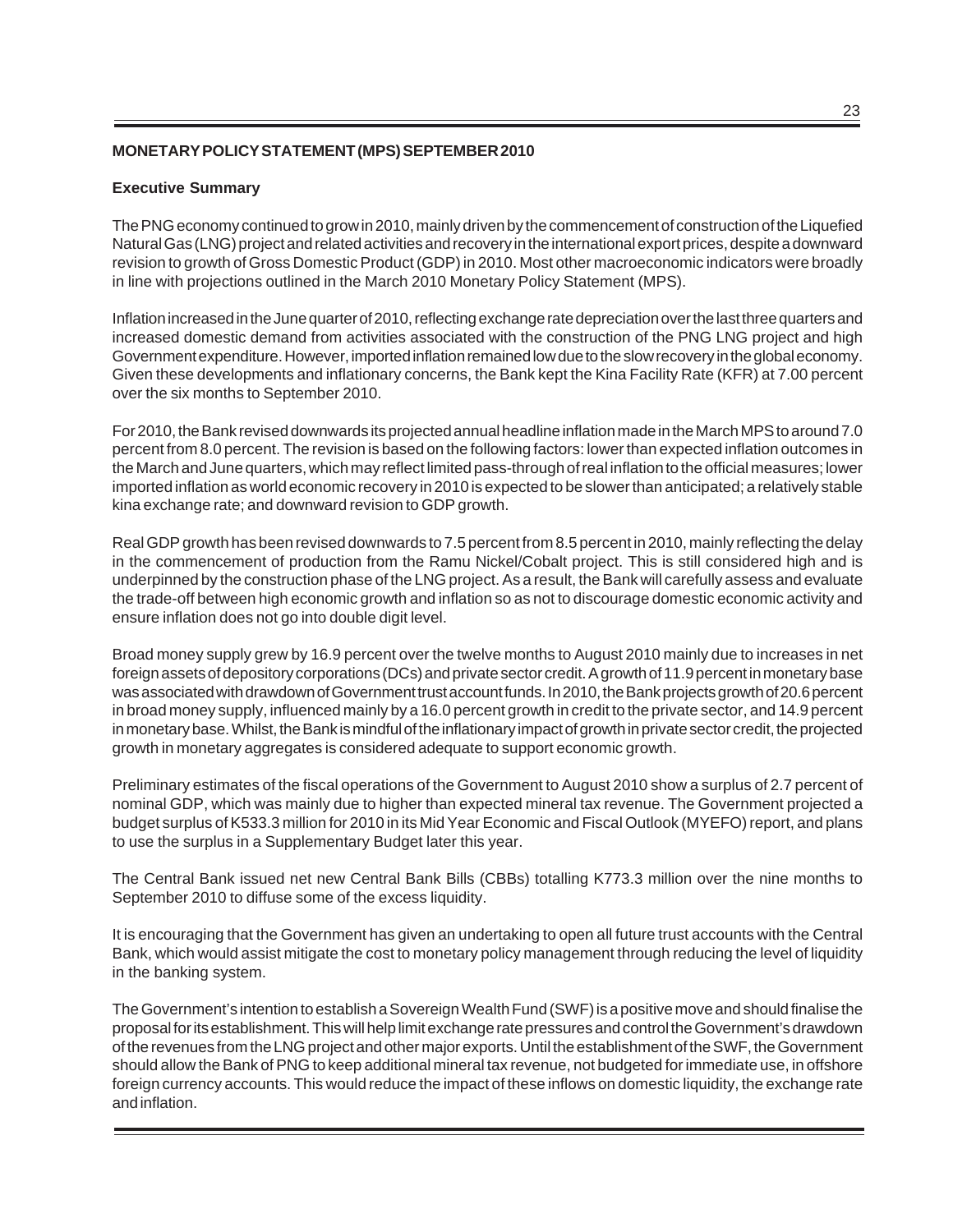The Bank will assess the impact of the very low official short term interest rates (the CBB real interest rates are negative) on the economy and the monetary developments.

In light of the high liquidity condition, the Cash Reserve Requirement (CRR) will be increased from 3.0 to 4.0 percent of commercial bank deposits and the Minimum Liquid Asset Ratio (MLAR) will be reduced from 25.0 to zero percent in October 2010. The Bank of PNG will continue to review its monetary policy management and operations and adopt appropriate strategies to contain inflation and support economic growth.

# **1.0 Monetary Policy Discussions**

#### **1.1 Monetary Policy Assessment and Issues**

Domestic macroeconomic outcomes over the six months to September 2010 were broadly in line with the Bank's projections outlined in the March 2010 MPS. Delays in the commissioning of the Ramu Nickel/Cobalt project resulted in a downward revision of GDP growth in 2010. Annual headline inflation increased by 6.2 percent in the June quarter of 2010 from 5.0 percent in the March quarter. The turnaround in annual inflation following successive declines from a high of 13.5 percent in the September quarter of 2008 largely reflected exchange rate depreciation since the fourth quarter of 2009 and may also be attributable to a pickup in domestic demand associated with the construction of the LNG project and increased Government spending. However, this outcome is below the Bank's inflation forecast of around 8.0 percent for 2010 in the March MPS, which could be attributed to a weaker than expected global recovery and lower than anticipated pass-through of domestic demand pressures to official measures of inflation. In view of continued inflationary pressures the Bank pursued a cautious approach to its monetary policy stance by maintaining the Kina Facility Rate (KFR) at 7.0 percent.

Annual growth in broad money supply (M3\*) and the monetary base were 16.9 percent and 11.9 percent, respectively, over the year to August 2010. The growth in broad money supply was mainly due to increases in the net foreign assets of the DCs and private sector credit growth extended by Other Depository Corporations (ODCs). The growth in the monetary base reflected draw downs of trust account balances by the Government, which increased currency in circulation and deposits of commercial banks at the Central Bank. Liquidity remained at high levels and exerted downward pressure on domestic interest rates. To diffuse excess liquidity from the banking system, the Bank issued net new CBBs totalling K773.3 million over the nine months to September 2010.

Earlier attempts to move trust account funds from commercial banks to the Central Bank have been unsuccessful. However, the recent undertaking by the Government to establish future trust accounts only at the Central Bank would help support the Bank's management of monetary policy. Of concern to the Central Bank will be the pace of drawdown of these funds and previous windfall revenues deposited in trust accounts with commercial banks and its impact on liquidity and inflation, especially in the lead up to National Elections in 2012. The Bank therefore reiterates that closer coordination and cooperation between fiscal and monetary management is important to help mitigate inflationary pressures.

In the absence of a SWF the Government should let the Bank of PNG manage any windfall tax revenue from exports, not budgeted for immediate use, in offshore foreign currency accounts. This would reduce the impact of these inflows on domestic liquidity, exchange rate and inflation. The significant tax revenues from the export proceeds would lead to the appreciation of the kina exchange rate, adversely affecting the traditional export sectors, a condition commonly referred to as the *Dutch Disease*.

Preliminary estimates of the fiscal operations of the Government to August 2010 showed a surplus of K681.0 million or 2.7 percent of nominal GDP. The Government projected a fiscal surplus of K533.3 million for 2010 in its MYEFO report, compared to a balanced budget in the 2010 National Budget. This outcome is due to higher than expected mineral tax receipts, which enabled the Government to revise its revenue upwards. The surplus will be expended through a Supplementary Budget later this year. The effective use of additional revenue depends on the capacity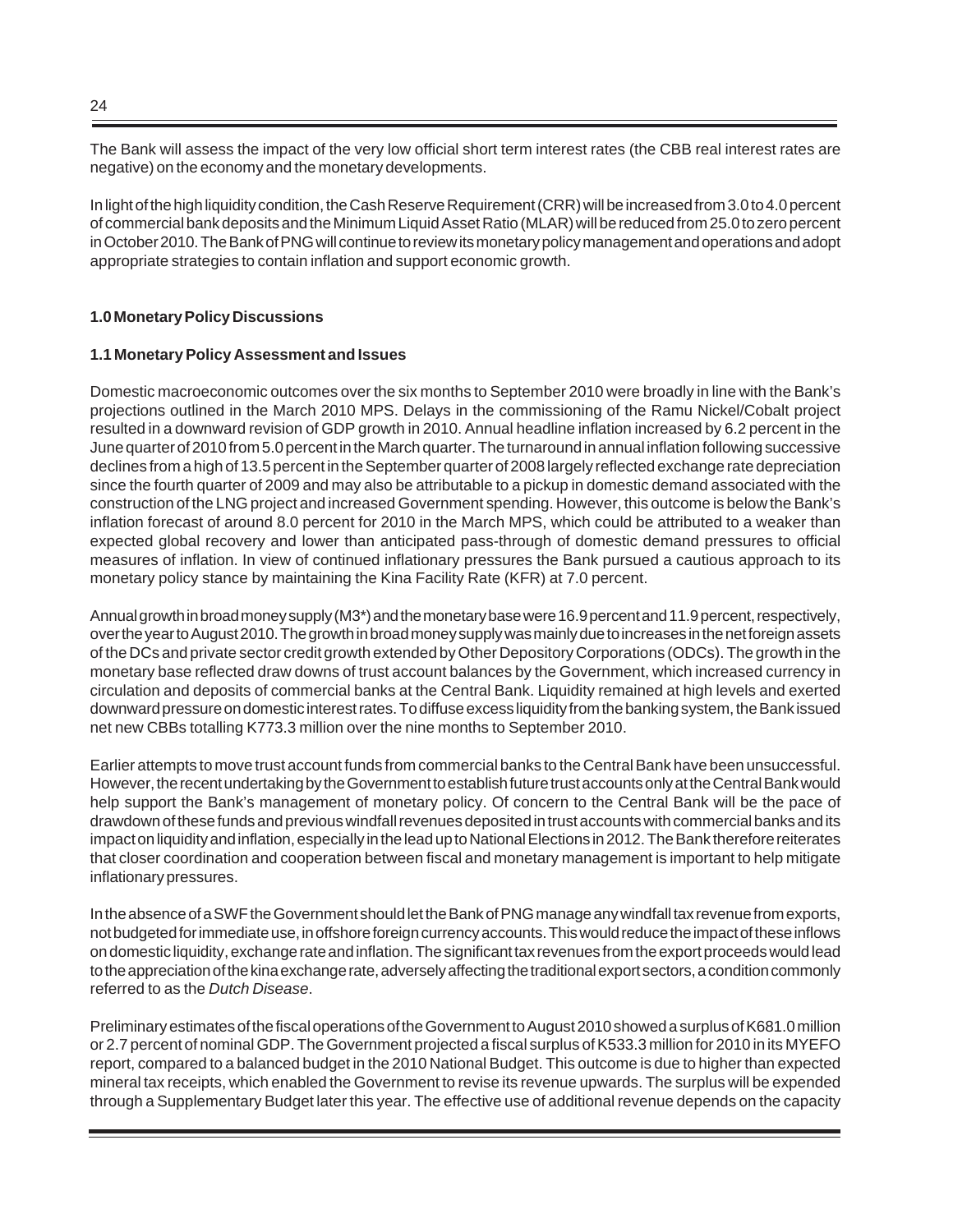of the Government agencies to implement planned projects.

In 2010, the broad money supply is expected to increase by 20.6 percent due to growth in credit to the private sector to cater for the increase in domestic economic activity. Monetary base is expected to increase by 14.9 percent. While the Bank is mindful of the inflationary impact of the growth in monetary aggregates, they are considered sufficient to support economic activity.

The recovery in the global economy was slower than anticipated. This was evident by a slowdown in China's high growth, European debt crisis and rising unemployment in most of the industrialised economies. This has resulted in lower imported inflation in PNG.

The commencement of the construction of the LNG project has increased economic activity particularly in the building and construction sector and the transport and storage sub-sector, as indicated by the Bank's business liaison survey (BLS) for March 2010. The LNG developer will construct a huge infrastructure corridor from the Southern Highlands to Port Moresby and the country's production capacity will be used far beyond its availability. Therefore, to avoid competing for limited resources during the construction phase, the Government should refrain from investing in infrastructure projects and concentrate on spending in priority areas like health, education, law and justice and maintenance of basic infrastructure.

For the next six months and the medium term continued high Government expenditure and increased demand associated with the LNG project will further exacerbate inflationary pressures. The Bank will carefully assess the trade off between high economic growth and inflation so as not to discourage domestic economic activity and ensure inflation does not go into double digit level. Therefore, close coordination between monetary and fiscal management, including opening of all new trust accounts with the Central Bank and establishment of the SWF by the Government, will assist to achieve and maintain price stability.

# **1.2 Monetary Policy Stance**

Inflation increased in the June quarter of 2010, mainly driven by high domestic demand associated with Government spending and commencement of construction of the LNG project. Given these developments and concerns of inflationary pressures from imported inflation, kina exchange rate depreciation and the excess liquidity conditions, the Bank kept the KFR unchanged at 7.00 percent over the six months to September 2010.

The revised growth of GDP and inflation environment stemming from the LNG project poses challenges to the Bank and the Government. In order to contain inflation in 2010 and the medium term when the country is expected to experience high economic growth, coordination between fiscal and monetary policies is essential. This will entail the Government managing fiscal policy prudently in line with the budget framework and its medium to long term policies, while the Bank will take necessary measures to limit inflationary pressures.

The Bank projects broad money supply to grow by 20.6 percent and the monetary base by 14.9 percent in 2010. Private sector credit growth is expected to be around 16.0 percent in 2010, which is considered sufficient to support economic activity, including increased general business and LNG related activities.

The Bank projects headline inflation to be around 7.00 percent in 2010. Upside risks to this projection could arise from:

- Higher than expected domestic demand resulting from construction of the LNG project;
- Excessive Government expenditure;
- Higher inflation expectations by businesses;
- Depreciation in the kina exchange rate due to high import demand; and.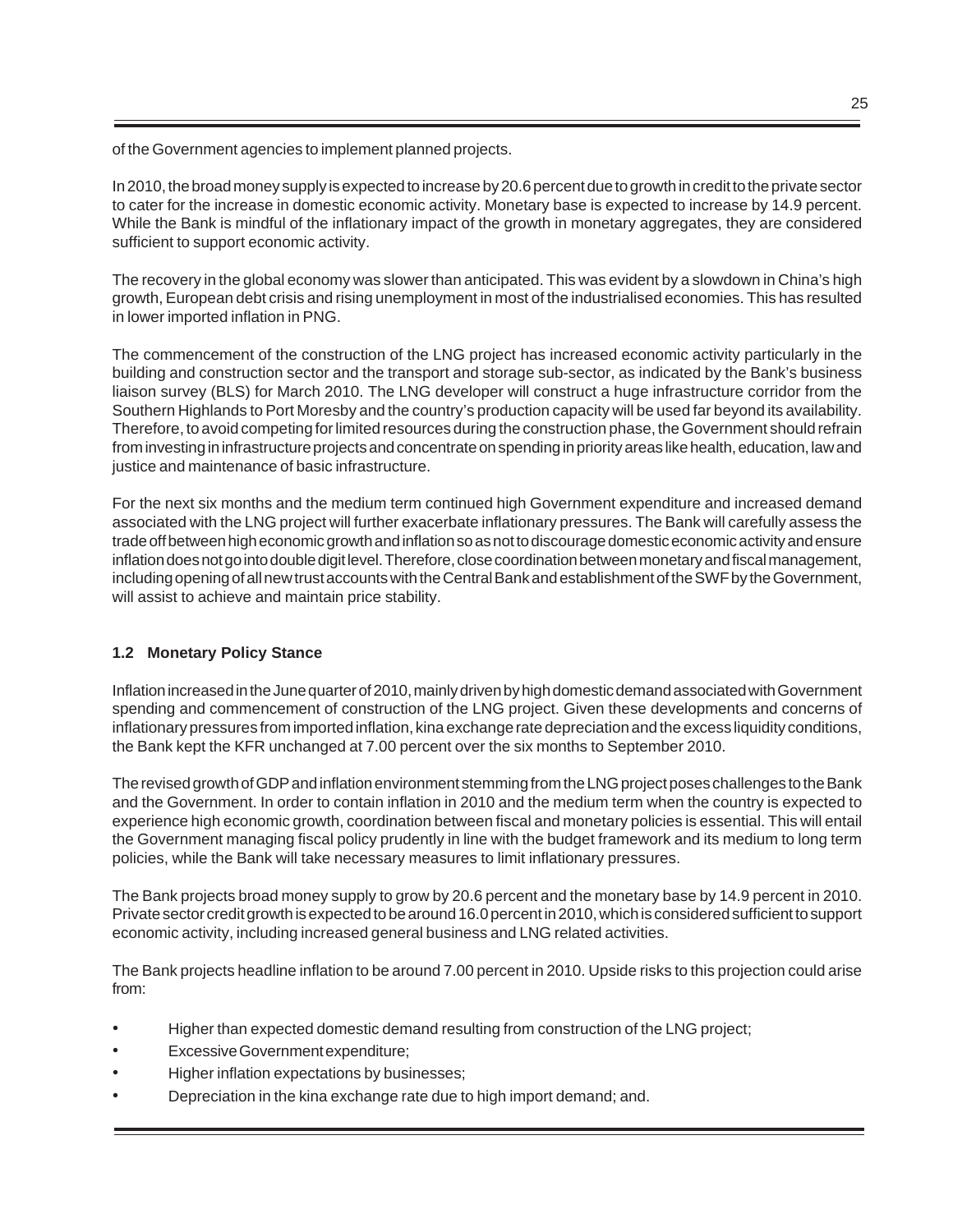• Higher than expected imported inflation from PNG's major trading partners.

The Bank will assess these developments and, if necessary, make appropriate adjustments to the stance of monetary policy in the coming six months.

# **1.3 Conduct of Monetary Policy**

Monetary policy will be conducted within the reserve money framework. The MPS provides the overall monetary policy stance, while the monthly KFR remains the instrument for signalling this stance or any changes through an announcement by the Governor. Following the announcement, Open Market Operations (OMOs) will be conducted to support the Bank's monetary policy stance. The OMOs involve Repurchase Agreement (Repo) transactions with commercial banks and the auction of CBBs to licensed ODCs and Treasury bills to the general public.

In light of the high liquidity condition, the CRR will be increased from 3.0 to 4.0 percent of commercial bank deposits and the MLAR will be reduced from 25.0 to zero percent in October 2010. The Bank of PNG will continue to review its monetary policy management and operations and adopt appropriate strategies to contain inflation and support economic growth.

# **2.0 Developments and Expectations**

# **2.1 International Developments**

The global economy continued to recover at a moderate pace during the second quarter of 2010. Economic growth among advanced economies has been subdued mainly reflecting economies with lower demand, hence lower capital utilisation. In addition, there was a slow down in economic activity in emerging and developing economies after consecutive quarters of robust growth. The unwinding of fiscal and monetary stimulus in emerging economies has also affected global growth. Despite these developments, the International Monetary Fund (IMF) remained upbeat about the global economic recovery in 2010. In the latest update of the "World Economic Outlook" for July 2010, the IMF revised up its 2010 world economic growth forecast by 0.4 percent to 4.6 percent, while the 2011 growth forecast was left unchanged at 4.3 percent. The growth forecast for both advanced and emerging and developing economies were also revised higher to 2.6 and 6.8 percent, respectively. The upward revisions were mainly due to stronger than expected growth outcomes for the first quarter of 2010. The IMF also noted increasing downside risks to growth stemming from the recent European fiscal crisis.

Real GDP in the United States (US) slowed to an annualized rate of 1.6 percent during the second quarter of 2010 compared to 3.7 percent in the first quarter. The slowdown in growth was mainly due to an increase in imports combined with declining inventory investments. Japan's GDP stalled during the second quarter, increasing by 0.4 percent after strong growth of 4.4 percent during the first quarter. The slowing of Japan's GDP was mainly due to stagnant private consumption and weaker export growth. The Euro zone's second quarter real GDP grew by 1.7 percent compared to 0.6 percent in the first quarter. Growth was mainly driven by Germany, which expanded by 3.7 percent during the second quarter and offset weak growth from other Euro zone member countries. Greece contracted by 3.5 percent in the second quarter while both Spain and Portugal contracted by 0.2 percent due to budgetary strains. In the United Kingdom (UK), real GDP for the June quarter increased by 1.1 percent on the back of a rebound in activity in the service, manufacturing and construction sectors. GDP in China increased by 10.3 percent in the June quarter compared to 11.9 percent in the previous quarter.

Unemployment rates remained high among advanced economies. In June and July 2010, US unemployment rate was at 9.5 percent, respectively, slightly down from 9.7 percent in May. However, the decline since May mainly reflected an increase in temporary census jobs which expired in August 2010. In Japan, the unemployment rate increased to a seven month high of 5.3 percent, while in the Euro zone it remained at a historical high of 10.0 percent in June. The unemployment rate for the UK was at 7.8 percent in June. In contrast, Australia's unemployment rate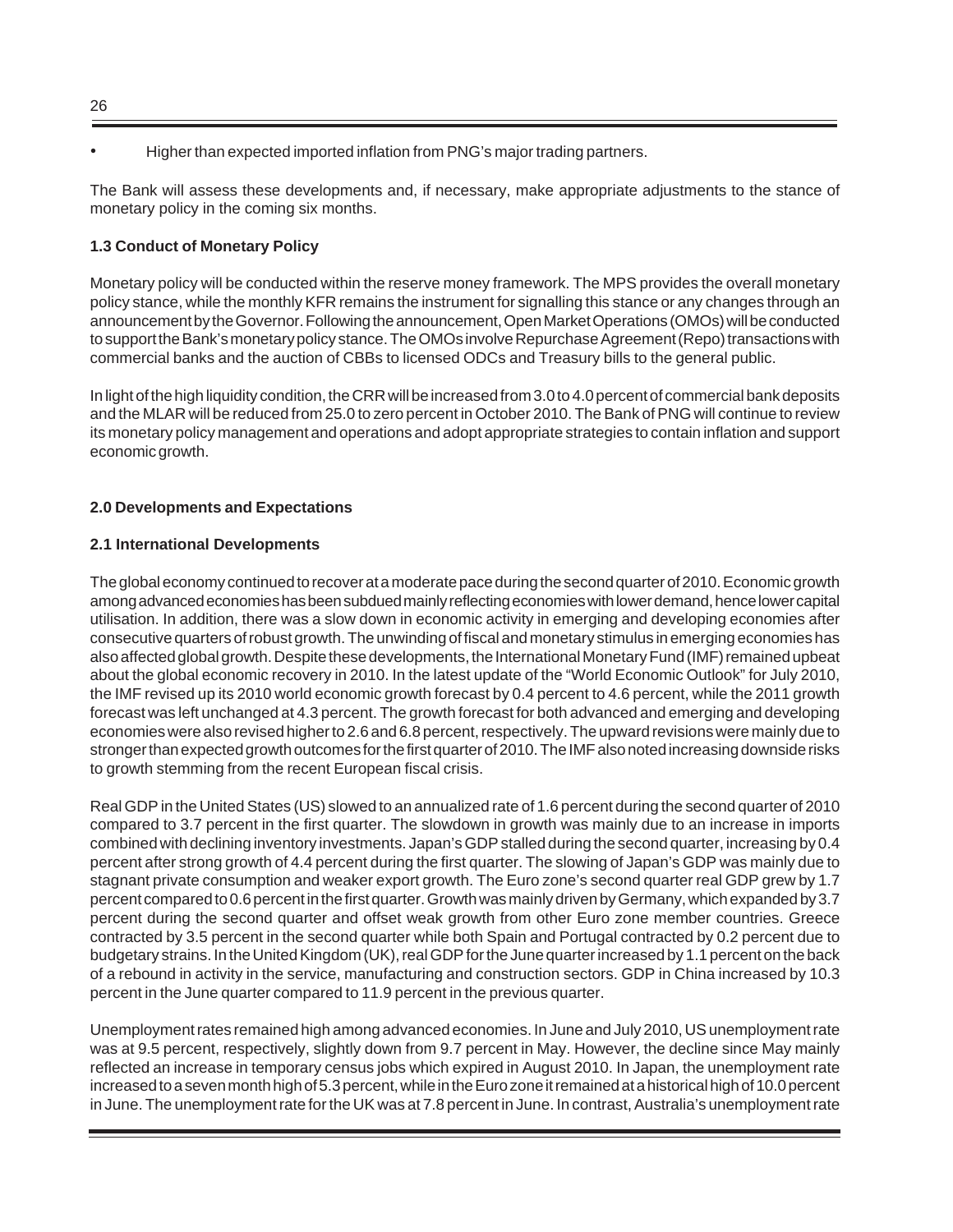declined to 5.1 percent in June 2010 from 5.5 percent in December 2009.

Inflation among advanced economies continued to remain low due to weak domestic demand, excess capacity and high levels of unemployment. The core inflation rate in June 2010 for the US, Japan, Euro zone and the UK were 0.9, -1.4, 0.9 and 0.3 percent, respectively. In contrast, inflation among emerging and developing economies has remained high despite slight declines in recent months. Headline inflation for China was 2.9 percent in June compared to 3.1 percent in the previous month, while in India it was 13.7 percent, down from 14.0 percent over the same period. In Australia inflation was 3.1 percent in the June quarter of 2010.

Uncertainty over future economic growth among advanced economies has prompted major central banks to maintain an accommodative monetary policy stance in the eight months to August 2010. The US Federal Reserve rate was kept at 0.25 percent, the Bank of Japan at 0.1 percent, the European Central Bank at 1.0 percent and the Bank of England at 0.5 percent. In contrast, Australia, New Zealand, Sweden and a number of emerging and developing economies have started tightening monetary policy to curb inflation. However, with expectations of modest global economic growth in the coming quarters, it is unlikely that these countries will tighten interest rates further.

Global financial markets were mainly influenced by developments in the European fiscal crisis stemming from Greece's deteriorating fiscal position against the Euro zone fiscal target. The crisis spread to other Euro zone countries including Spain, Portugal, Italy and Ireland. European government bond spreads for these countries widened reflecting high default risk associated with investments in their respective government assets. In response, a special purpose facility was established by the European Union (EU) as a stabilisation mechanism to support these governments. The EU committed €440 billion and this led to some narrowing of government bond spreads. However, trading in some of these government assets remained highly illiquid. In contrast, spreads on German and France government bonds continued to narrow in line with bond yields of other major economies. Government bond yields in most advanced economies have declined over the period under review. This was due in part to safe haven demand for government bonds and reflected expectations that official benchmark interest rates would remain low for some time. Equity prices also declined over the period.



*Source: Various Central banks' websites*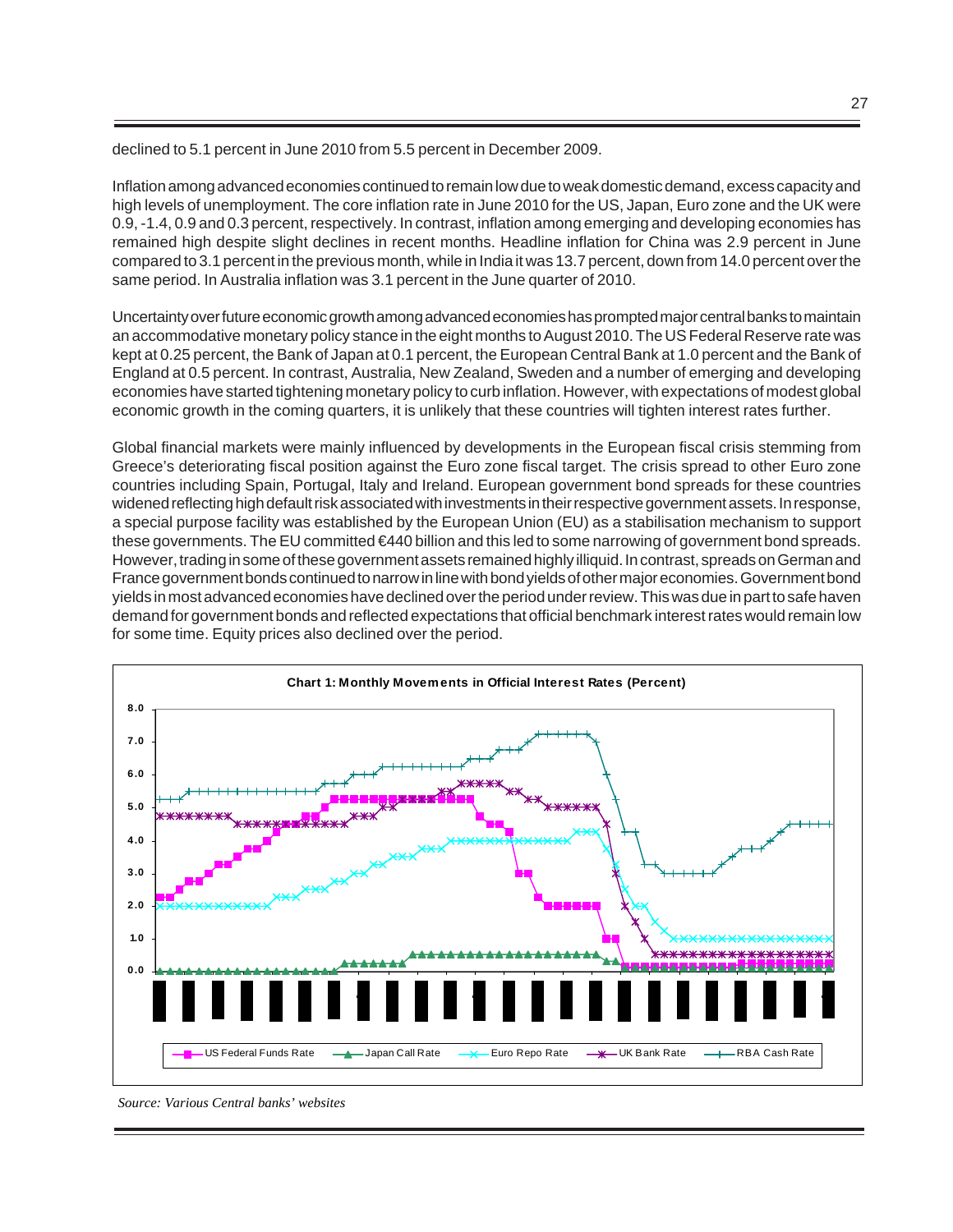The foreign exchange market has remained volatile, mainly reflecting uncertainty about future global economic growth. Since March 2010, the euro depreciated by 7.0 percent against the US dollar to €1.2600. The depreciation of the euro was mainly due to the Euro zone fiscal crisis while over the same period the Japanese yen and the British pound appreciated against the US dollar. The yen appreciated by 6.0 percent to ¥84.00 and the pound sterling has appreciated by 3.0 percent to 1.5300. The strength of the yen and the pound sterling were mainly due to US dollar weakness as a result of slowing US economic activity. Over the same period, the Australian dollar has recovered from a low of A\$0.8100 against the US dollar in May 2010 to A\$0.9000 in September, the same as in March 2010.

# **2.2 Domestic Economic Conditions**

The PNG economy is expected to expand by slightly lower than 8.0 percent in 2010, a downward revision from 8.5 percent projection made in the March 2010 MPS. The downward revision was mainly due to the delay in the commencement of production at Ramu Nickel/Cobalt mine as well as a slow start to production at the Hidden Valley gold mine due to some technical problems associated with the production plant. Despite the downward revision, the economy is still expected to grow strongly in 2010 mainly due to domestic demand associated with the construction of the LNG project and increase in private sector investment, some of which are LNG related. The growth in 2010 is also expected to be supported by increased activity in the export sector reflecting high export commodity prices and volumes. Over the twelve months to March 2010, the Bank's Business Liaison Survey (BLS) shows that total sales by the private sector increased by 23.0 percent. Expectation for 2010 indicates that the total value of sales by the private sector will increase by around 15.0-20.0 percent.

The Bank's GDP projection for 2010 is broadly in line with the Government's projection. Strong growth is expected in the building and construction, mining and quarrying, manufacturing, commerce, transportation, storage and communication and the agriculture/forestry/fisheries sectors, while the petroleum sector is expected to decline. The significant increase in the building and construction sector and its spill-over effects to the other sectors is attributed to the construction work for the LNG project and related activities, high level of public investment on infrastructure, and new building projects undertaken by the private sector. The growth in the mining and quarrying sector reflects increased prices and production of mineral commodities by the existing mines. The increase in the commerce and manufacturing sectors are driven by strong domestic demand associated mainly with construction activity and higher prices of export commodities. The growth in the transportation sub-sector reflects increased activity in shipping, air and land transportation associated with higher passenger travel and cargo haulage. Growth in the communication sub-sector is mainly due to the expansion of network coverage by the two mobile phone companies.

For the medium term, the Bank expects the economy to continue to grow strongly in 2011, slightly higher than the projection for 2010. The slightly higher growth for 2011 is mainly due to the assumption that the construction of the LNG project is expected to peak following its commencement in 2010. Impetus to growth is expected to come from increased activity in the building and construction sector mainly associated with the construction work for the LNG project, ongoing public investment on infrastructure by the Government and donor agencies, as well as private sector funded building projects. The increase in the mining sector reflects the commencement of production by the Ramu Nickel/Cobalt, and increased production at the Lihir, Hidden Valley and Simberi gold mines. Other sectors are also expected to grow and contribute to the overall growth in GDP.

However, main downside risks remain and could stem from the following factors:

- further disruptions to the major mining and petroleum projects, including Ramu Nickel/Cobalt and the PNG LNG Project;
- downturn in the world economy growth resulting in lower commodity prices;
- higher than expected inflation if increase in domestic demand is excessive; and
- excessive Government expenditure, which would add to liquidity and inflationary pressures.

Data from the BLS show that the total nominal value of sales in the private sector over the twelve months to March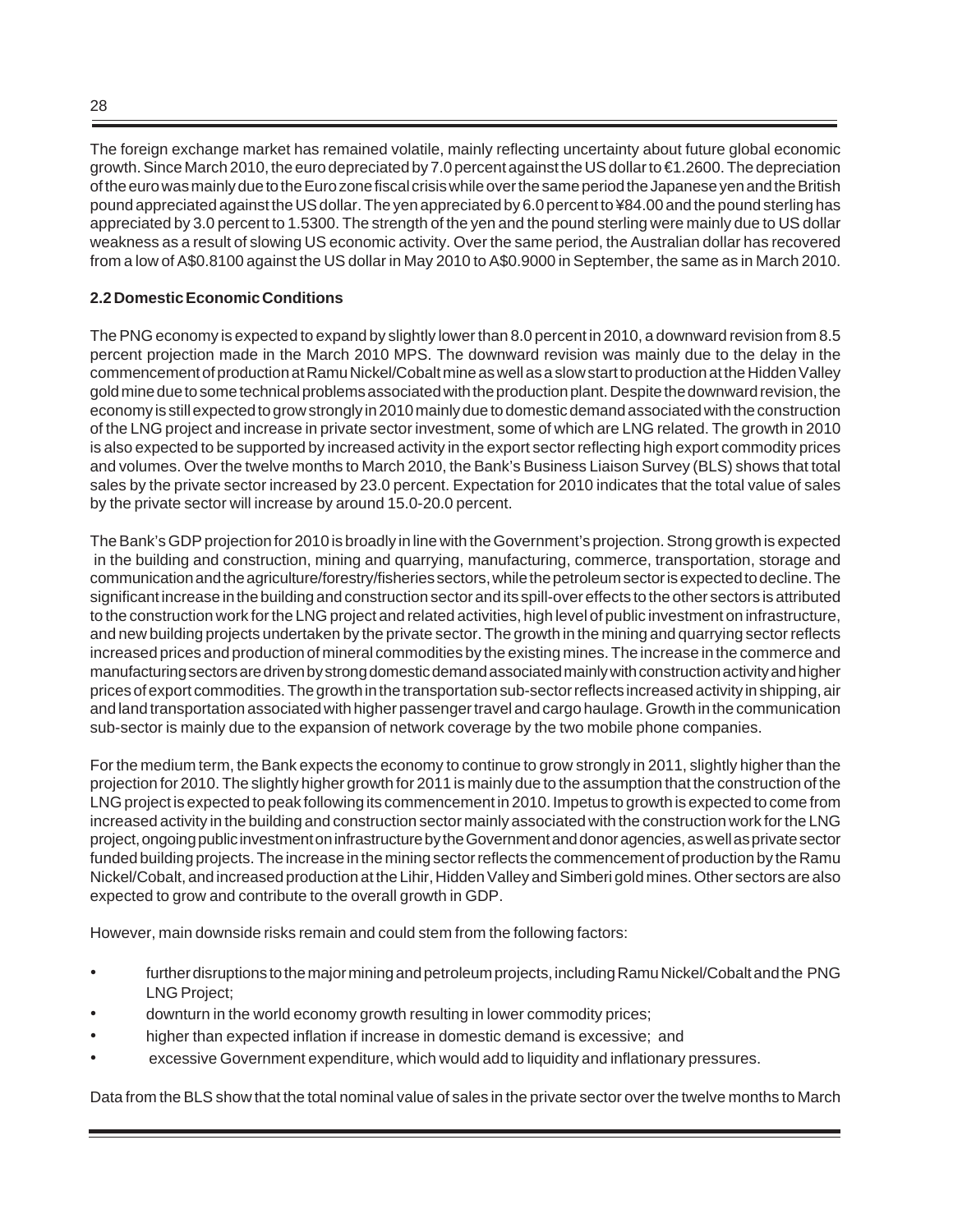

Source: *Department of Treasury*

2010 increased by 23.0 percent, while excluding the mineral sector it increased by 23.9 percent. The increase in the non-mineral sector was broad–based, resulting from higher consumer demand and increased business activities.

The Bank's Employment Index indicate that the level of employment in the formal private sector increased by 1.6 percent over the year to the June quarter of 2010, following an increase of 3.8 percent over the corresponding period in 2009. The increase was across all sectors, except the manufacturing and financial/business and other services sectors. By region, the level of employment picked up in the National Capital District (NCD), Southern and Islands regions, while the Highlands, Morobe and Momase regions recorded declines. Excluding the mineral sector, the level of employment increased by 1.4 percent over the year to June 2010.

#### **2.3 Balance of Payments**

Preliminary balance of payments data for the six months to June 2010 showed an overall surplus of K526 million, compared to a higher surplus of K664 million in 2009. This outcome was due to a surplus in the capital and financial accounts, which more than offset a deficit in the current account (see Chart 3). The surplus in the capital account was the result of higher transfers by donor agencies through direct project financing. The surplus in the financial account reflected higher net inflows, mainly from other investments, combined with direct investments by nonresidents. The net inflows from other investments reflected drawdowns in the foreign currency account balances of resident mineral companies, while the direct investment reflect high investment in the country by non-residents. These more than offset net outflows from portfolio investments reflecting investment in short-term money market instruments, investments in financial derivative instruments through hedge arrangements by resident entities and a build-up in the net foreign assets of the banking system, combined with higher net loan repayments by the Government. The deficit in the current account was due to a significantly higher net service payment, which more than offset a higher trade account surplus, higher net transfer receipts and lower net income payments.

The level of gross foreign exchange reserves at the end of June 2010 was US\$2,580.5 (K7,572.3) million, sufficient for 10.9 months of total and 15.7 months of non-mineral import covers. As at 27th September 2010, the level of gross foreign exchange reserves was US\$2,802.2 (K7,432.9) million.

The IMF's August 2010 price projections indicate that the international prices of cocoa, copra, copra oil, palm oil, rubber and logs will be higher in 2010, compared to 2009, with the exception of coffee and tea. According to the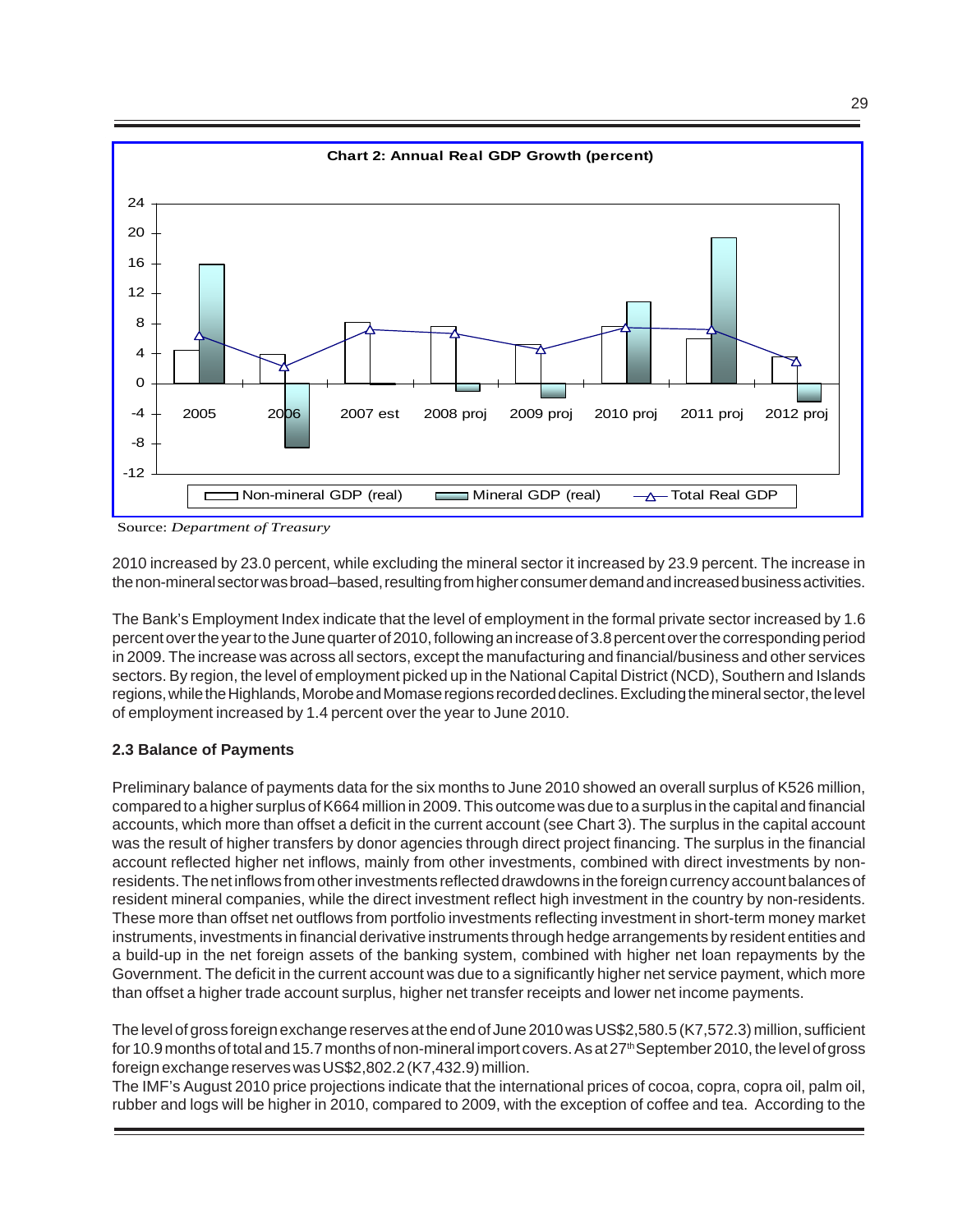30



*Source: Bank of PNG*

mineral companies, the prices of all mineral exports are expected to increase during the same period.

The export volumes of most of PNG's major non-mineral commodities are projected to increase in 2010 compared to 2009, with the exception of cocoa, tea and rubber exports. The projected higher production in 2010 and over the medium term is associated with increased international prices attributed to growth in global demand. Mineral commodity export volumes are projected to increase in 2010 compared to 2009, with the exception of crude oil. The increase in gold production is due to the on-going expansion at the Lihir mine, first full year production from the Simberi and Hidden Valley mines and the mining of higher ore grades from the existing mines. Copper export volumes are expected to increase due to higher production. In the petroleum sector, the decline in production is associated with the natural decline in the existing oil fields. The Ramu Nickel/Cobalt project is expected to commence production in 2011.

The main assumptions underlying the balance of payments projections for 2010 and the medium term are:

- relatively stable kina exchange rate;
- on-going construction of the LNG project;
- the commencement of production at Ramu Nickel/Cobalt mine in the first half of 2011, instead of late 2010, as reported in March 2010 MPS; and
- higher export prices and volumes, stemming from increased global demand as the world economic recovery continues.

The current account is projected to record a deficit in 2010, mainly due to increase in import and service payments associated with the LNG project. This will be more than offset by a surplus in the financial account reflecting inflows mainly associated with the injection of equity and drawdown of loan funds for the financing of the LNG project by the project partners. As a result, the overall balance of payments is projected to be in surplus by K1,137.8 million in 2010, compared to a surplus of K1,725 million in 2009. At the end of 2010, the gross foreign exchange reserve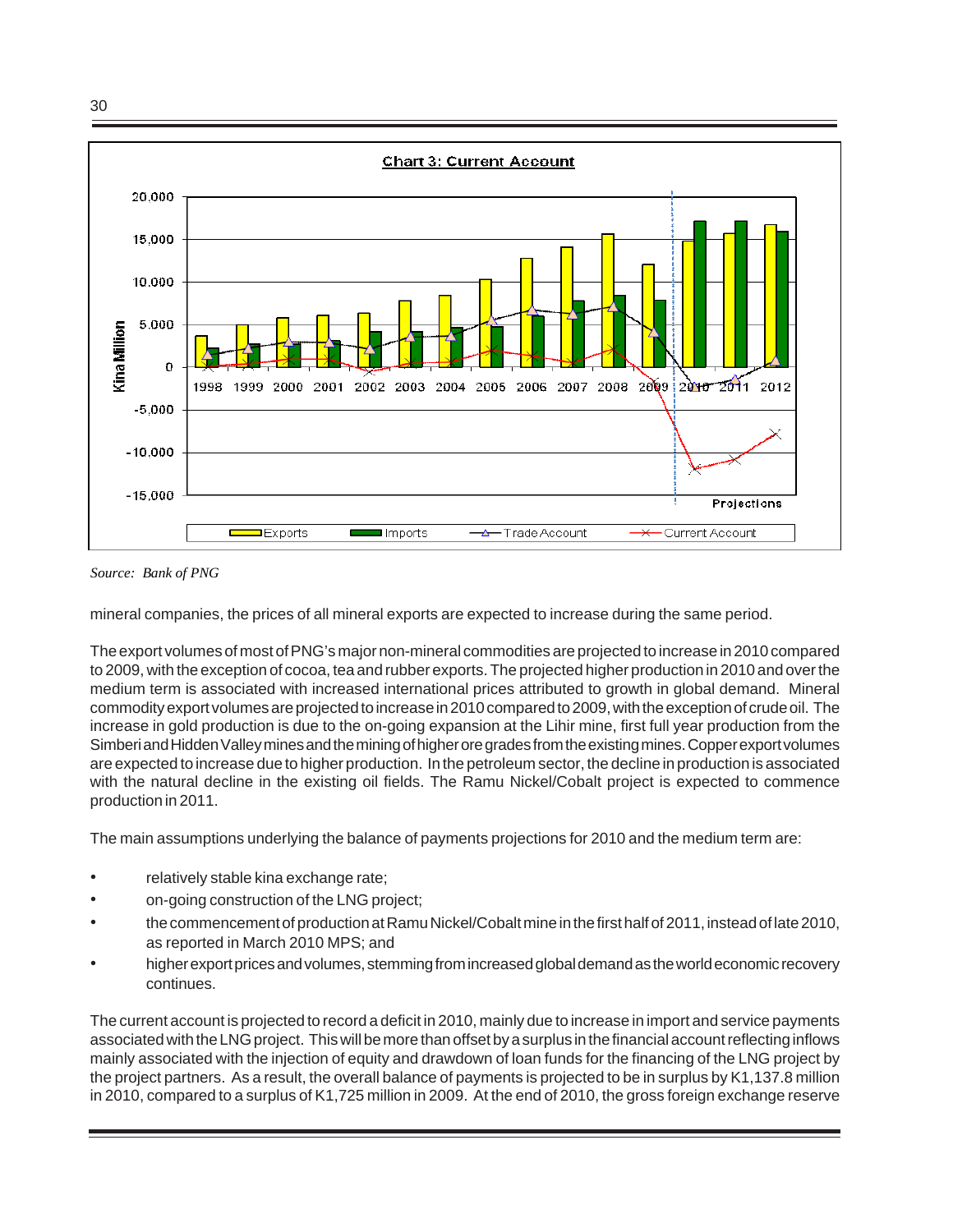is projected to be around US\$2,876.0 (K7,817.4) million, sufficient for 5.5 months of total and 15.7 months of nonmineral import covers. Gross reserves are projected to increase into the medium term due to higher inflows associated with higher international prices of PNG's export commodities, especially from the mineral sector. The impact of the inflows associated with the construction of the LNG project on the level of foreign exchange reserves will be minimal, since most of the transactions will be conducted through offshore accounts (see Appendix – Table 2).

# **2.4 Fiscal Operations of the National Government**

Preliminary estimates of the fiscal operations of the National Government over the eight months to August 2010 showed an overall surplus of K681.0 million, compared to a surplus of K128.7 million in the corresponding period of 2009. Total revenue, including foreign grants, increased by 24.9 percent in the first eight months of 2010 compared to the corresponding period in 2009, and represented 62.4 percent of the 2010 Budget. The increase in revenue mainly reflected higher tax receipts and foreign grants, which more than offset lower non-tax receipts. Total



*Source: Department of Treasury* 

expenditure increased by 10.5 percent over the eight months to August 2010 compared to the corresponding period in 2009, and represented 53.3 percent of the Budget. The increase in recurrent expenditure is attributed to higher spending by National Departments and Provincial Governments and domestic interest payments. The increase in development expenditure reflects the implementation of the Development Budget for 2010, mainly with increased counterpart funding by the Government. The budget surplus was used to repay loans totalling K83.0 million to external sources and made a net negative financing of K598.0 million to domestic sources, mainly reflecting encashment of cheques.

The total amount of Government deposits in the depository corporations increased by K16.1 million to K2,603.6 million in the June quarter of 2010, compared to K2,587.5 million in the December quarter of 2009. At the Central Bank, the amount of Government trust account funds declined to K326.9 million at the end of June 2010 from K427.0 million at the end of December 2009 (see Chart 5). The Government has given an undertaking to establish future trust accounts only at the Central Bank. This will assist mitigate the high liquidity and save the Bank considerable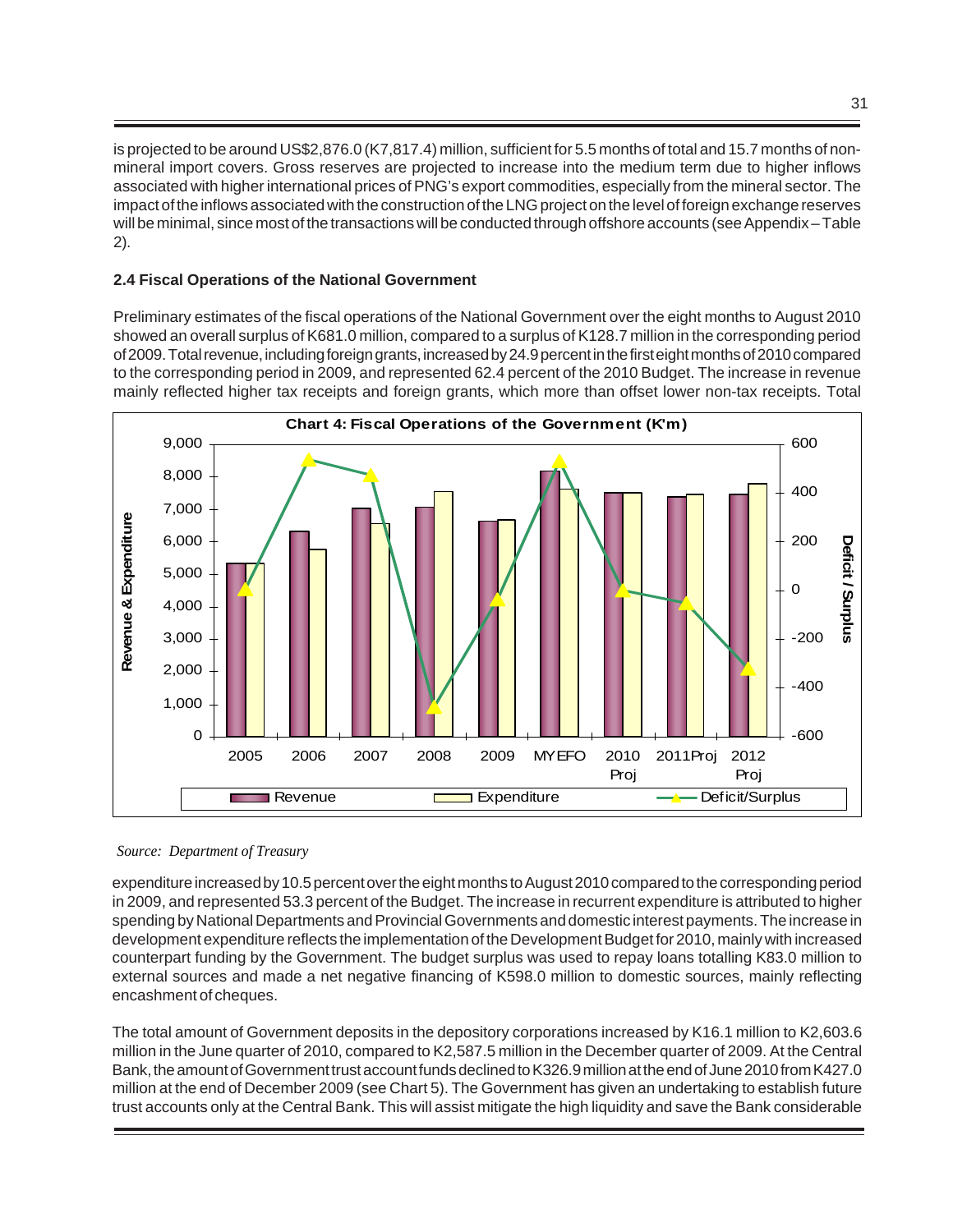cost it is currently incurring in diffusing liquidity. The establishment of a SWF to manage the huge proceeds anticipated from the LNG project and other mineral inflows will also address the build up of liquidity in the banking system and reduce inflationary pressures in the economy.



 *Source: Dep't of Treasury & Bank of PNG* 

Total debt to nominal GDP ratio decreased to 31.9 percent from 33.1 percent between the end of December 2009 and June 2010. Total public debt decreased by K139.0 million to K6,875.8 million in the June quarter of 2010, compared to K7,014.8 million in the December quarter of 2009. This reflected net external loan repayments combined with the appreciation of the kina against most of the major currencies, which more than offset the new issuance of Government securities, mainly Treasury Bills and Inscribed stocks.



Note: The REER uses IMF's revised CPI indices rebased to 2005, as contained in the June 2009 release of the International Financial Statistics (IFS), in contrast to the previous series with 2000 as the base year. Source: *Bank of PNG and IFS*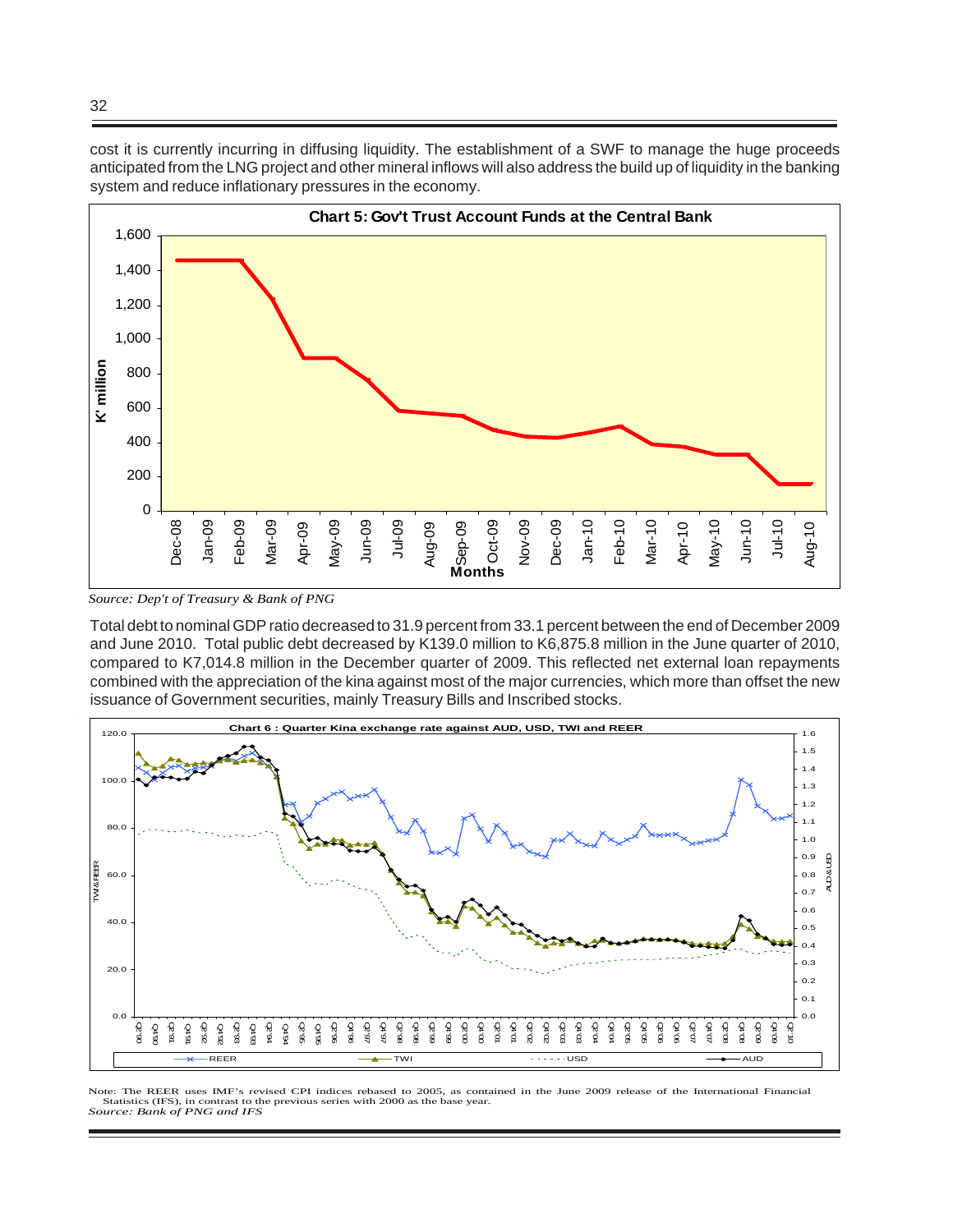In the MYEFO report, the Government revised upwards its 2010 Budget projections to a surplus of K533.3 million or 2.1 percent of GDP from a balanced budget. This outcome is largely due to higher than anticipated revenue, mostly mining and petroleum taxes, which is partially offset by over expenditure on personnel emoluments. The Government plans to use this surplus through a Supplementary Budget.

# **2.5 Exchange Rate**

The daily average kina exchange rate depreciated against both the US and Australian dollars by 1.1 and 6.1 percent to US\$0.3635 and A\$0.4079, respectively, during the eight months to 9<sup>th</sup> September 2010. The depreciation of the kina reflected lower export receipts and cross currency movements As a result, the Trade Weighted Index (TWI) depreciated by 0.4 percent during the same period. The Real Effective Exchange Rate (REER) depreciated by 1.3 percent during the September quarter of 2010, reflecting an improvement in PNG's terms of trade (see Chart 6).



 *Source: Bank of PNG & National Statistical Office*

# **2.6 Inflation**

Annual headline inflation was 6.2 percent in the June quarter of 2010, up from 5.0 percent in the previous quarter. The high annual rate of inflation was mainly driven by pick up in the prices of food, mainly fruits and vegetables, fuel and household equipment and operations. All expenditure groups and urban areas recorded higher prices in the June quarter of 2010.

The underlying inflation measures also picked up in the June quarter of 2010. Annual exclusion-based inflation was 4.8 percent in the June quarter of 2010, up from 3.8 percent in the March quarter, while the annual trimmed-mean inflation was 5.8 percent, an increase from 4.3 percent in the previous quarter. The pick up in inflation also reflects increased domestic demand pressures mainly associated with the LNG project and Government expenditure (see Chart 7).

The Bank has revised its annual headline inflation for 2010 to be around 7.0 percent, while trimmed-mean inflation and the exclusion-based measure are projected to be around 6.5 and 7.0 percent, respectively. These downward revisions from the projections made in the March 2010 MPS are based on the following factors: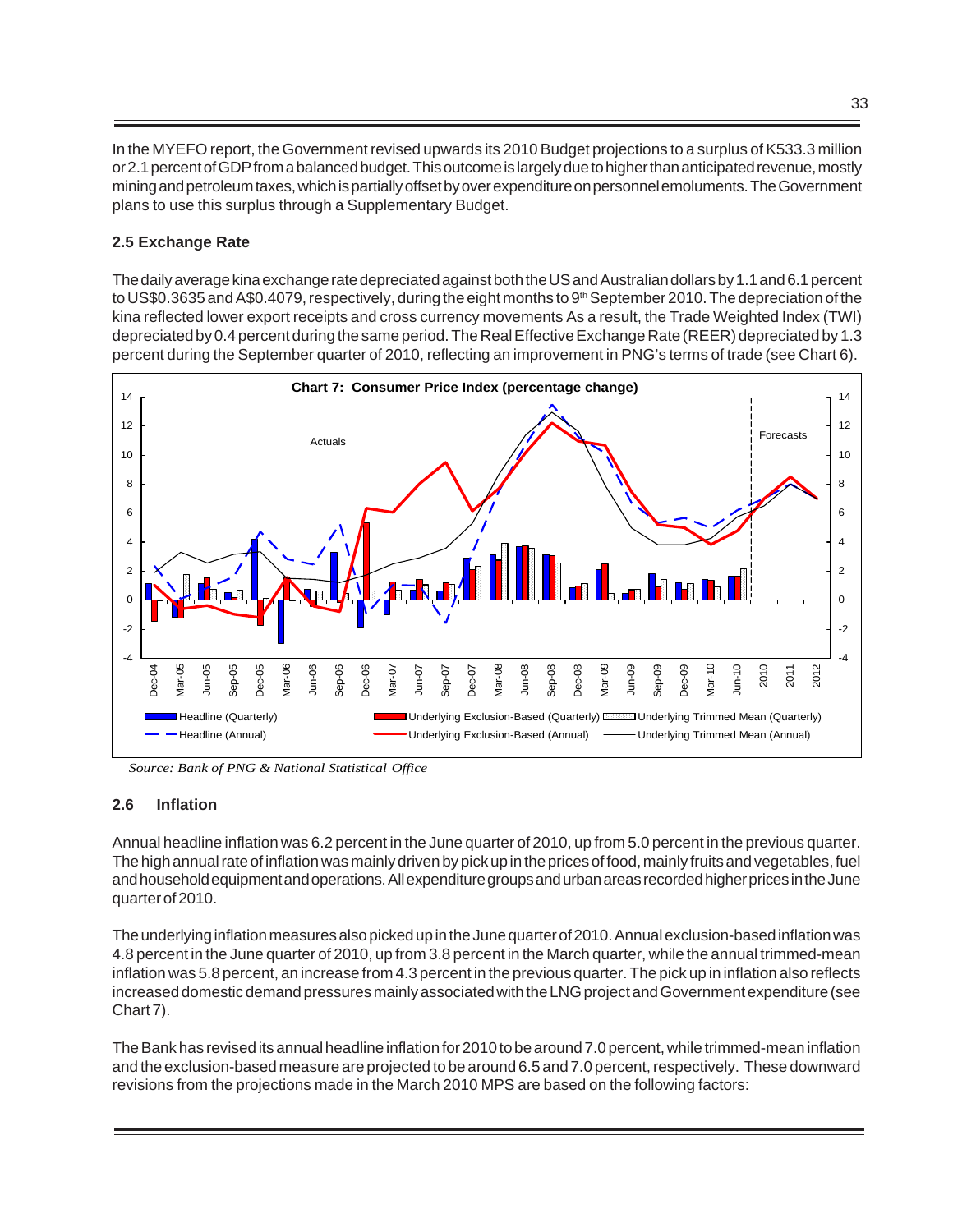- lower than expected official inflation outcomes in the March and June quarters of 2010;
- downward revision on domestic inflation expectations;
- lower inflation rates in PNG's major trading partners as world economic growth is expected to moderate in 2010;
- lower inflationary impact from the LNG project than initially anticipated; and
- stability in the Kina/US dollar exchange rate for the rest of 2010.

For the medium term, headline inflation is projected to be around 8.0 percent in 2011 and 7.0 percent in 2012.

The upside risks to these projections are: the potential for depreciation of the kina, higher than expected domestic demand pressures due to the LNG project, higher inflation expectations by businesses, higher government spending, and a faster than expected global economic recovery which could push up fuel and commodity prices as well as inflation in the advanced economies. Downside risks to these projections include a weaker global economic recovery, which would lower demand and prices for PNG's exports and also lower imported inflation.



*Source: Bank of PNG* 

# **2.7 Monetary and Financial Market Developments**

The Bank continued to take a cautious approach to its monetary policy stance. Although annual headline inflation declined from 13.5 percent in the September quarter of 2008 to 5.0 percent in the March quarter of 2010, it increased to 6.2 percent in the June quarter of 2010. The increase indicates inflationary pressure from domestic demand mainly associated with early works on the LNG project and Government expenditure. The Bank also took into account other developments, including continued stable macroeconomic conditions and concerns about the lack of global recovery and took a cautious approach to its stance of monetary policy. Therefore, the KFR was maintained at 7.00 percent between March and September 2010 (see chart 8), and the trading margin for the Repo kept at 100 basis points on both sides of the KFR..

The Bank issued net new CBBs totalling K773.3 million to diffuse excess liquidity in the banking system between December 2009 and September 2010. However, CBB rates continued to decrease, with the 28 day CBB rate falling

34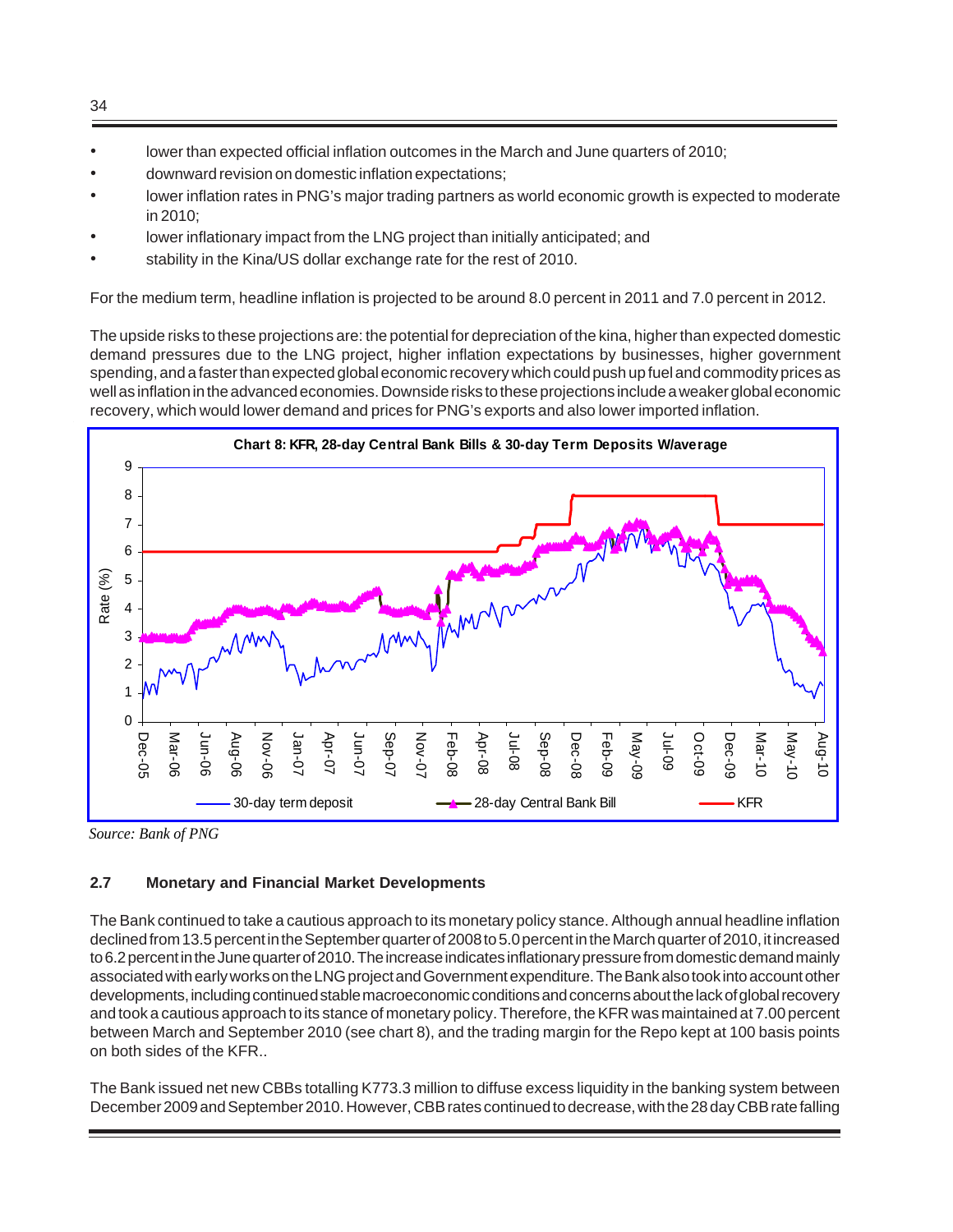from 5.15 percent to 2.28 percent over the period. Treasury bill rates also decreased, with the 182 day rate declining from 7.00 percent to 4.06 percent during the same period. Indicator Lending Rates (ILR) of commercial banks remain unchanged at 10.95 – 11.95 percent over the nine months to September 2010. The weighted average interest rate on total deposits decreased from 2.16 percent in December 2009 to 1.06 percent in July 2010, while the weighted average lending rate on total loans increased from 10.19 percent to 10.20 percent. As a result, the spread between the weighted average lending and deposit rates increased (see Chart 9).

Total liquidity of the banking system increased by 11.6 percent to K6,878.3 million over the twelve months to August 2010, influenced mainly by foreign exchange inflows and Government expenditures. Lending extended by ODCs to the private sector increased by 17.5 percent over the twelve months to August 2010. The growth in private sector credit was broad-based, with increases to the finance, manufacturing, transport and communication, building and construction, hotels and restaurants and real estate and business services sectors, as well as personal loans. Net claims on the Government increased by K305.7 million over the twelve months to August 2010, mainly due to net



 *Source: Bank of PNG* 

issuance of domestic debt and draw down of Government deposits at ODCs.

The level of broad money supply (M3\*) increased by 16.9 percent over the twelve months to August 2010 as a result of growth in private sector credit, increases in net foreign assets of DCs and net credit to Government. The monetary base increased by 11.9 percent during the same period, mainly reflecting the increases in the Exchange Settlement Accounts of the commercial banks held at the Central Bank and currency outside depository corporations.

In 2010, broad money supply is expected to grow by 20.6 percent, resulting from higher growth in credit to the private sector. Monetary base is expected to grow by 14.9 percent and private sector credit by 16.0 percent in 2010 (see Appendix-Table 1). While the Bank is mindful of the inflationary impact of growth in private sector credit associated with the LNG project, the projected growth in monetary aggregates is considered adequate to support economic growth.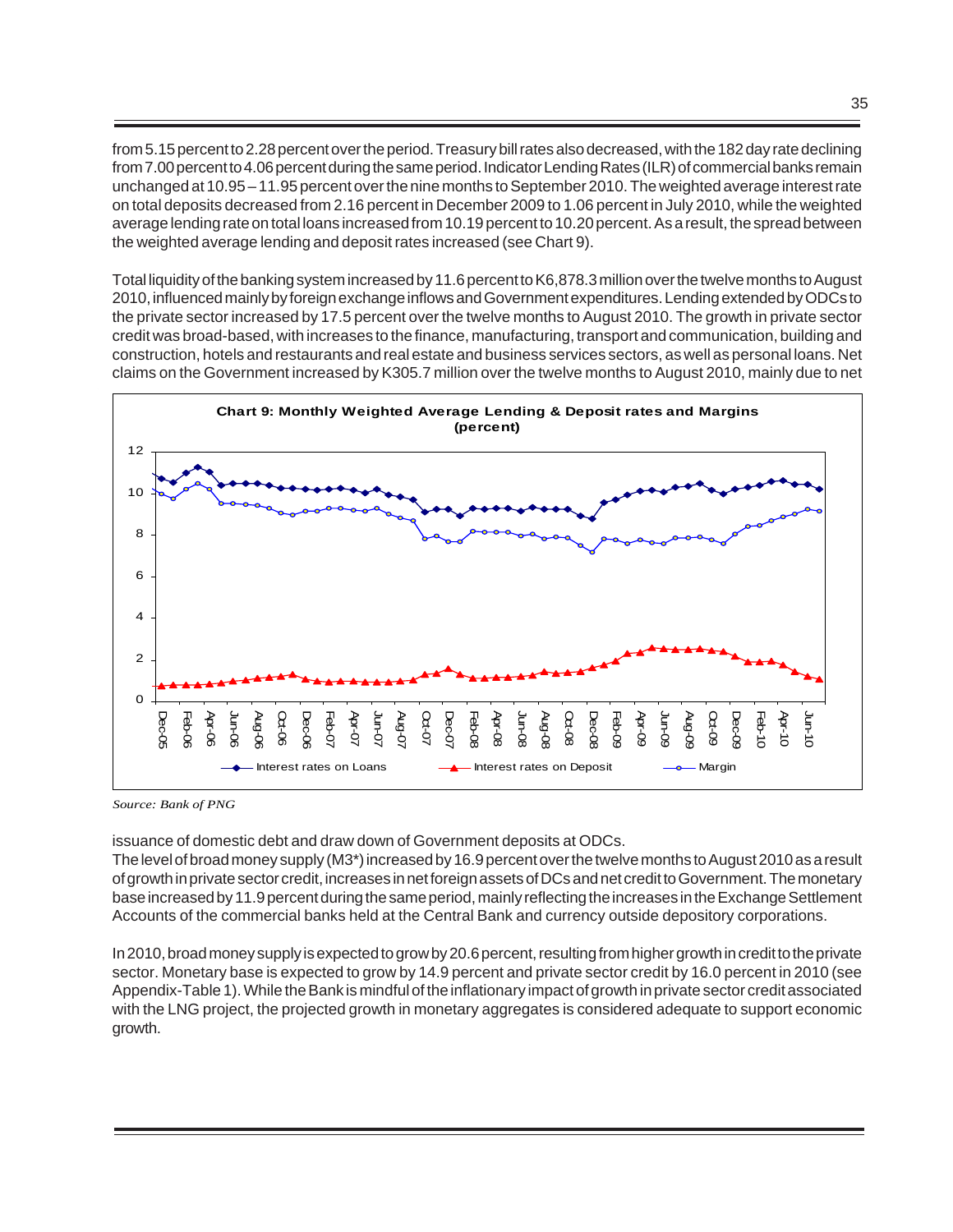# **Appendix**

# **Table 1: Monetary and Credit Aggregates (annual % changes)**

| <b>INDICATOR</b>                | 2007<br>(actual) | 2008<br>(actual) | 2009<br>(actual) | <b>Mar 2010</b><br><b>MPS</b> | 2010<br>(actual to<br>August) | 2010<br>$(\text{proj})$ | 2011<br>(proj) | 2012<br>(proj) |
|---------------------------------|------------------|------------------|------------------|-------------------------------|-------------------------------|-------------------------|----------------|----------------|
| <b>Broad Money Supply</b>       | 27.3             | 11.2             | 21.8r            | 21.3                          | 16.9                          | 20.6                    | 19.8           | 16.1           |
| <b>Monetary Base</b>            | 61.8             | $-12.0$          | 11.9             | 15.3                          | 11.9                          | 14.9                    | 13.0           | 14.1           |
| Claims on the Private<br>Sector | 30.8             | 28.0             | 15.1             | 23.0                          | 17.5                          | 16.0                    | 17.0           | 15.0           |
| Net Claims on Gov't             | $-83.5$          | $-174.3$         | $-694.6$         | $-99.8$                       | 141.3                         | $-21.3$                 | $-27.2$        | 0.1            |
| Net Foreign Assets              | 51.7             | $-14.0$          | 27.0             | $-2.5$                        | 23.1                          | 16.4                    | 5.1            | 4.3            |

## **Table 2: Summary of Other Macroeconomic Indicators**

| <b>INDICATOR</b>                                  | 2007     | 2008      | 2009      | $Mar-10$   | 2010       | 2010       |            | 2011 (proj) 2012 (proj) |
|---------------------------------------------------|----------|-----------|-----------|------------|------------|------------|------------|-------------------------|
|                                                   | (actual) | (actual)  | (actual)  | <b>MPS</b> | (actual to | (Proj)     |            |                         |
|                                                   |          |           |           |            | June)      |            |            |                         |
| <b>CONSUMER PRICE INDEX (annual % changes)</b>    |          |           |           |            |            |            |            |                         |
| Headline                                          | 3.2      | 11.2      | 5.7       | 8.0        | 6.2        | 7.0        | 8.0        | 7.0                     |
| Trimmed-mean                                      | 5.5      | 11.7      | 3.8       | 7.5        | 5.8        | 6.5        | 8.0        | 7.0                     |
| Exclusion-based                                   | 5.7      | 11.0      | 5.0       | 9.0        | 4.8        | 7.0        | 9.5        | 7.0                     |
| <b>BALANCE OF PAYMENTS (kina millions)</b>        |          |           |           |            |            |            |            |                         |
| Current account                                   | 550.0    | 2145.0    | $-1613.0$ | $-10872.0$ | $-215.0$   | $-11939.0$ | $-10818.0$ | $-7802.0$               |
| Financial account                                 | 888.0    | $-2861.0$ | 2,,989    | 10021.0    | 1808.0     | 13022.0    | 11095.0    | 8020.0                  |
| Overall balance                                   | 1592.0   | $-598.0$  | 1724.0    | $-759.0$   | 527.0      | 1138.0     | 337.0      | 272.0                   |
| Gross Int. Reserves                               | 5919.0   | 5322.0    | 7046.0    | 6202.0     | 727.0      | 7817.0     | 8154.0     | 8426.0                  |
| <b>IMPORT COVER (months)</b>                      |          |           |           |            |            |            |            |                         |
| Total                                             | 9.10     | 7.90      | 10.10     | 4.40       | 10.90      | 5.50       | 5.70       | 6.30                    |
| Non-mineral                                       | 13.00    | 11.40     | 15.30     | 11.20      | 15.20      | 15.70      | 14.90      | 14.40                   |
| <b>EXPORT PRICE</b>                               |          |           |           |            |            |            |            |                         |
| Crude oil (US\$/barrel)*                          | 73.0     | 106.7     | 58.7      | 60.0       | 76.6       | 60.0       | 70.0       | 70.4                    |
| Gold (US\$/ounce)                                 | 671.0    | 850.9     | 959.2     | 999.4      | 1148.2     | 1119.2     | 1159.9     | 1175.8                  |
| Copper (US\$/pound)                               | 320.0    | 327.8     | 217.6     | 275.0      | 323.9      | 323.9      | 275.0      | 275.0                   |
| <b>FISCAL OPERATIONS OF THE GOVERNMENT**</b>      |          |           |           |            |            |            |            |                         |
| Surplus/Deficit (K'm)                             | 476.20   | $-478.40$ | $-36.30$  | 0.00       | 681.00     | 533.30     | $-54.00$   | $-322.80$               |
| % of GDP                                          | 2.50     | 2.20      | 0.20      | 0.00       | 2.70       | 2.10       | 0.20       | 1.20                    |
| REAL GROSS DOMESTIC PRODUCT (annual % growth) *** |          |           |           |            |            |            |            |                         |
| <b>Total GDP</b>                                  | 7.20     | 6.70      | 6.70      | 8.50       | 6.20       | 7.50       | 6.20       | 2.90                    |
| Non-mineral GDP                                   | 8.10     | 7.60      | 7.60      | 8.10       | 5.60       | 7.60       | 5.40       | 3.50                    |

\* Prices take into account, company hedging and differ from market prices.

\*\* Preliminary fiscal operations up to August 2010. 2010 projection is from the Mid Year Fiscal and Economic Outturn (MYEFO) report;

2011 - 2012 projections are from the 2010 National Budget

\*\*\* GDP figures for 2010 from MYEFO and 2011 - 2012 from 2010 National Budget

*Source: Bank of PNG, NSO and Department of Treasury*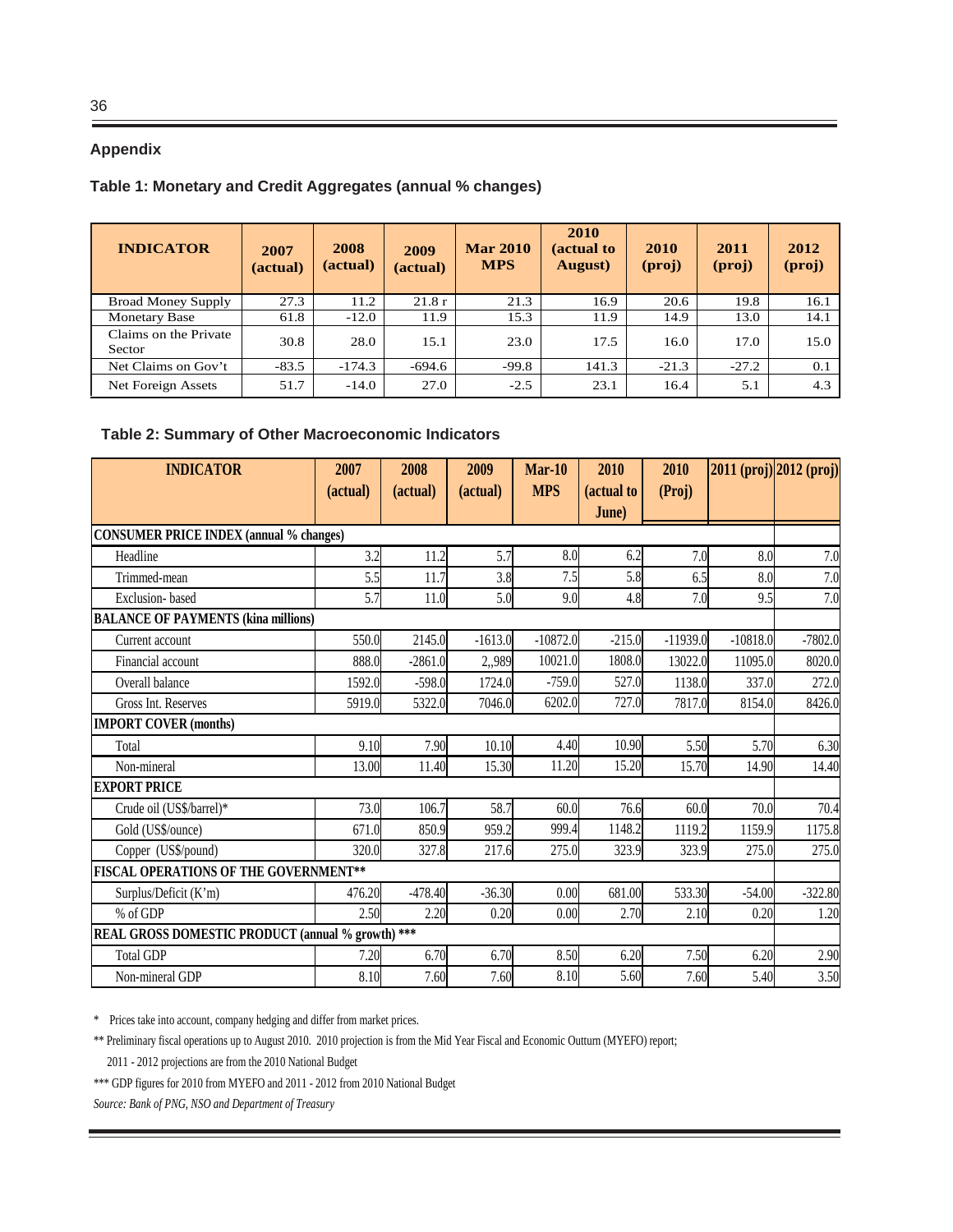# **FOR THE RECORD**

# **EXPANSION OF MONETARY AND FINANCIAL DATA COVERAGE**

## **Background**

In June 2006, the Bank of Papua New Guinea first undertook reforms in monetary and financial statistics data compilation as per the *Quarterly Economic Bulletin (QEB)* issue. New tables were included through increased coverage and revisions were done to existing ones (See for the Record *June 2006 QEB*). However, the Bank acknowledges that the existing data sources had limitations in terms of correct instrument classification, sectorization and valuation fully consistent with the *Monetary and Financial Statistics Manual (MFSM 2000).* In addition, given the expansion and growth of the financial sector it was important to have good quality and comprehensive data coverage. As a result, a new call report form FC1 was designed with the continued technical assistance of the IMF and issued to all licensed financial corporations in March 2008 for the reporting of balance sheet items. During that period form FC1 was reported concurrently with the existing call report forms for balance sheet reports for the other depository corporations (ODCs) until March 2010 when FC1 superseded these forms. Hence, current data reported is now sourced from FC1 with historical data dating back to March 2008 on the existing tables, and indicated by a break-in series. For the other financial corporations (OFCs), form FC1 was issued in June 2009 where reporting of monetary and financial statistics commenced. As a result, the Bank has a more comprehensive set of data on monetary and financial statistics for PNG for monetary policy formulation and dissemination.

## **Importance of changes to the QEB**

The first reforms undertaken in the June 2006 saw ODCs coverage increase and as a result a more accurate measure in the compilation of monetary aggregates (see for the record June 2006 *QEB*). In this *QEB* issue, the changes and refinements undertaken has resulted in a more comprehensive coverage with the reporting of the OFCs where the Bank is now able to compile the financial corporations survey (FCS)*.* This means that the Bank now has a more accurate measure of credit aggregate extended by the financial sector (both banking and non-banking) and its financial position against the rest of the other economic sectors and non-residents. Hence, the health of the financial sector can now be reported on and closely monitored. This has also seen a further improvement in data quality which is paramount for the Central Bank to make sound policies.

# **Changes to Monetary Tables**

The required changes involved are the inclusion of new tables on the OFCs and the clear separation and distinction of financial instrument classification and sectorisation by the ODCs as reported in the call report form FC1.

Following are the major changes undertaken:

- The inclusion of OFC survey and aggregate tables and sub-sectoral balance sheets of the superannuation funds, life insurance companies and brokers, investment managers and fund administrators; The inclusion of the financial corporation survey;
- A break-in series for data reported by the ODCs in existing tables from March 2008 namely the finance companies, merchant banks, savings & loans societies, and microfinance companies in the calculation of monetary aggregates;
- The inclusion of monthly data by the savings & loans societies previously reported quarterly; and
- Reclassification and valuation of instruments and sectors consistent with *MFSM 2000.*

#### **Coverage and Output**

The data coverage has improved significantly from previous publications. For the ODCs, the Microfinance companies sector now includes the Nationwide microbank, while the savings and loans societies in this publication has around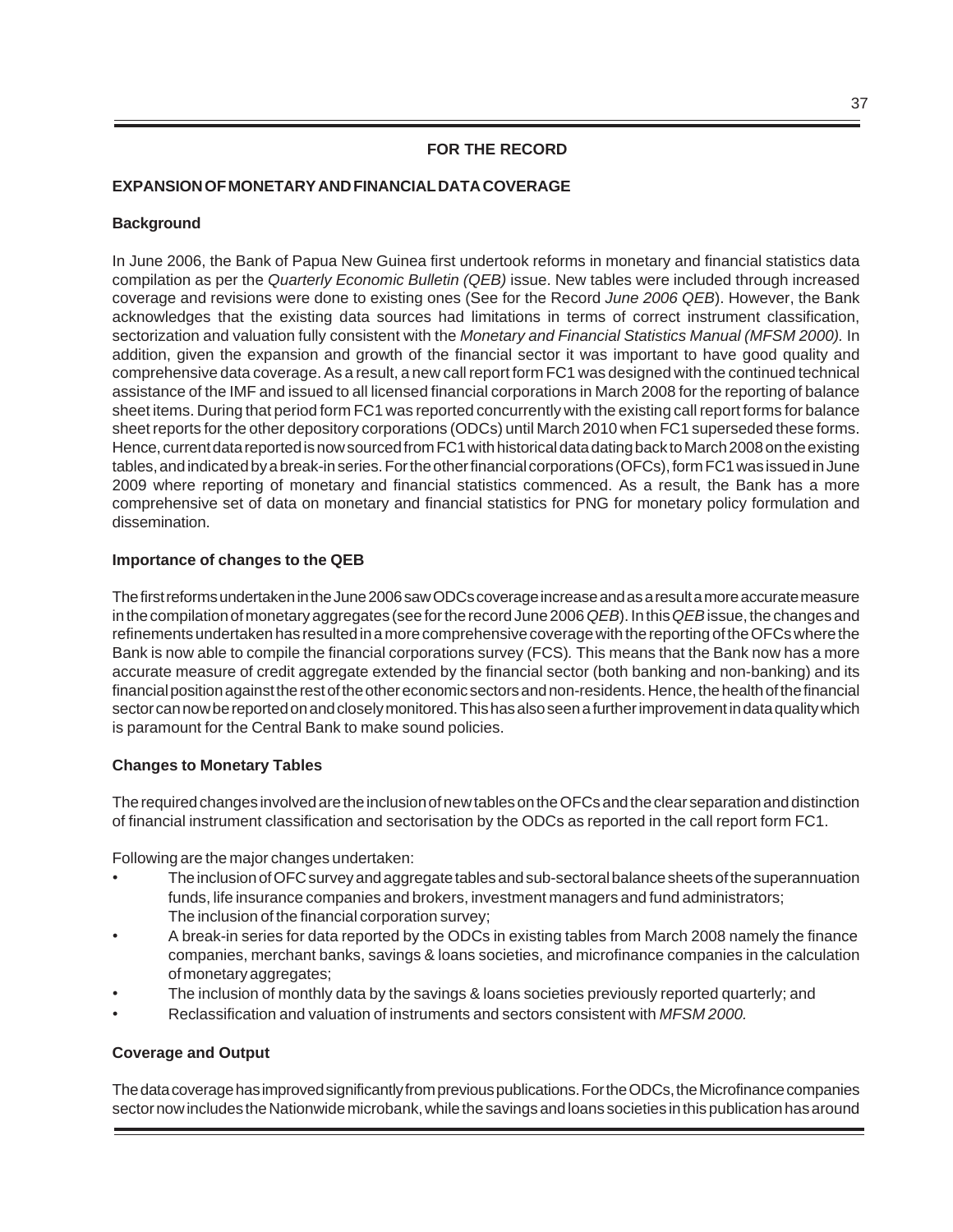90 percent coverage in the new monthly FC1 reports. The Bank is currently working on collecting data on the remaining savings & loans societies. For the OFCs, all licensed superannuation funds, life insurance companies, investment managers and fund administrators are now covered with partial coverage of the insurance brokers which are yet to fully comply. Ideally, the Bank would like to further expand the coverage to include those institutions outside its supervision such as the general insurance industry. The new data source and tables will be refined and updated in up-coming publications during this transition period as the bank moves to cover those remaining financial institutions currently not captured and corrections made to reporting errors by reporting financial institutions.

Definitions of concepts, Acronyms and Financial Instruments

**1. Central Bank (CB):** The Bank of Papua New Guinea (BPNG) is the monetary authority in Papua New Guinea (PNG) that has legislative power over the financial system and is responsible for issuing currency, managing international reserves, undertakes transactions with the IMF and providing credit to the commercial banks.

**2. Other Depository Corporations (ODCs):** The ODC sub-sector in PNG comprises of the commercial banks, finance companies, merchant banks, savings and loans societies and microfinance companies. These financial corporations are mainly engaged in financial intermediation and issue liabilities included in the definition of broad.

**3. Other Financial Corporations (OFCs):** The OFC sub-sector is made up of the insurance corporations, superannuation (pension) funds, other financial intermediaries and financial auxiliaries such as insurance brokers, investment managers and fund administrators.

**4. Central Bank Survey (CBS):** The CBS is the balance sheet of the Central Bank, which contains data on all components of the monetary base, comprising of currency in circulation and central bank liabilities to ODCs and other sectors.

**5. Other Depository Corporations Survey (ODCS):** The ODCS shows the consolidated stock and flow balance sheet data for the institutional units covered under the ODC sub-sector.

**6. Depository Corporations Survey (DCS):** The survey is a consolidation of the CBS and the ODCS, which contains data on all depository corporations' liabilities in the national definition of broad money and data on depository corporations, assts that are claims on (i.e credit) other sectors of the economy, including the external sector.

**7. Other Financial Corporations Survey (OFCS):** The OFCS contains consolidated stock and flow balance sheet data for insurance corporations, superannuation funds, other financial intermediaries and financial auxiliaries.

**8. Financial Corporations Survey (FCS):** The FCS is the broadest set of monetary and financial statistics in terms of institutional coverage. The survey contains consolidated balance sheet data for all institutional units within the financial corporations sector, thereby providing the stock and flow data for analyzing claims on and liabilities to all other sectors of the economy, including the external sector.

**9. Public nonfinancial corporations:** Public nonfinancial corporations are resident nonfinancial corporations and quasi–corporations controlled by government units. Control may be exercised through ownership of more than half the voting shares, legislation, decree, or regulation that establish specific corporate policy or all the government to appoint the directors. In PNG this would include those institutions that are controlled by the Independent Public Business Corporation (IPBC).

**10. Deposits:** Deposits include all claims on the Bank of PNG and ODCs. These are further classified into *transferable* and *other* deposits

**i.)** Transferable deposits comprises all deposits that are: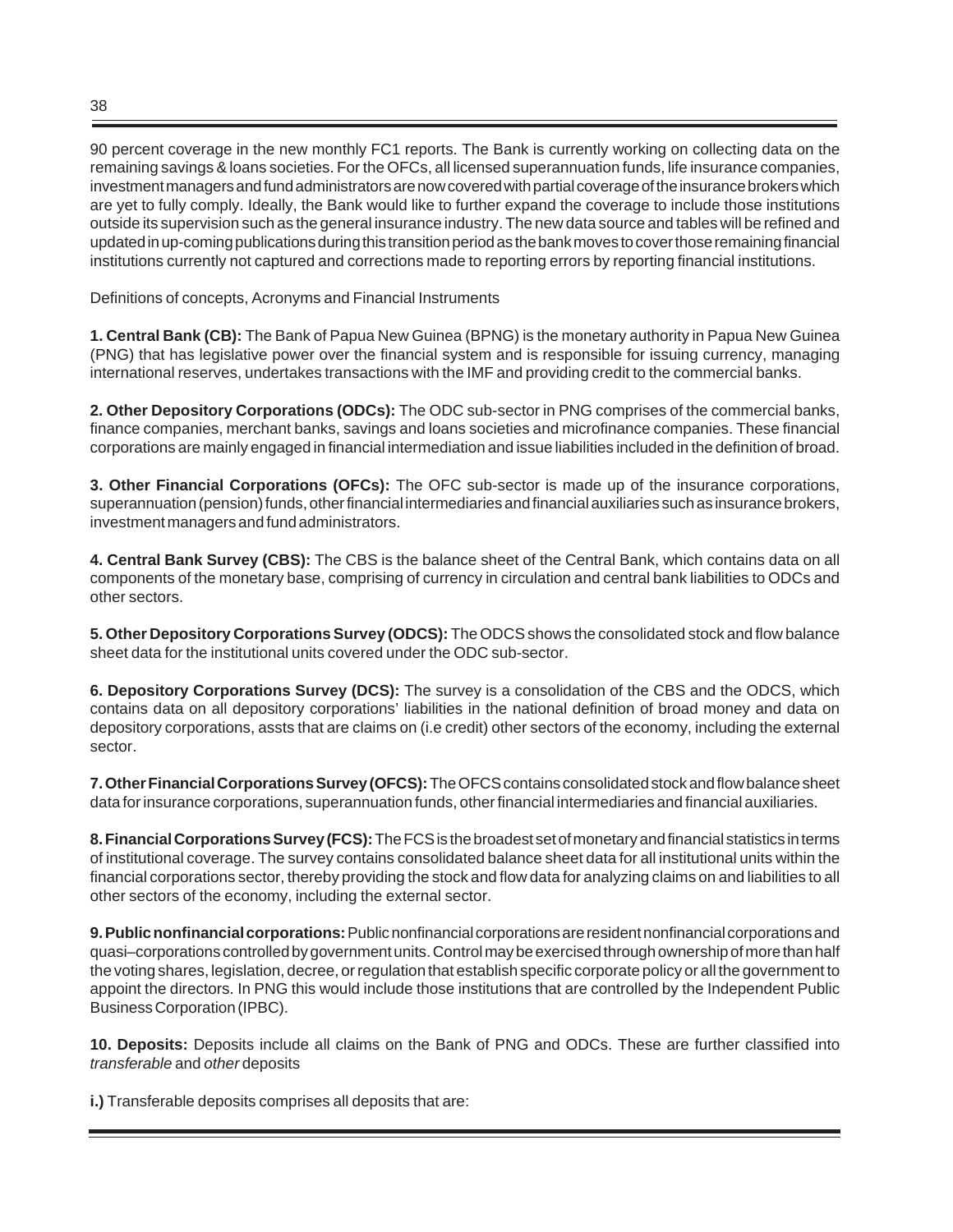- a) Exchangeable on demand at par and without penalty or restrictions;
- b) Directly usable for making payments by cheque, draft direct debit/credit or other direct payment facilities.

**ii.)** Other deposits comprise all claims, other than transferable deposits. These include savings and term deposits and non transferable deposits in foreign currency.

**11. Securities other than Shares:** These are negotiable instruments serving as evidence that units have obligations to settle by means of providing cash, a financial instrument, or some other items of economic value. Common securities in PNG include treasury bills and inscribed stocks issued by the Government and Central Bank Bills (CBBs) issued by the Bank of PNG.

**12. Shares and Other equity:** Shares and other equity comprises all instruments and records acknowledging, after claims of all creditors have been met, claims on the residual value of a corporation. The components of shares and other equity include:

- a. Funds contributed by owners;
- b. Retained earnings;
- c. Current year profit and loss;
- d. General and special reserve; and
- e. Valuation adjustments

**13. Financial derivatives:** A financial instrument linked to a specific financial instrument, indicator or commodity and through which specific financial risks (such as interest rates, currency equity and commodity price risk, credit risk, etc.) can be traded in their own right in financial markets.

**14. Insurance Technical Reserves:** Comprises of (i) net equity of households in life insurance corporations reserves (ii) net equity of households in superannuation (pension) funds and (iii) prepayment of premiums. This is the major liability item of the superannuation funds and insurance corporations. On the assets side, this category records prepaid insurance premiums, which are relatively small amounts.

**i.)** *Net Equity of Households in Life Insurance Reserves*: Comprises of policyholders claims on the reserves of insurance corporations. These reserves must be ultimately used to provide benefits to policyholders, upon the occurrence of other specified events, or to compensate heirs upon the death of the policyholder. These claims constitute assets of the household sector rather than of insurance corporations.

**ii.)** *Net Equity of Households in Pension Funds*: Comprises policyholders' claims on pension funds. These reserves must be ultimately used to provide benefits to policyholders upon their retirement or to compensate heirs upon death of the policyholder. Pension funds are considered assets of the household sector rather than assets of the institutional units that manage the funds. Pension funds do not include social security funds, which are considered part of the general government sector.

**iii.)** *Prepayment of Premiums and Reserves against Outstanding Claims*: These are current claims of policyholders rather than net equity of insurance corporations. Prepayments of premiums, which are made by customers at the beginning of the periods covered by their policies, generate reserves for insurance corporations. Such prepayments are considered to be earned by an insurance corporation on a prorated basis during the policy period. These reserves are assets of policyholders. Reserves against outstanding claims are funds set aside by insurance corporations to cover the amounts that are not settled or claims that may be disputed. Reserves against such outstanding claims are considered to be assets of the beneficiaries and liabilities of the insurance corporation. Policy benefits due to claimants are considered assets of the claimants. Until actually paid, these assets are held by insurance corporations as reserves.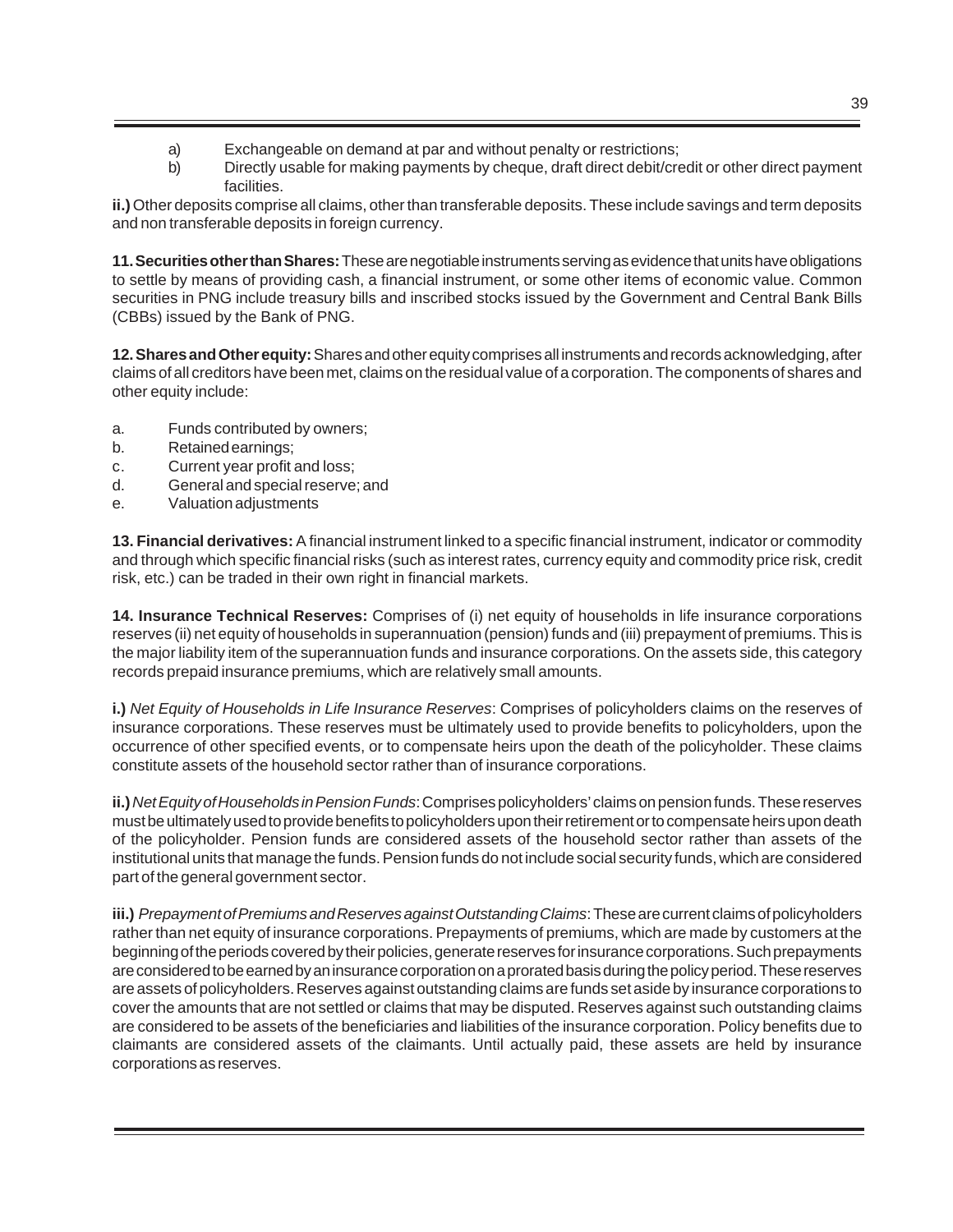# **FOR THE RECORD**

#### **MONTHLY KINA FACILITY RATE ANNOUNCEMENTS**

The Central Bank introduced the Kina Facility Rate (KFR) in February 2001 as the official rate to indicate its stance of monetary policy. The KFR is a monthly rate and any changes to it should translate to changes in market interest rates. Changes to the KFR is based on assessment of economic fundamentals consistent with the overall objective of monetary policy of price stability in the economy. From January 2008, the KFR announcements by the Bank were;

| 2008 | 07 January   | Maintained at 6.00 % |
|------|--------------|----------------------|
|      | 04 February  | Maintained at 6.00 % |
|      | 03 March     | Maintained at 6.00 % |
|      | 07 April     | Maintained at 6.00 % |
|      | 05 May       | Maintained at 6.00 % |
|      | 02 June      | Maintained at 6.00 % |
|      | 10 June      | Raised to 6.25 %     |
|      | 07 July      | Maintained at 6.25 % |
|      | 04 August    | Raised to 6.50 %     |
|      | 01 September | Raised to 7.00 %     |
|      | 06 October   | Maintained at 7.00 % |
|      | 03 November  | Maintained at 7.00 % |
|      | 01 December  | Raised to 8.00 %     |
| 2009 | 05 January   | Maintained at 8.00 % |
|      | 02 February  | Maintained at 8.00 % |
|      | 02 March     | Maintained at 8.00 % |
|      | 06 April     | Maintained at 8.00 % |
|      | 04 May       | Maintained at 8.00 % |
|      | 01 June      | Maintained at 8.00 % |
|      | 06 July      | Maintained at 8.00 % |
|      | 03 August    | Maintained at 8.00 % |
|      | 07 September | Maintained at 8.00 % |
|      | 05 October   | Maintained at 8.00 % |
|      | 02 November  | Maintained at 8.00 % |
|      | 07 December  | Reduced to 7.00 %    |
| 2010 | 04 January   | Maintained at 7.00 % |
|      | 01 February  | Maintained at 7.00 % |
|      | 01 March     | Maintained at 7.00 % |
|      | 06 April     | Maintained at 7.00 % |
|      | 03 May       | Maintained at 7.00 % |
|      | 07 June      | Maintained at 7.00 % |
|      | 05 July      | Maintained at 7.00 % |
|      | 02 August    | Maintained at 7.00 % |
|      | 06 September | Maintained at 7.00 % |
|      | 04 October   | Maintained at 7.00 % |

For details of the KFR, see Table 6.3 (S34) of the QEB. KFR announcements prior to January 2007 are reported in various bulletins starting with the March 2001 QEB.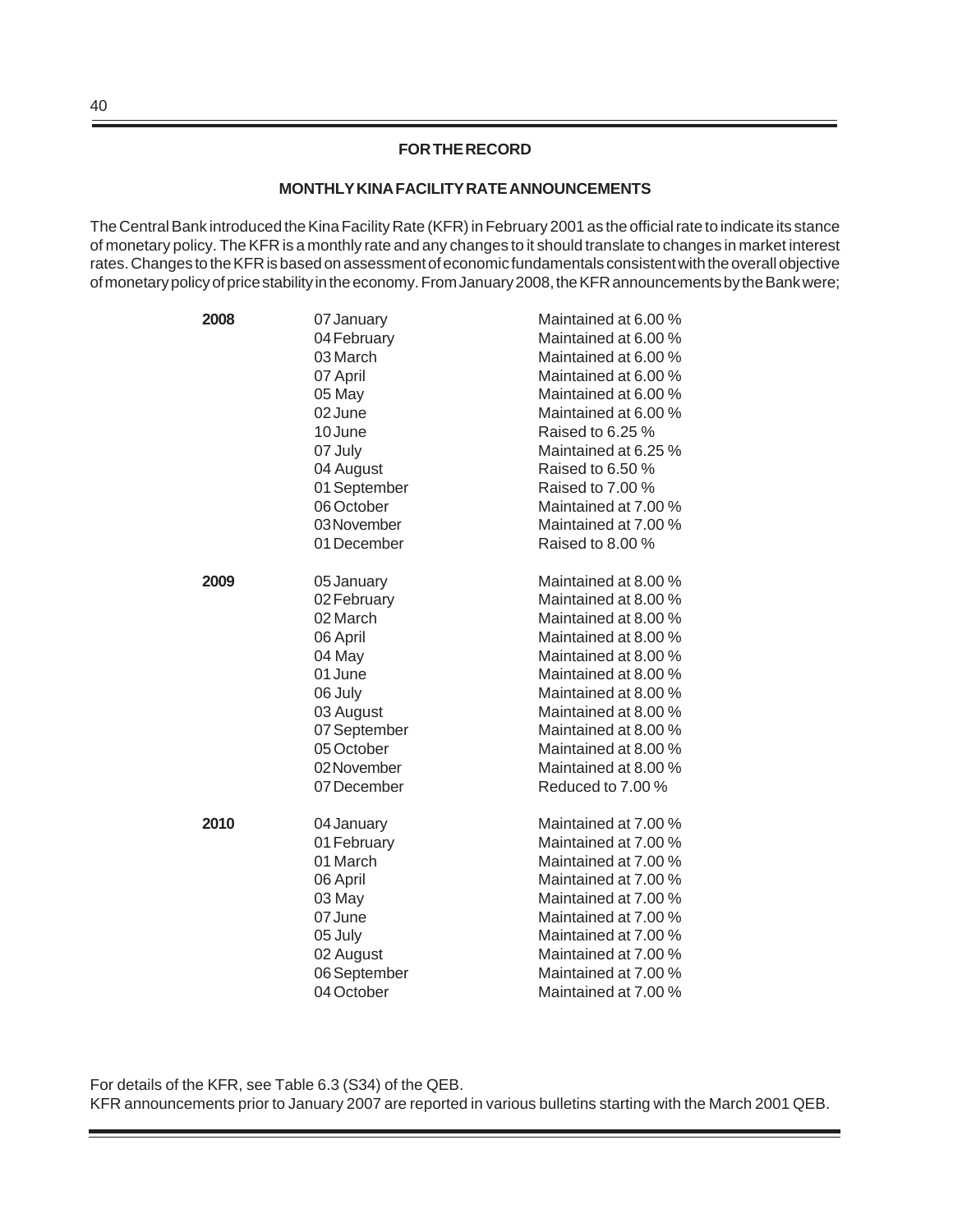# **GLOSSARY OF TERMS AND ACRONYMS**

| <b>Balance of Payments</b>                 | A statistical statement that systematically summa-<br>rises a country's economic transactions with the rest<br>of the world, over a specific time period. It comprises<br>the Current and Capital and Financial Accounts.                                                                               |
|--------------------------------------------|---------------------------------------------------------------------------------------------------------------------------------------------------------------------------------------------------------------------------------------------------------------------------------------------------------|
| <b>Broad Money Supply (M3*)</b>            | Total volume of money comprising narrow money (M1*)<br>and quasi money in the economy at a point in time. See<br>'narrow' and 'quasi' money.                                                                                                                                                            |
| <b>Cash Reserve Requirement (CRR)</b>      | A requirement imposed on commercial banks to hold<br>cash as a percentage of total deposits and other<br>prescribed liabilities at all times.                                                                                                                                                           |
| <b>Capital Account</b>                     | Records all transactions that involves the receipts or<br>transfers of capital and acquisitions/disposal of non-<br>produced, non-financial assets such as purchase of<br>production facilities, i.e. plants and machinery, etc.                                                                        |
| Central Bank Bill (CBB) <sup>1</sup>       | A monetary policy instrument of the Bank of PNG used<br>to manage liquidity in the banking system by either<br>injecting or defusing it in order to achieve a desired level<br>of interest rate.                                                                                                        |
| <b>Current Transfers Account</b>           | Records all foreign transactions that are not transfers<br>of capital and cannot be repaid. These includes dona-<br>tions, gifts and grants, superannuation funds and<br>licensing fees.                                                                                                                |
| <b>Exchange Settlement Account (ESA)</b>   | Accounts of the commercial banks with the Bank of<br>PNG for settlement transactions with each other.                                                                                                                                                                                                   |
| <b>Exclusion-based CPI measure</b>         | An underlying inflation measure which involves zero<br>weighting of volatile sub-groups or items such as fruit<br>& vegetables, betelnut and prices that are largely<br>determined by non-market (seasonal) forces, as well<br>as alcoholic drinks, cigarettes & tobacco, etc. See<br>'Underlying CPI'. |
| <b>Financial Account</b>                   | Records all transactions associated with changes of<br>ownership of foreign financial assets such as holdings<br>of monetary gold, special drawing rights (SDR), claims<br>on non-residents and foreign liabilities.                                                                                    |
| <b>Headline Consumer Price Index (CPI)</b> | A measure of inflation as calculated and published<br>quarterly by the National Statistical Office (NSO),<br>which measures the total price movements in goods<br>and services in the basket.                                                                                                           |

<sup>1</sup> See 'For the Record' on page 34 in the 2004 September QEB.

÷,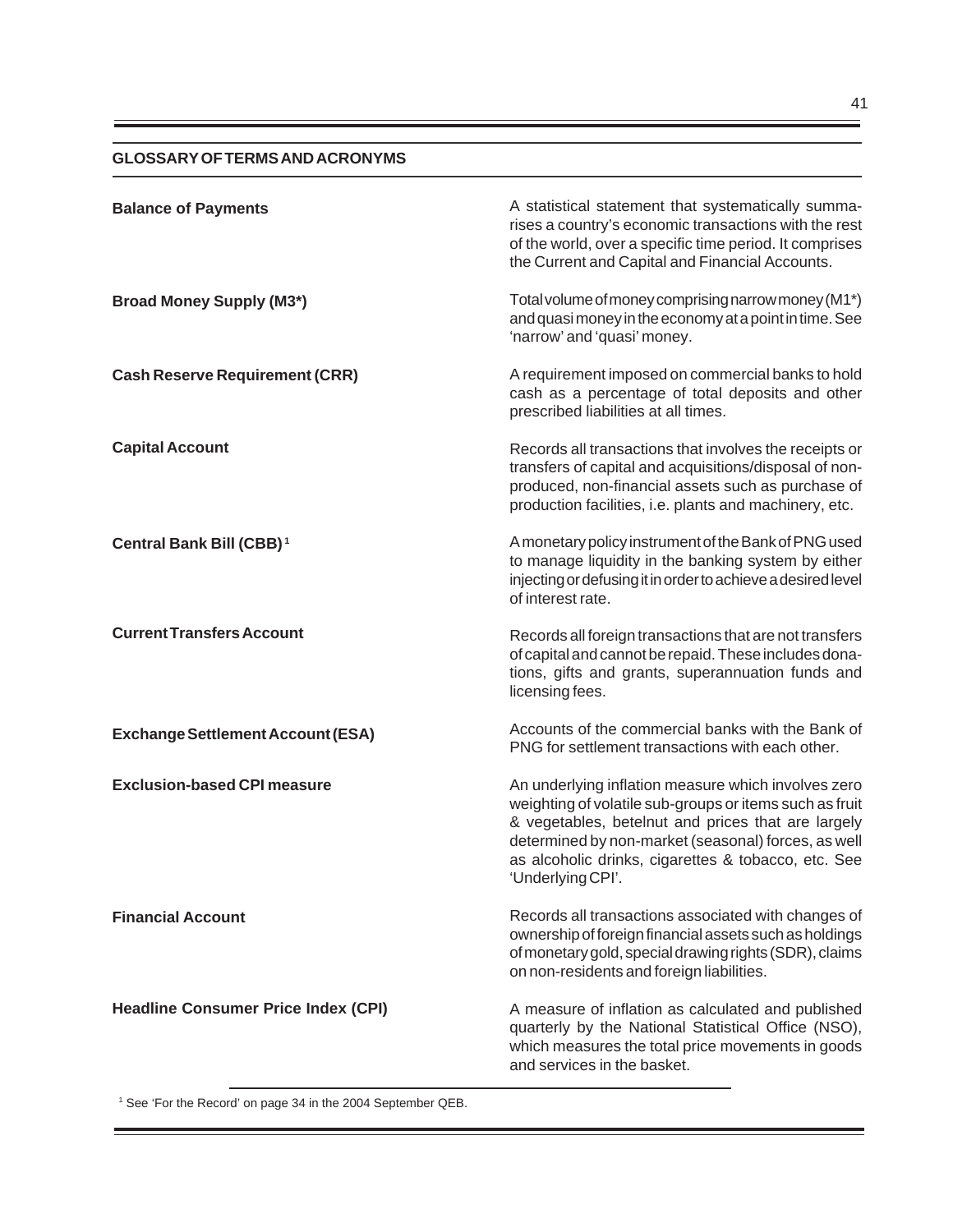| <b>Income Account</b>                    | Records transactions such as compensation of em-<br>ployees, which cover wages, salaries, and other ben-<br>efits in cash and kind, dividends and interest earned on<br>investments between PNG and the other countries.                                |
|------------------------------------------|---------------------------------------------------------------------------------------------------------------------------------------------------------------------------------------------------------------------------------------------------------|
| <b>Inscribed Stock (bond)</b>            | A Government debt instrument sold to the public for<br>a maturity term of one year or longer for Budget<br>financing.                                                                                                                                   |
| Kina Facility Rate (KFR)                 | Official benchmark rate used by the Bank of PNG to<br>signal its monetary policy stance. The KFR is an-<br>nounced monthly by the Governor and published in the<br>newspapers and on the Bank's website.                                                |
| <b>Liquid Assets</b>                     | Assets of the commercial banks, which are in near<br>liquid form, comprising cash, ESA balances, CBBs,<br>Treasury bills and Inscribed stocks less than 3 years<br>to maturity.                                                                         |
| <b>Minimum Liquid Asset Ratio (MLAR)</b> | A prudential requirement imposed by the Bank of PNG<br>on commercial banks to hold liquid assets as a<br>percentage of total deposits and other prescribed<br>liabilities at all times.                                                                 |
| <b>Monetary Base (or Reserve Money)</b>  | Comprised of currency held by the public and liquid<br>assets of the commercial banks, including deposits<br>held with the Bank of PNG under the Repurchase<br>Agreement Facility (RAF) or Repos.                                                       |
| <b>Narrow Money</b>                      | A component of total money supply that is considered<br>liquid or can be converted easily to cash on demand,<br>and comprises of currency in circulation (held outside<br>the banking system) and demand deposits.                                      |
| <b>Open Market Operations (OMO)</b>      | Operations of liquidity management conducted by the<br>Bank of PNG with commercial banks and other finan-<br>cial intermediaries involving Government securities,<br>CBB, Repos and foreign exchange trading to influence<br>short-term interest rates. |
| Over the year CPI                        | Percentage change in the CPI of a quarter compared<br>to the corresponding quarter of the previous year (Also<br>called 'annual' CPI).                                                                                                                  |
| <b>Portfolio Investment</b>              | Investments, mainly in equity and debt securities such<br>as bonds and notes, money market debt instruments<br>and financial derivatives, as well as long-term debt,<br>equity and securities.                                                          |
| <b>Quasi Money</b>                       | A component of total money supply that is not easily<br>convertible to cash on demand and comprises of<br>savings and term deposits.                                                                                                                    |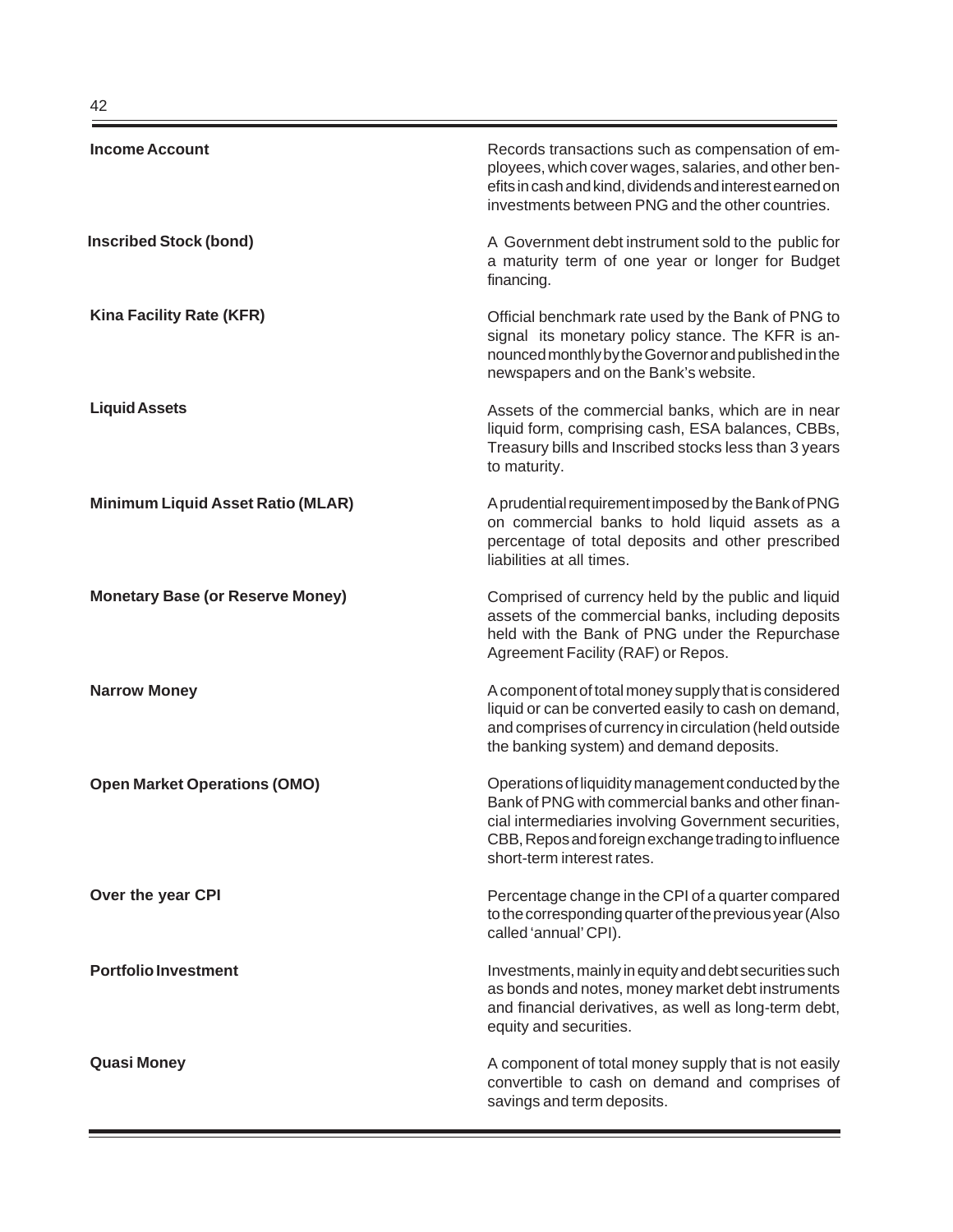÷,

| <b>Repurchase Agreement Facility (RAF)</b>                        | A money market instrument used by Bank of PNG to<br>lend to or borrow from the commercial banks, for<br>liquidity management, and is unwound on maturity.<br>The terms range from overnight to 14 days and can be<br>collateralised, for instance, using Treasury bills. |
|-------------------------------------------------------------------|--------------------------------------------------------------------------------------------------------------------------------------------------------------------------------------------------------------------------------------------------------------------------|
| <b>Tap Facility</b>                                               | A facility conducted by the Bank of PNG for sale of<br>Treasury bills and Inscribed stocks to the public.                                                                                                                                                                |
| <b>Temporary Advance Facility</b>                                 | A statutory mechanism stipulated under Section 54 of<br>the Central Banking Act 2000, that provides the Na-<br>tional Government with access to short-term financing<br>to meet mismatches in revenue.                                                                   |
| <b>Trade Account</b>                                              | Records all economic transactions associated with<br>merchandise exports and imports of physical goods.                                                                                                                                                                  |
| Trade Weighted Index <sup>2</sup>                                 | The Trade Weighted Index (TWI) measures the value of<br>the kina against a basket of currencies of PNG's major<br>trading partners.                                                                                                                                      |
| <b>Treasury Bill</b>                                              | Government security or debt instrument sold at a<br>discount value, but redeemed at face value on maturity<br>for purposes of Budget financing. In PNG, Treasury<br>bills are issued for 28, 61, 91, 182 and 364 day<br>maturities.                                      |
| <b>Trimmed-mean CPI measure</b>                                   | A fixed proportion of prices at each end of the distribu-<br>tion of price changes are zero weighted and the mean<br>of the remaining price changes recomputed. See also<br>'Underlying CPI'.                                                                            |
| Underlying CPI (exclusion-based and<br>trimmed-mean CPI measures) | A measure of inflation that excludes short-term volatile<br>movements in prices, such as seasonal factors, Gov-<br>ernment policy decisions and price controlled items.                                                                                                  |

<sup>2</sup> See 'For the Record' p.24 in the 2005 September QEB.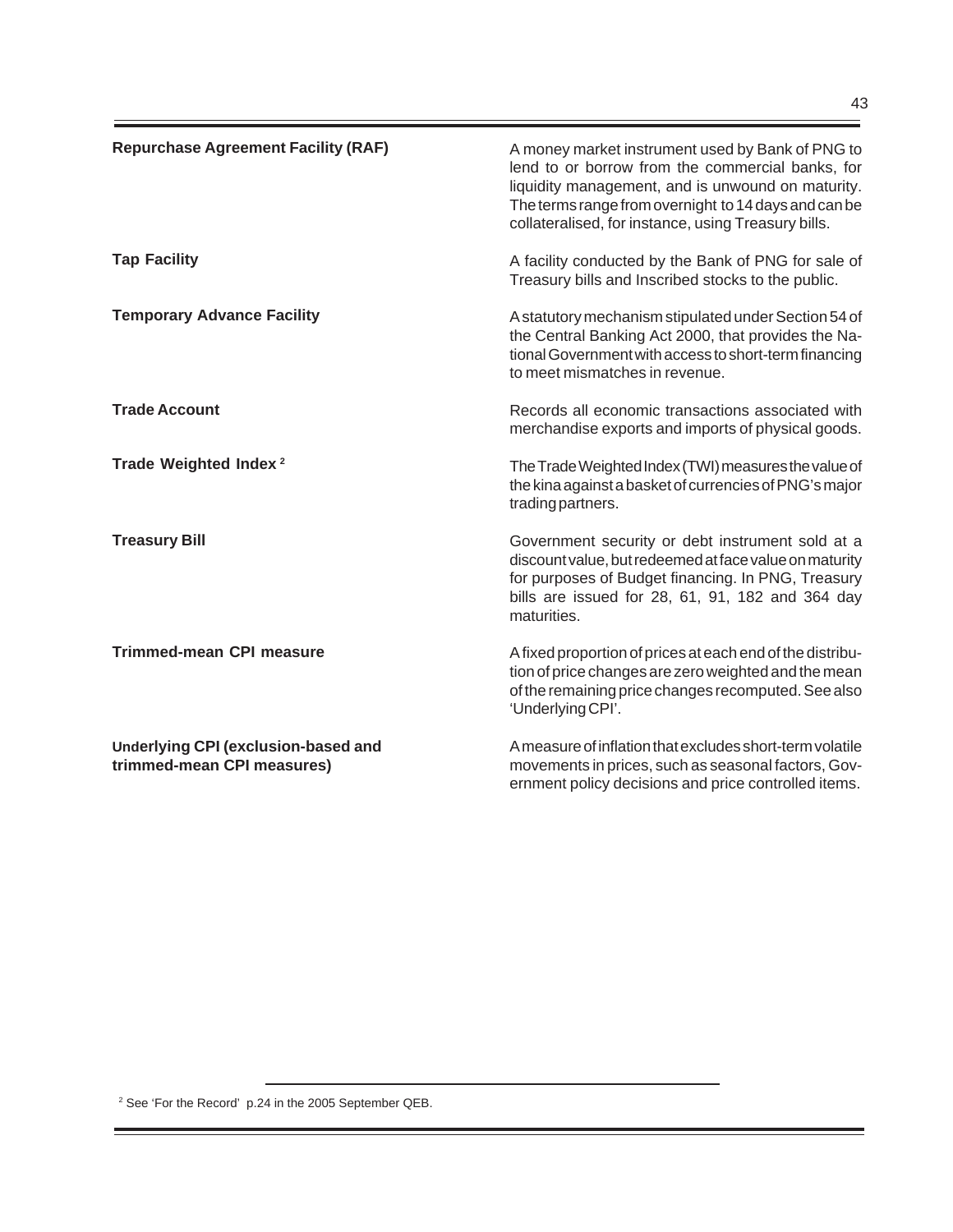# **REFERENCE "FOR THE RECORD"**

Some issues of the Quarterly Economic Bulletin (QEB) have 'For the Record' as additional information relating to changes introduced to various statistical tables. The following 'For the Record' have appeared in the QEB since March 2000.

| <b>Issue</b>     |                          | For the Record                                                                                  |
|------------------|--------------------------|-------------------------------------------------------------------------------------------------|
| Mar 2001         |                          | Introduction of Monthly Kina Facility Rate                                                      |
| Jun 2001         | $\blacksquare$           | Changes to Table 10.2: Prices and Wages                                                         |
| Dec 2001         |                          | Measures of Inflation                                                                           |
|                  |                          | Changes to Table 7.1: Commercial Banks Interest Rates                                           |
|                  |                          | Changes to Table 7.2: Other Domestic Interest Rates                                             |
|                  |                          | Changes to Table 10.2 Prices and Wages                                                          |
| Jun 2002         |                          | Exclusion of QEB Tables 4.2: Rural Development Bank of PNG and                                  |
|                  |                          | Table 10.1: Indicators of Economic Activity                                                     |
| Mar 2003         | $\overline{\phantom{a}}$ | Changes to Balance of Payments Tables                                                           |
|                  |                          | Bank of PNG Employment Index: Changes to Table 10.4 and Table 10.5                              |
|                  |                          | Regional and Industrial Classifications and Abbreviations                                       |
| Jun 2003         |                          | Changes to Open Market Operations Instruments                                                   |
|                  |                          | Directions of Merchandise Trade                                                                 |
| Sep 2003         | $\blacksquare$           | Changes to the Treasury Bills Auction Allocation Process                                        |
| Dec 2003         |                          | Further Change to the Treasury Bills Auction Allocation Process                                 |
|                  |                          | Bank of PNG Employment Survey                                                                   |
| Sep 2004         |                          | Introduction of Central Bank Bill (CBB)                                                         |
| Mar 2005         | $\overline{\phantom{a}}$ | Changes to Table 9.5 to include Exports from Napanapa Oil Refinery                              |
|                  |                          | Changes to Tables 1.2 and 1.3 'Other Items (Net)'                                               |
| June 2005        |                          | Changes to Tables 8.2 and 8.5 'External Public Debt'                                            |
| Sep 2005         |                          | Trade Weighted Exchange Rate Index                                                              |
|                  |                          | Employment Index - Changes to Tables 10.4 and 10.5                                              |
|                  |                          | Central Bank Bill (CBB) Auction - Changes to Tables 3.8 and 7.2                                 |
| Mar 2006         |                          | Updated Weights for the Trade Weighted Index (TWI)                                              |
| <b>June 2006</b> | $\overline{\phantom{a}}$ | Expansion of Monetary and Financial Data Coverage                                               |
|                  |                          | Upgrade of PNG's Private Debt and Equity Recording System                                       |
| Dec 2006         |                          | Changes to Table 8.1 - Capital Transfers                                                        |
| <b>Jun 2007</b>  | $\sim$                   | Revisions to the March Quarter 2007 and December Quarter 2006 Consumer Price Index              |
| Jun 2007         |                          | <b>Debt Ratios</b>                                                                              |
| Sep 2007         |                          | Revisions to the Consumer Price Indices in June Quarter 2007 back to September Quarter<br>2005. |
| Mar 2008         | $\overline{\phantom{m}}$ | Updated Weights for the Trade Weighted Index (TWI)                                              |
| Mar 2009         |                          | Changed Monetary Policy Statement release month from January to March                           |
| Mar 2009         |                          | Updated Weights for the Trade Weighted Index (TWI)                                              |
| Dec 2009         | $\overline{\phantom{0}}$ | New Tables; 8.7, 8.8, 8.9 and 8.10 were included in the December Quarterly Economic             |
|                  |                          | Bulletin, resulting in subsequent renumbering of all other tables that follow.                  |
| Dec 2009         |                          | Revisions to Monetary and Financial Statistics tables in the December 2009 Quarterly            |
|                  |                          | Economic Bulletin.                                                                              |
| Jun 2010         |                          | Expansion of Monetary and Financial Data Coverage.                                              |

44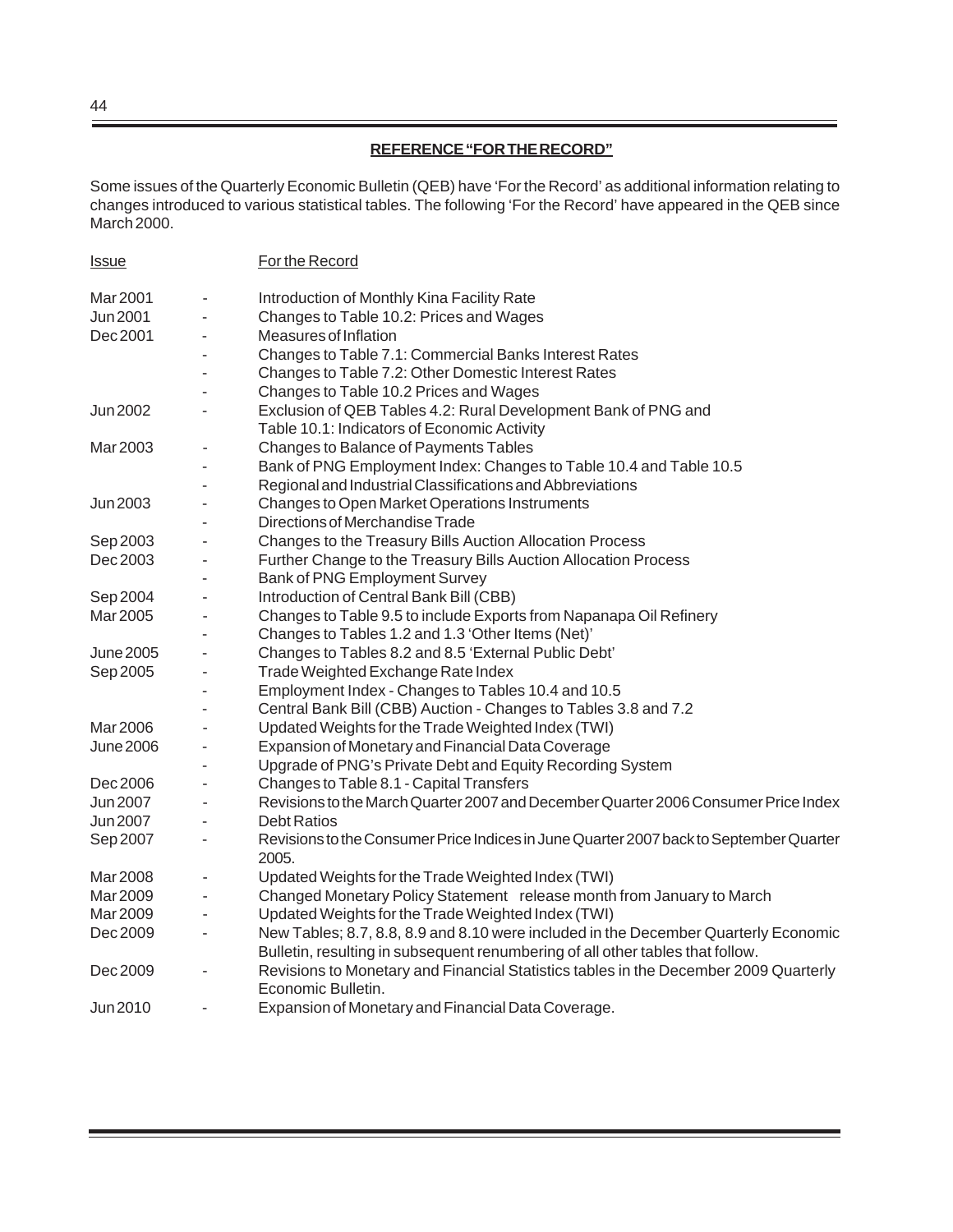## **REFERENCE**

Each issue of the Quarterly Economic Bulletin contains a review of economic conditions for the past quarter and a comprehensive set of updated statistical tables. Articles of special interest to current economic policy are also prepared by Bank staff for inclusion in the Bulletin. The following articles have appeared in the Quarterly Economic Bulletin since December 1998.

| <u><b>Issue</b></u>  | <b>Title</b>                                                                           |
|----------------------|----------------------------------------------------------------------------------------|
| Sep 1999             | The 1999 Supplementary Budget                                                          |
| Dec 1999             | The 2000 National Budget                                                               |
| Jun 2000             | Semi-annual Monetary Policy Statement, July 2000                                       |
| Dec 2000             | The 2001 National Budget                                                               |
| Dec 2000             | Semi-annual Monetary Policy Statement, January 2001                                    |
| Jun 2001             | Semi-annual Monetary Policy Statement, July 2001                                       |
| Dec 2001             | Semi-annual Monetary Policy Statement, January 2002                                    |
| Dec 2001             | The 2002 National Budget                                                               |
| Jun 2002             | Semi-annual Monetary Policy Statement, July 2002                                       |
| Sep 2002             | The 2002 Supplementary Budget                                                          |
| Dec 2002             | Semi-annual Monetary Policy Statement, January 2003                                    |
| Dec 2002             | The 2003 National Budget                                                               |
| Mar 2003             | Special article: Export Price Index, Volume Index and Weights Calculations Methodology |
| Jun 2003             | Semi-annual Monetary Policy Statement, July 2003                                       |
| Dec 2003             | The 2004 National Budget                                                               |
| Dec 2003             | Semi-annual Monetary Policy Statement, January 2004                                    |
| Sep 2004             | Semi-annual Monetary Policy Statement, July 2004                                       |
| Dec 2004             | Semi-annual Monetary Policy Statement, January 2005                                    |
| Dec 2004             | The 2005 National Budget                                                               |
| Jun 2005             | Papua New Guinea's Total External Exposure                                             |
| Jun 2005             | Semi-annual Monetary Policy Statement, July 2005                                       |
| Dec 2005             | The 2006 National Budget                                                               |
| Dec 2005             | Semi-annual Monetary Policy Statement, January 2006                                    |
| Jun 2006             | Papua New Guinea's Total External Exposure                                             |
| Jun 2006             | Semi-annual Monetary Policy Statement, July 2006                                       |
| Dec 2006             | The 2007 National Budget                                                               |
| Dec 2006             | Semi-annual Monetary Policy Statement, January 2007                                    |
| Jun 2007             | Papua New Guinea's Total External Exposure                                             |
| Jun 2007             | Semi-annual Monetary Policy Statement, July 2007                                       |
| Jun 2007             | Supplement to the July 2007 Monetary Policy Statement                                  |
| Dec 2007             | The 2008 National Budget                                                               |
| Dec 2007             | Semi-annual Monetary Policy Statement, January 2008                                    |
| Jun 2008<br>Jun 2008 | Papua New Guinea's Total External Exposure                                             |
|                      | Semi-annual Monetary Policy Statement, July 2008                                       |
| Dec 2008             | The 2009 National Budget<br>Monetary Policy Statement, January 2009 Update             |
| Dec 2008<br>Mar 2009 | Monetary Policy Statement, March 2009                                                  |
| Jun 2009             | Papua New Guinea's Total External Exposure                                             |
| Sep 2009             | Monetary Policy Statement, September 2009                                              |
| Dec 2009             | The 2010 National Budget                                                               |
| Dec 2009             | Monetary Policy Statement, March 2010                                                  |
| Mar2010              | Papua New Guinea's Total External Exposure                                             |
| Sep 2010             | Monetary Policy Statement, September 2010                                              |
|                      |                                                                                        |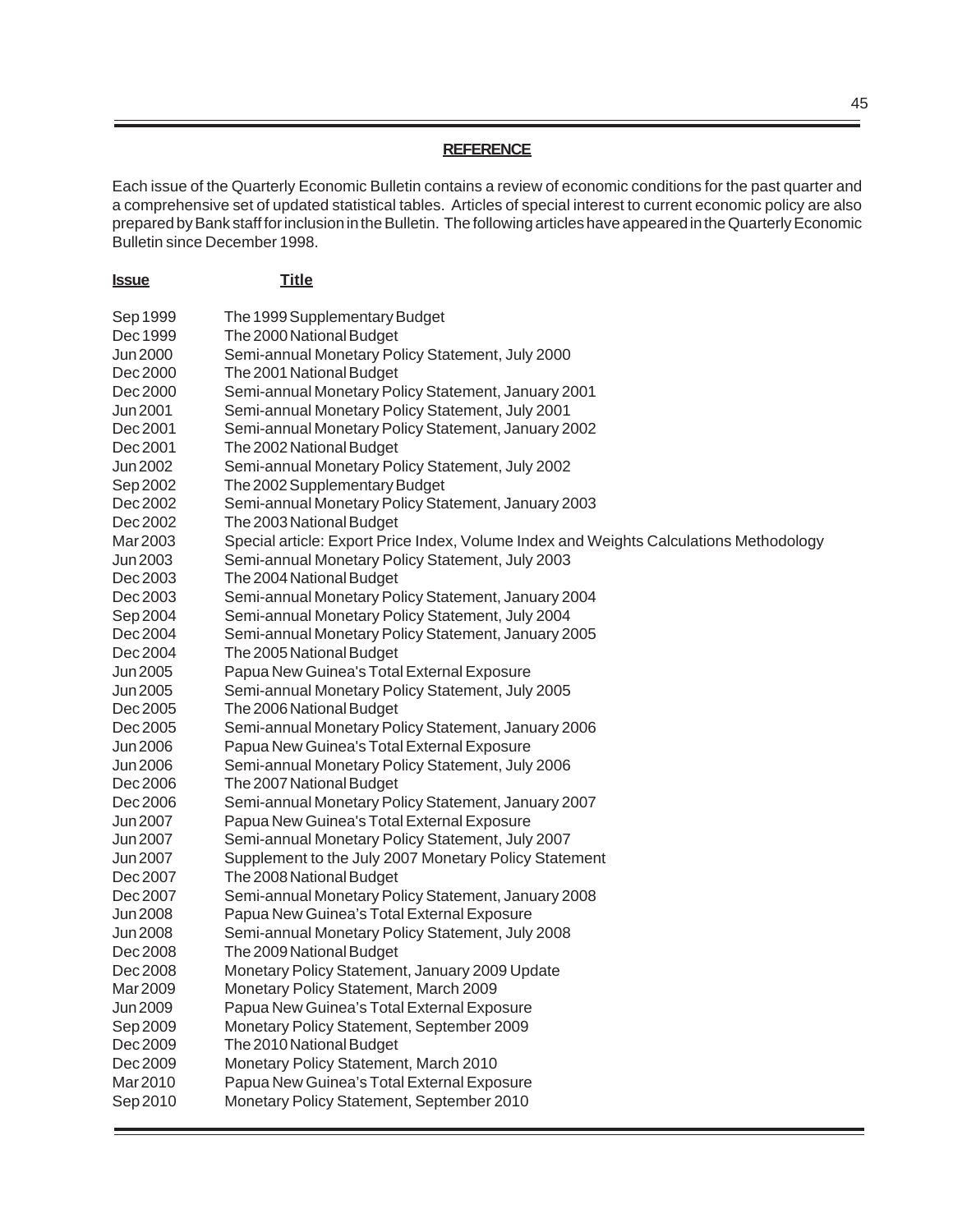# **STATISTICAL SECTION**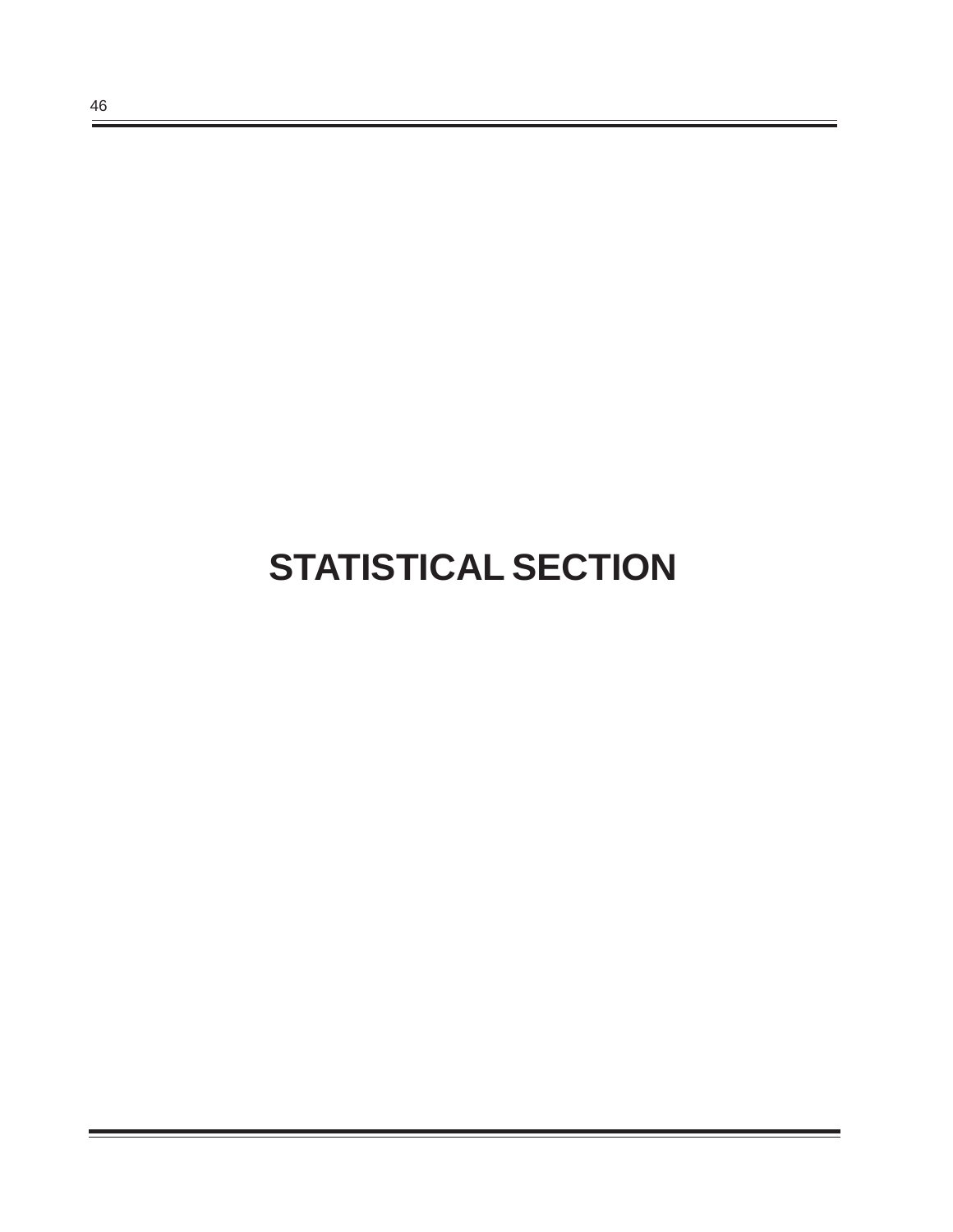#### **Sources**

Statistics for the commercial banks have been derived from returns submitted to the Bank. Statistics on Savings and Loan Societies and Papua New Guinea Government securities are derived from sources within the Bank.

Government financial statistics are supplied by the Department of Finance and Treasury.

Information on prices of Papua New Guinea exports are gathered from marketing boards or export producers; world indicator prices are reproduced from the Public Ledger published in London. Tea prices are from the Tea Market Report, London. The general indices of commodity prices are constructed from data published in The Economist, London.

Most other statistics are published initially by the National Statistical Office.

## **Symbols used**

| n.a                  | not available                         |
|----------------------|---------------------------------------|
| $\ddot{\phantom{a}}$ | figure less than half the digit shown |
|                      | nil                                   |
| e                    | estimate                              |
| f                    | forecast                              |
| р                    | provisional                           |
| r                    | revised                               |
| n.i.e                | not included elsewhere                |
|                      |                                       |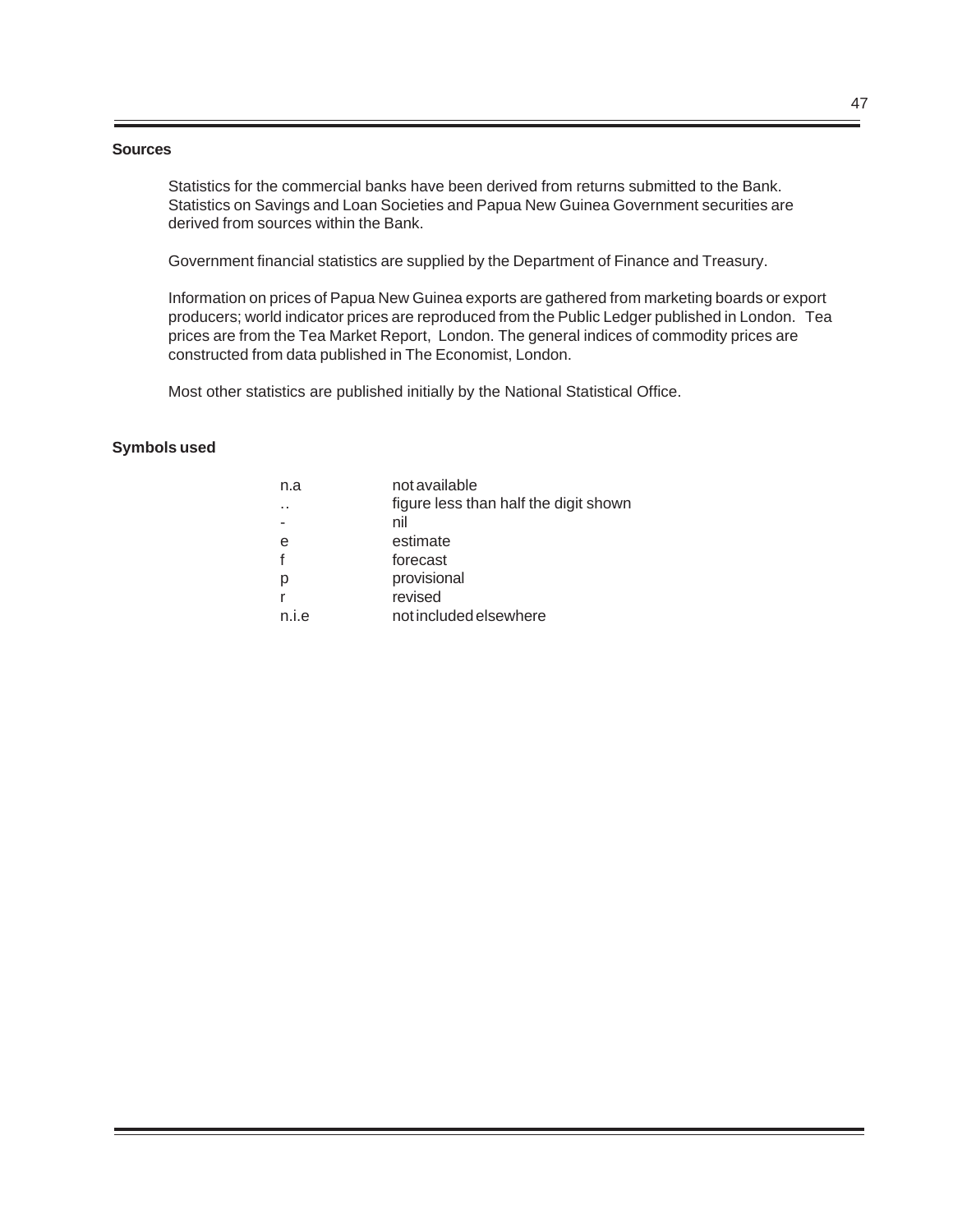# **LIST OF TABLES**

| 1.0 |      | <b>MONETARY AND CREDITAGGREGATES</b>                       |                 |
|-----|------|------------------------------------------------------------|-----------------|
|     | 1.1  | <b>Financial Corporations Survey</b>                       | S <sub>2</sub>  |
|     | 1.2  | Monetary and Credit Aggregates: Movements                  | S <sub>3</sub>  |
|     | 1.3  | <b>Depository Corporations Survey</b>                      | S4              |
|     | 1.4  | Volume of Money: Determinants                              | S <sub>5</sub>  |
|     | 1.5  | Volume of Money: Components                                | S <sub>6</sub>  |
|     |      |                                                            |                 |
| 2.0 |      | <b>BANK OF PAPUA NEW GUINEA</b>                            |                 |
|     | 2.1  | <b>Central Bank Survey</b>                                 | S7              |
|     | 2.2  | Liabilities                                                | S <sub>8</sub>  |
|     | 2.3  | Assets                                                     | S <sub>9</sub>  |
| 3.0 |      | OTHER DEPOSITORY CORPORATIONS (ODCs)                       |                 |
|     | 3.1  | Other Depository Corporations Survey                       | S <sub>10</sub> |
|     | 3.2  | Liabilities                                                | S <sub>11</sub> |
|     | 3.3  | Assets                                                     | S <sub>12</sub> |
|     | 3.4  | Liquid Asset Holdings                                      | S <sub>13</sub> |
|     | 3.5  | Deposits Classified by Sector                              | S <sub>14</sub> |
|     |      | <b>COMMERCIAL BANKS</b>                                    |                 |
|     | 3.6  | Liabilities                                                | S <sub>15</sub> |
|     | 3.7  | Assets                                                     | S <sub>16</sub> |
|     | 3.8  | Deposits Classified by Depositor                           | S <sub>17</sub> |
|     | 3.9  | Deposits Classified by Industry                            | S <sub>18</sub> |
|     | 3.10 | Advances Outstanding Classified by Borrower                | S <sub>19</sub> |
|     | 3.11 | Selected Deposits and Advances Classified by Interest Rate | S <sub>20</sub> |
|     | 3.12 | Movements in Lending Commitments                           | S21             |
|     | 3.13 | Liquid Assets                                              | S22             |
|     |      | <b>FINANCE COMPANIES</b>                                   |                 |
|     | 3.14 | Liabilities                                                | S <sub>23</sub> |
|     | 3.15 | Assets                                                     | S24             |
|     |      | <b>MERCHANTBANKS</b>                                       |                 |
|     | 3.16 | Liabilities                                                | S <sub>25</sub> |
|     | 3.17 | Assets                                                     | S26             |
|     |      | <b>SAVINGS AND LOANS SOCIETIES</b>                         |                 |
|     | 3.18 | Liabilities                                                | S <sub>27</sub> |
|     | 3.19 | Assets                                                     | S28             |
|     |      | <b>MICROFINANCECOMPANIES</b>                               |                 |
|     | 3.20 | Liabilities                                                | S <sub>29</sub> |
|     | 3.21 | Assets                                                     | S <sub>29</sub> |
| 4.0 |      | OTHER FINANCIAL CORPORATIONS                               |                 |
|     | 4.1  | <b>Other Financial Corporations Survey</b>                 | S30             |
|     | 4.2  | Liabilities                                                | S31             |
|     | 4.3  | Assets                                                     | S31             |
|     |      | <b>SUPERANNUATION FUNDS</b>                                |                 |
|     | 4.4  | Liabilities                                                | S32             |
|     | 4.5  | Assets                                                     | S32             |
|     |      | <b>LIFEINSURANCE COMPANIES</b>                             |                 |
|     | 4.6  | Liabilities                                                | S33             |
|     | 4.7  | Assets                                                     | S33             |
|     |      | <b>INVESTMENT MANAGERS</b>                                 |                 |
|     | 4.8  | Liabilities                                                | S34             |
|     | 4.9  | Assets                                                     | S34             |
|     |      | <b>FUND ADMININSTRATORS</b>                                |                 |
|     | 4.10 | Liabilities                                                | S35             |
|     | 4.11 | Assets                                                     | S35             |
|     |      |                                                            |                 |